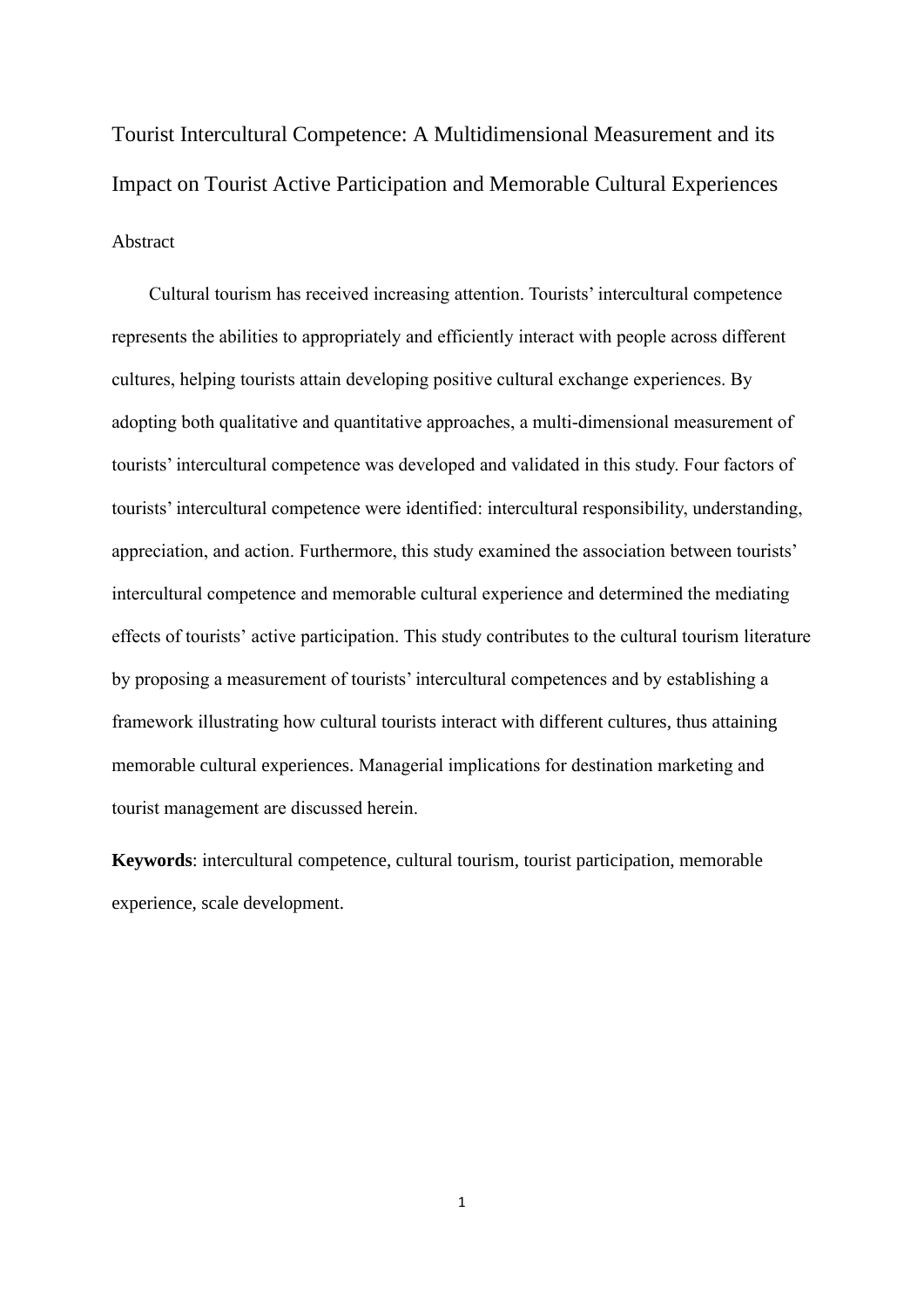### 1. Introduction

Cultural tourism has received increasing interest in practice and academia (Gnoth and Zins 2013; World Tourism Organization [UNWTO] 2018). Confirming the importance of cultural tourism, a survey in 2016 has revealed that 89% of national tourism administrations considered cultural tourism as a part of their tourism policy. Moreover, regarding the size of the cultural tourism market, cultural tourism constituted over 39% of all international tourism arrivals, with 4% growth per year (UNWTO 2018). With continued growth, cultural tourism has shifted from a niche market with relatively well-educated and high-income tourists to a mass market open to a wider range of tourists, creating new challenges for destinations (Richards 2018). Tourism development has facilitated cultural exchange and increased economic benefits (Richards 2018). However, it has negatively affected local residents and communities. With destinations absorbing an increasing number of tourists, sociocultural sustainability and longer-term viability have become the main concerns of destination managers (Zhang et al. 2017).

Cultural tourists are motivated by experiencing and learning about various cultures (Boyd 2002). They play a key role in rewarding experience and cultural understanding (Su et al. 2016b), becoming the key actors involved in cultural contacts. Moreover, cultural tourists are not only involved in pursuing cultural experiences, but also undertaking the responsibility and obligation to preserve local culture and society (Featherstone, 2002). Drawing on crosscultural competences, cultural conflicts or mutual understanding can be stimulated (Reisinger 2009; Tsaur, Yen, and Teng 2018; Ye, Zhang, and Yuen 2013). Conflicts may arise among stakeholders when tourists and hosts share different perceptions and goals regarding tourism activities, such as benefits, personal interests, quality, or cost perceptions (Tsaur, Yen, and Teng 2018).

Therefore, understanding cultural tourists to effectively manage a cultural tourism site is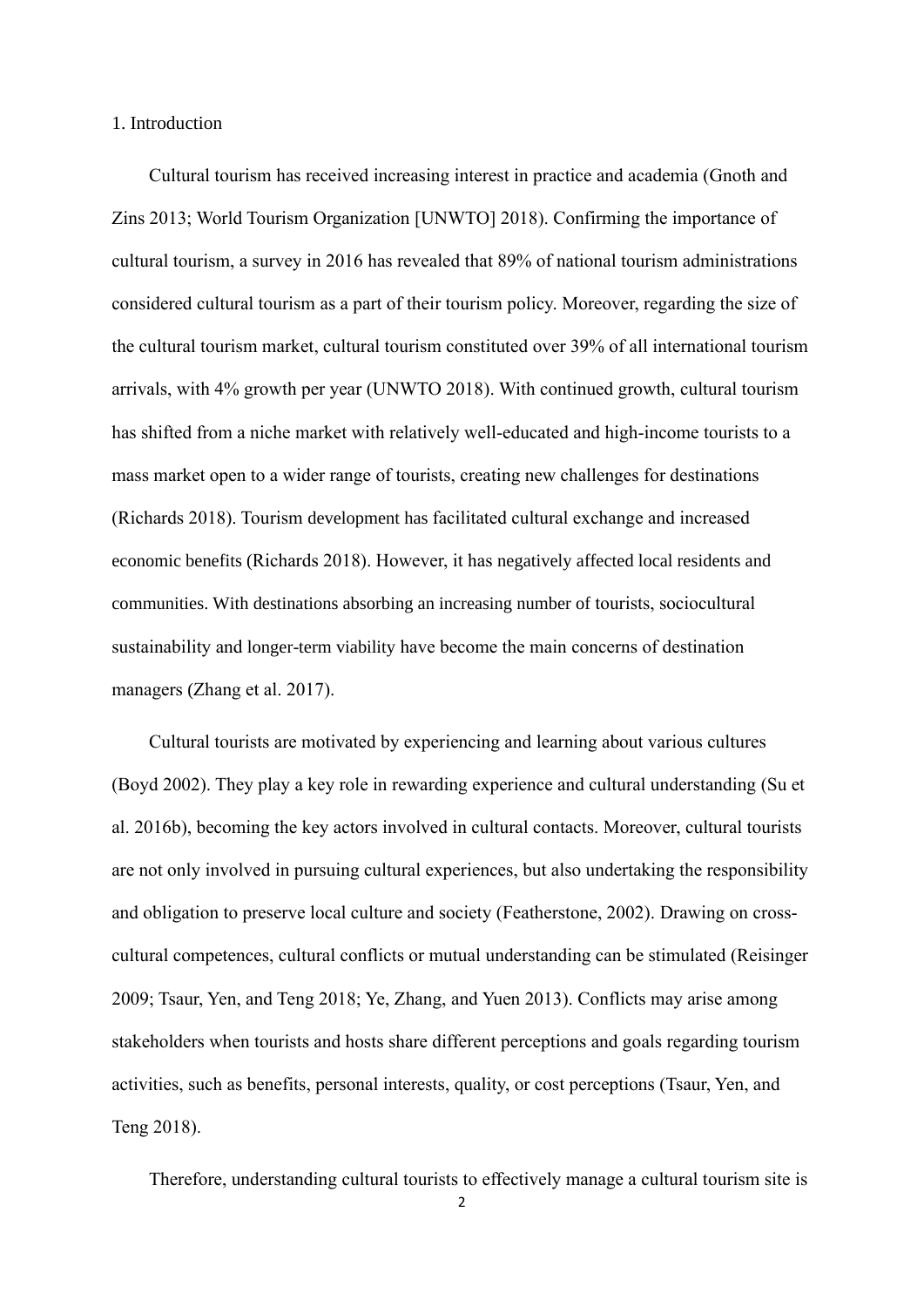essential (Chen and Rahman 2018). Tourist behavior management and education are highlighted in cultural tourism research. Cultural tourists require a certain level of intercultural competence while consuming cultural materials; thus, "intercultural competence" has become an emerging focus of tourism research (Richards 2018). Intercultural competence refers to "the skills and abilities that an individual needs in order to interact appropriately and efficiently with persons from a different culture" (Scherle and Nonnenmann 2008). Concepts related to intercultural competence applied in tourism literature include the following: intercultural sensitivity (Donohoe 2011; Kirillova, Lehto, and Cai 2015); intercultural understanding (Kirillova, Lehto, and Cai 2015; Raymond and Hall 2008); tourists' appreciation (McIntosh 2004); cultural contact (Gnoth and Zins 2013); cultural mobility (Mueller, Peters, and Weiermair 2009); tourists' predisposition (Nowaczek and Smale 2010); and cosmopolitanism (Molz 2006; Swain 2009). These constructs have been respectively applied in different tourism contexts, such as cultural tourism, ecotourism, international tourism, and volunteer tourism. The domain of tourists' intercultural competence was used in different contexts, which remains overlapping and vague.

The following concerns have been raised in the literature on cultural tourism and tourists' intercultural competences. First, cultural tourism has become a major market in the tourism industry. Studies have focused on residents' and operators' perspective regarding sociocultural sustainability and the impacts of tourism. However, limited studies have addressed the intercultural competence of tourists interacting with different cultures. Second, a widely accepted domain is lacking, as is a complete measurement of tourists' intercultural competence. However, the specific intercultural competences demonstrated by tourists and its consequences remain underrepresented in the literature, creating difficulties in accessing and practicing appropriate tourist behavior in cultural tourism that may benefit guests and hosts. Third, the association between competence practices during cultural tourism and meaningful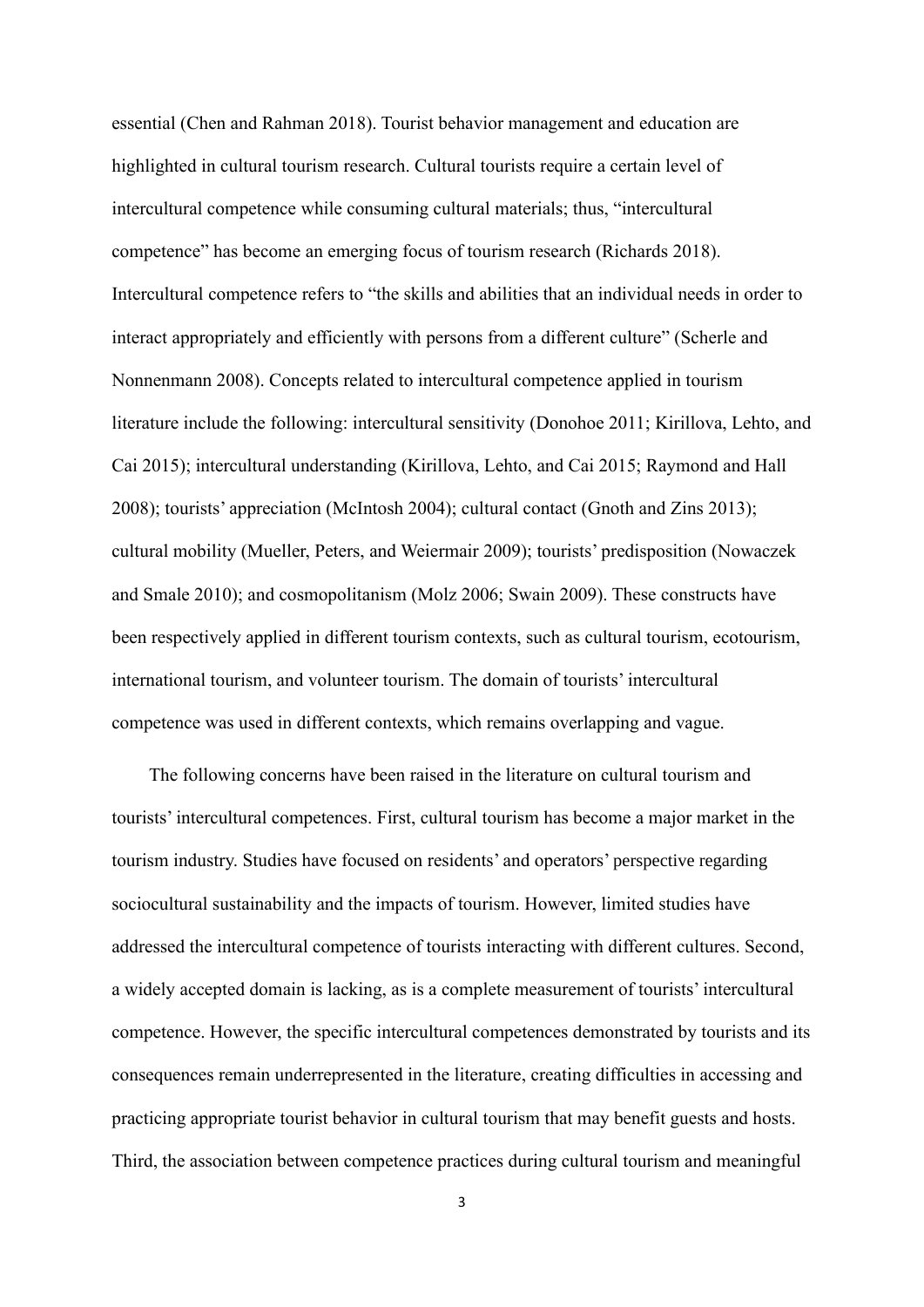cultural experience is in urgent need. The manner in which tourists' intercultural competence can result in a memorable experience remains unclear. A well-developed instrument could indicate the influence of tourists' intercultural competence and active participation on the creation of a memorable experience. Accordingly, this research includes two studies, addressing two different research objectives. In Study 1, a scale for tourists' intercultural competence in the cultural tourism context was developed and validated. Study 2 examined the associations among tourists' intercultural competence, their active participation, and the memorable cultural experience.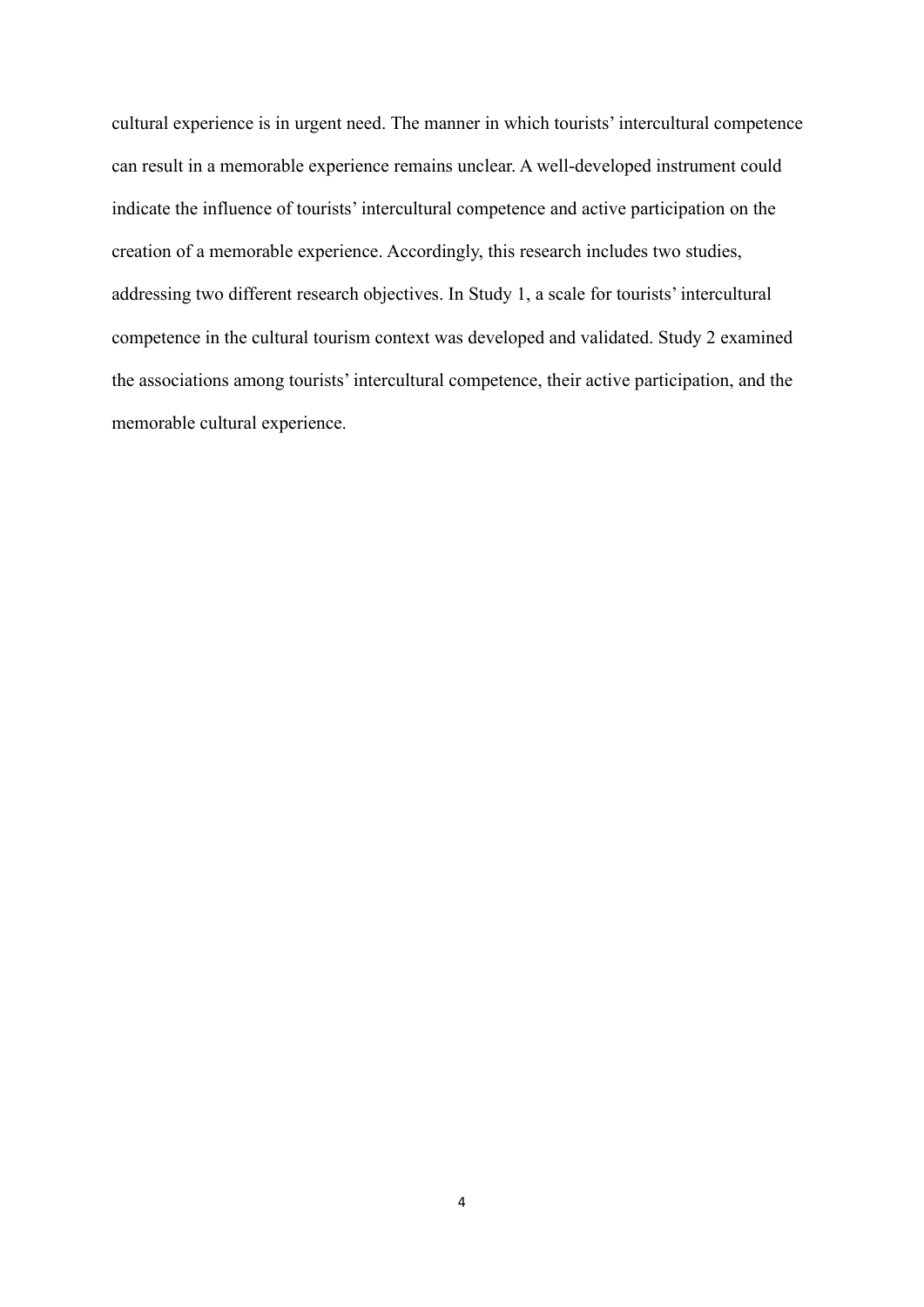### 2. Literature

#### 2.1 Role of tourists in cultural contact

Tourism essentially involves the voluntary movement of people (Mueller, Peters, and Weiermair 2009). Cultural tourism can be defined as "the movement of persons to cultural attractions away from their normal place of residence, with the intention to gather new information and experiences to satisfy their cultural needs" (Chen and Rahman 2018, p. 154). This definition implies that cultural tourism allows tourists to live, explore, and enjoy the difference of "the other" as well as to discover their own identity generated from home (Mueller, Peters, and Weiermair 2009; Urry 2002). Studies have investigated mobility with respect to time, space, and behavior in the tourism context (Hall 2005). However, relatively few studies have highlighted the role of the mental mobility of tourists and its influence on their behavior (Mueller, Peters, and Weiermair 2009).

Cultural contact, defined as "a predisposition for groups to interact with outsiders" (Cusick 1998), is an emerging concept in the tourism literature for understanding the purpose and depth of experience when tourists encounter different cultures (Gnoth and Zins 2013; McKercher 2002). Chen and Rahman (2018) defined cultural contact as "groups of tourists coming into or staying in contact for days in a particular cultural tourist destination." Contact between groups can boost mutual understanding, reduce prejudices, and improve intergroup relations (Allport 1954; Kirillova, Lehto, and Cai 2015). However, contact may not necessarily lead to positive results, and tension, hostility, and suspicion may be increased sometimes (Fan et al. 2017). Interaction between tourists and hosts could result in tourist role conflicts (Yu and Lee 2014). Consequently, role conflicts and role ambiguity put pressure on individuals (Thompson and Bunderson 2001). Accordingly, tourists' role in cultural contact deserves a systematic investigation.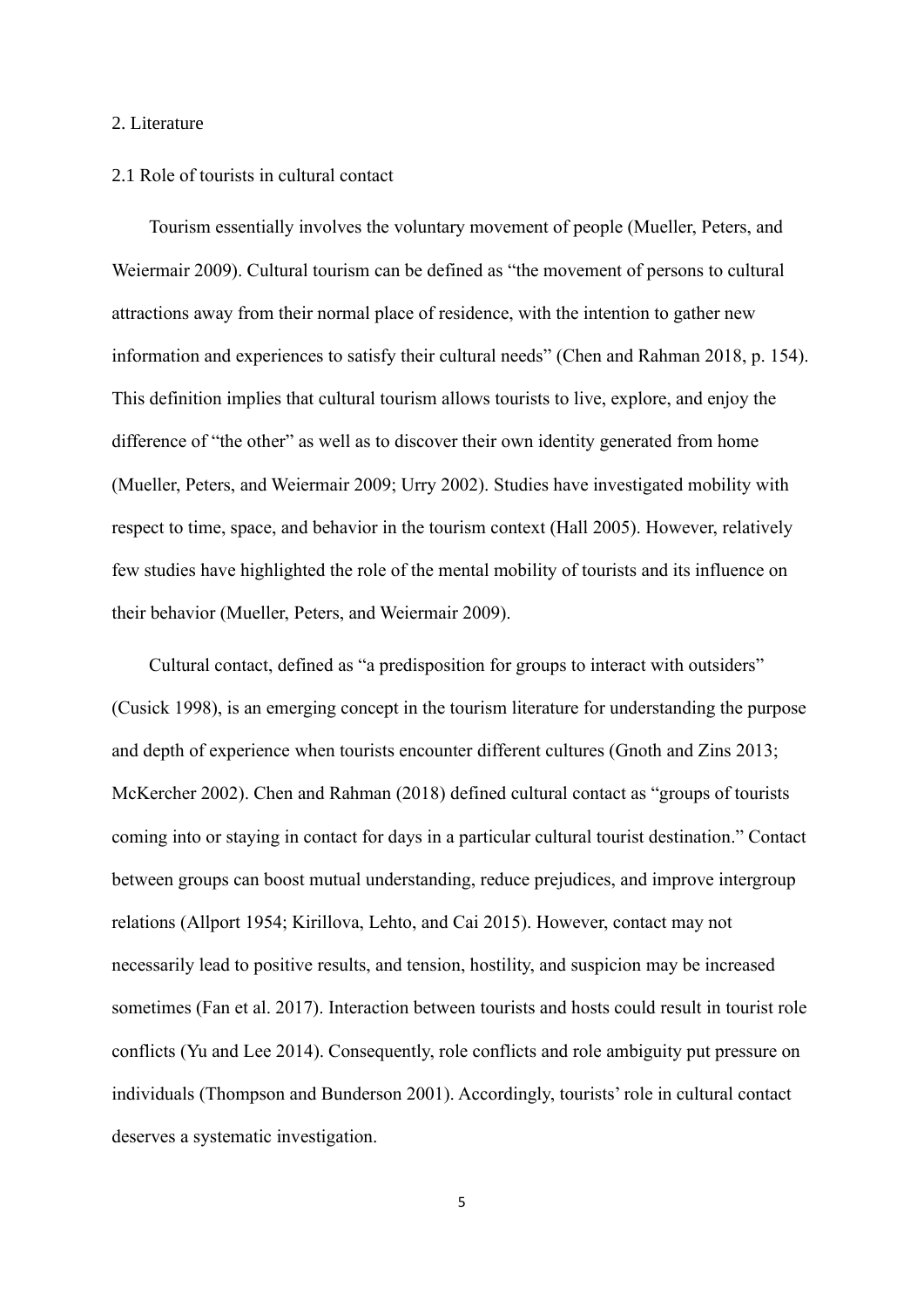Generally, cultural tourists tend to encounter novel, authentic, and unique cultural products and are interested in gaining knowledge and diverse experiences (Reisinger 1994). On the other hand, cultural tourists not only involve in pursuing cultural experiences, but also undertaking the responsibility and obligation to preserve local culture and society (Featherstone 2002). They play the role of "tourist citizens" and improve relations between countries (Holmes 2001; Molz 2005). However, either cultural conflicts or mutual understanding can be stimulated through tourists' cross-cultural competence (Reisinger 2009; Tsaur, Yen, and Teng 2018; Ye, Zhang, Yuen 2013). Interactions between guests and hosts facilitate tourists having rewarding experiences and cultural understanding and influence the social and cultural life of the destination community (Su et al. 2016b). Thus, tourists' roles in cultural contact include enhancing cultural experience and facilitating positive cultural impacts. However, what specific competencies demonstrated by tourists in cultural contact and its consequence remain underrepresented in the literature.

# 2.2 Assessing tourists' intercultural competence

Intercultural competence, a general term used in intercultural communication, refers to "the ability to communicate effectively in cross-cultural situations and to relate appropriately in a variety of cultural contexts" (Bennett and Bennett 2004). It refers to "the skills and abilities that an individual needs in order to interact appropriately and efficiently with persons from a different culture" (Scherle and Nonnenmann 2008). With intercultural competence, individuals can distinguish between cultural differences and use their cultural knowledge to adjust their own behaviors to interact more effectively with people from different cultural backgrounds (Tsaur and Tu 2019).

Intercultural competence has received increasing attention in the tourism literature. However, the domain of this construct remains vague. As presented in Table 1, based on the definition of intercultural competence, this study reviewed the studies that have explored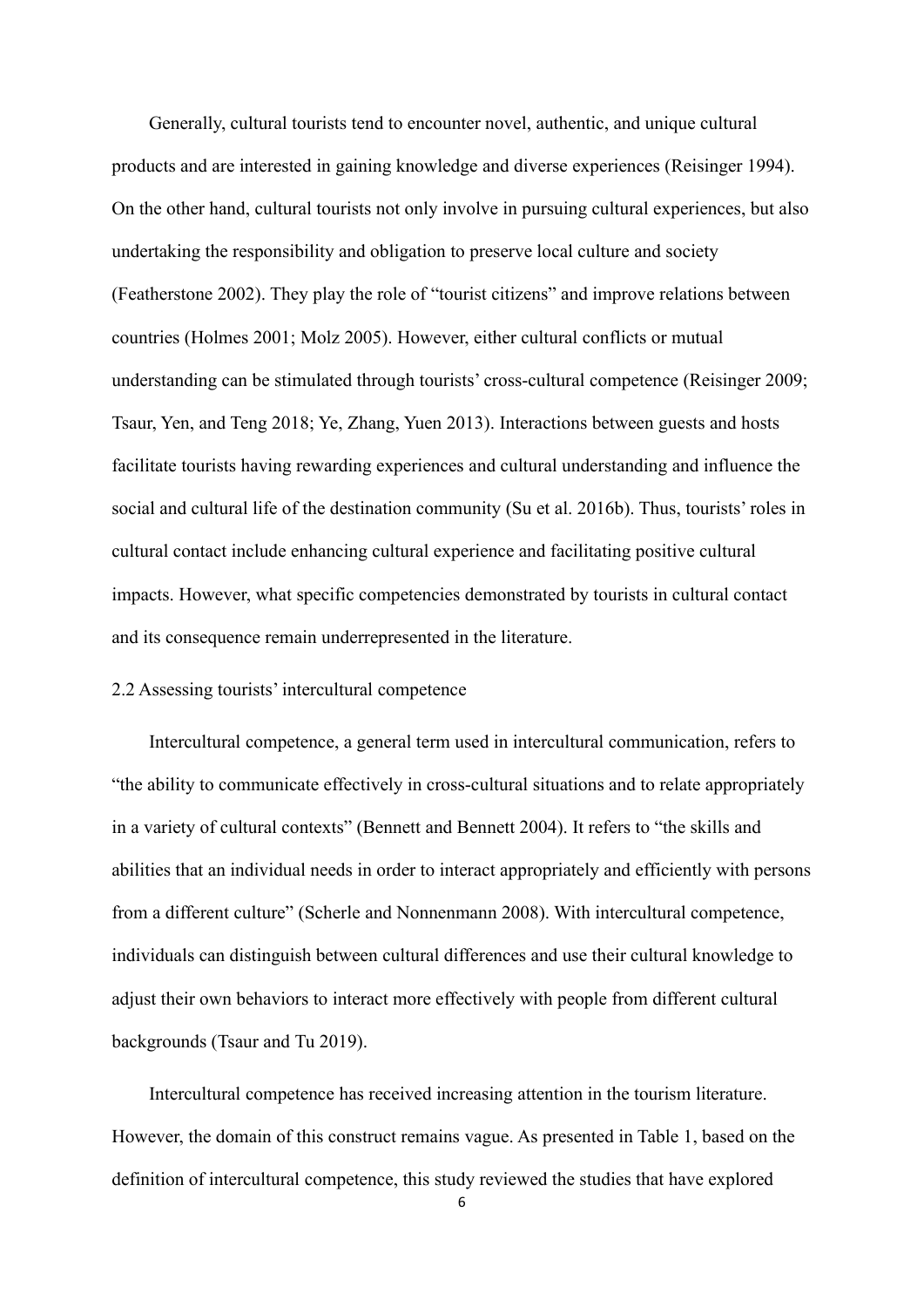tourists' ability to interact with local people and cultural environment. Related concepts have been applied in the tourism literature, namely intercultural sensitivity (Donohoe 2011; Kirillova, Lehto, and Cai 2015), intercultural understanding (Kirillova, Lehto, and Cai 2015; Raymond and Hall 2008), tourists' appreciation (McIntosh 2004), cultural contact (Gnoth and Zins 2013), cultural mobility (Mueller, Peters, and Weiermair 2009), tourists' predisposition (Nowaczek and Smale 2010), and cosmopolitanism (Molz 2006; Swain 2009). In addition, those constructs have been respectively discussed in the cultural tourism, ecotourism, international tourism, and volunteer tourism contexts. The intercultural competence domain was used differently in different contexts. In this study, a multidimensional approach was adopted to holistically capture tourists' intercultural competence in the cultural tourism context. On the basis of the research context, concepts that targeted nature-based tourism, such as the tourists' predisposition, were excluded. The remaining concepts were deconstructed into different dimensions based on their definition and the items under the concept. For example, "cultural mobility" is defined as "travelers' interests and values towards cultural differences, and as real travel behavior in terms of traveling to culturally different regions and participating in local cultural events (Mueller, Peters, and Weiermair 2009)." Therefore, cultural mobility was deconstructed into intercultural appreciation and intercultural action. The items used by Ye, Zhang, and Yuen (2013) to measure "intercultural competence" include: understanding locals' world view, adopting the locals' perspective, adapting to local etiquette, and communicating with people. Therefore, intercultural competence (Ye, Zhang, and Yuen 2013) was deconstructed into intercultural understanding and intercultural action. Finally, four dimensions were considered as the essential components of tourists' intercultural competence: intercultural responsibility, understanding, appreciation, and action, and were subsequently evaluated through in-depth interviews and expert panel review.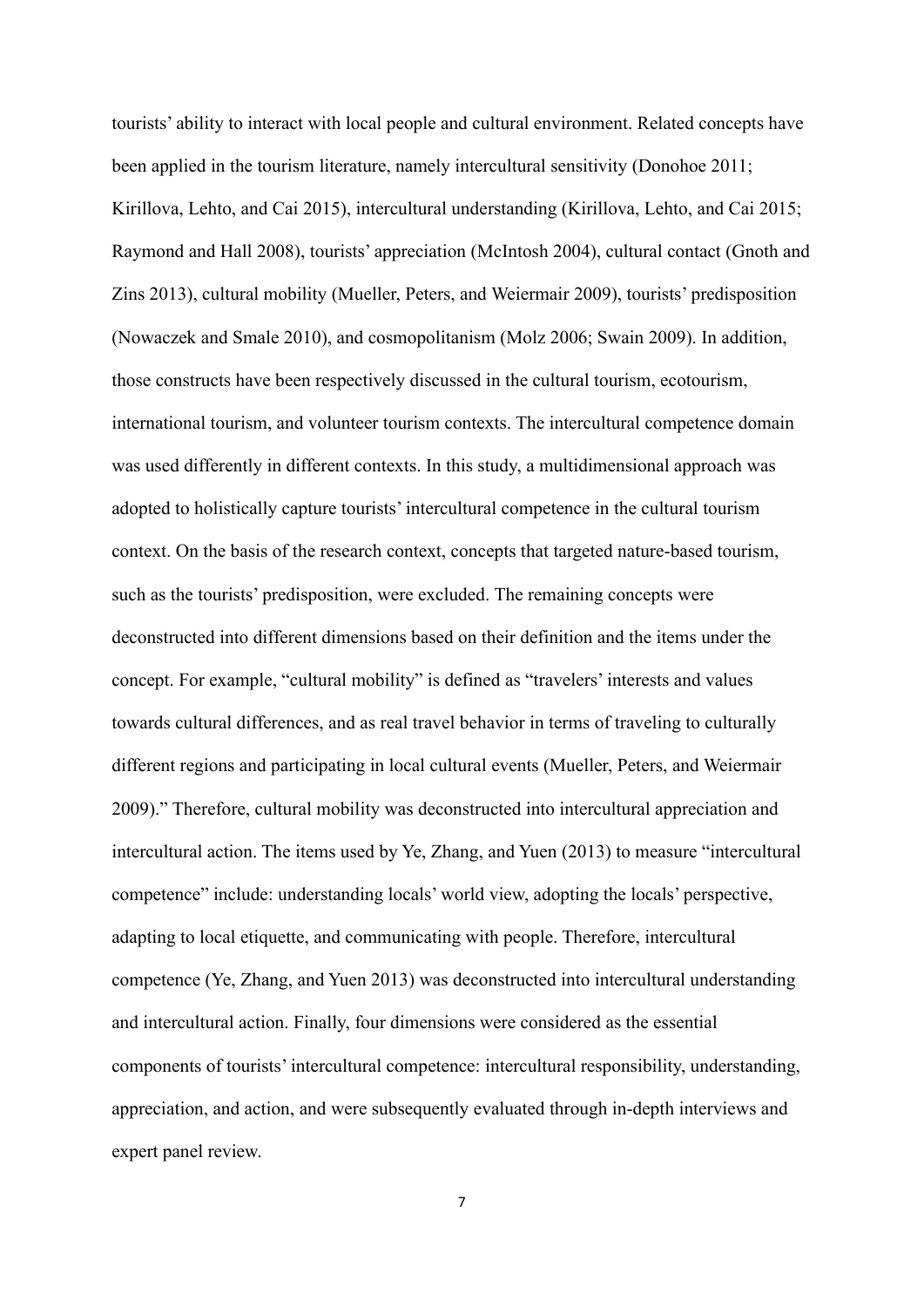### Insert Table 1 Here

Intercultural responsibility represents the normative aspect of intercultural competence. From the perspective of cosmopolitanism, Molz (2006) argued that cosmopolitan tourists can be imagined as having "a sense of tolerance, flexibility, and openness toward otherness that characterizes an ethics of social relations in an interconnected world." In ecotourism research, Donohoe (2011) used the term "cultural sensitivity" to refer to ecotourists who implement, support, and participate in ecotourism. Ecotourists minimize impacts on natural and cultural environments, foster intercultural awareness and respect, protect built and living cultural heritage, foster the informed participation and empowerment of local and indigenous people, and respect the sociocultural value systems of the host community. Furthermore, Nowaczek and Smale (2010) developed the Ecotourist Predisposition Scale to explain and evaluate tourists' ecotourism predisposition. The results revealed that ecotourists' predisposition includes an ethical dimension concerning respect toward the natural environment and the local people as well as responsibility in travel choices, decisions, and consumptions. Therefore, intercultural responsibility refers to an ability to behave ethically, respect local cultures, maintain openness and tolerance toward others, and foster the informed participation of local people (Donohoe 2011; Molz 2006; Nowaczek and Smale 2010).

Intercultural understanding is "the basic ability of people to recognize, interpret and correctly react to people, incidences or situations that are open to misunderstanding due to cultural differences" (Kirillova, Lehto, and Cai 2015). Kirillova, Lehto, and Cai (2015) proposed "intercultural sensitivity" and described it as "an ability to discriminate and experience relevant culture difference" to investigate the relationship between interaction quality and intercultural sensitivity changes in volunteer tourism. The results revealed that the quality of interaction with the host community and volunteer tourism setting were linked to positive and negative changes in intercultural sensitivity, thereby has the potential to promote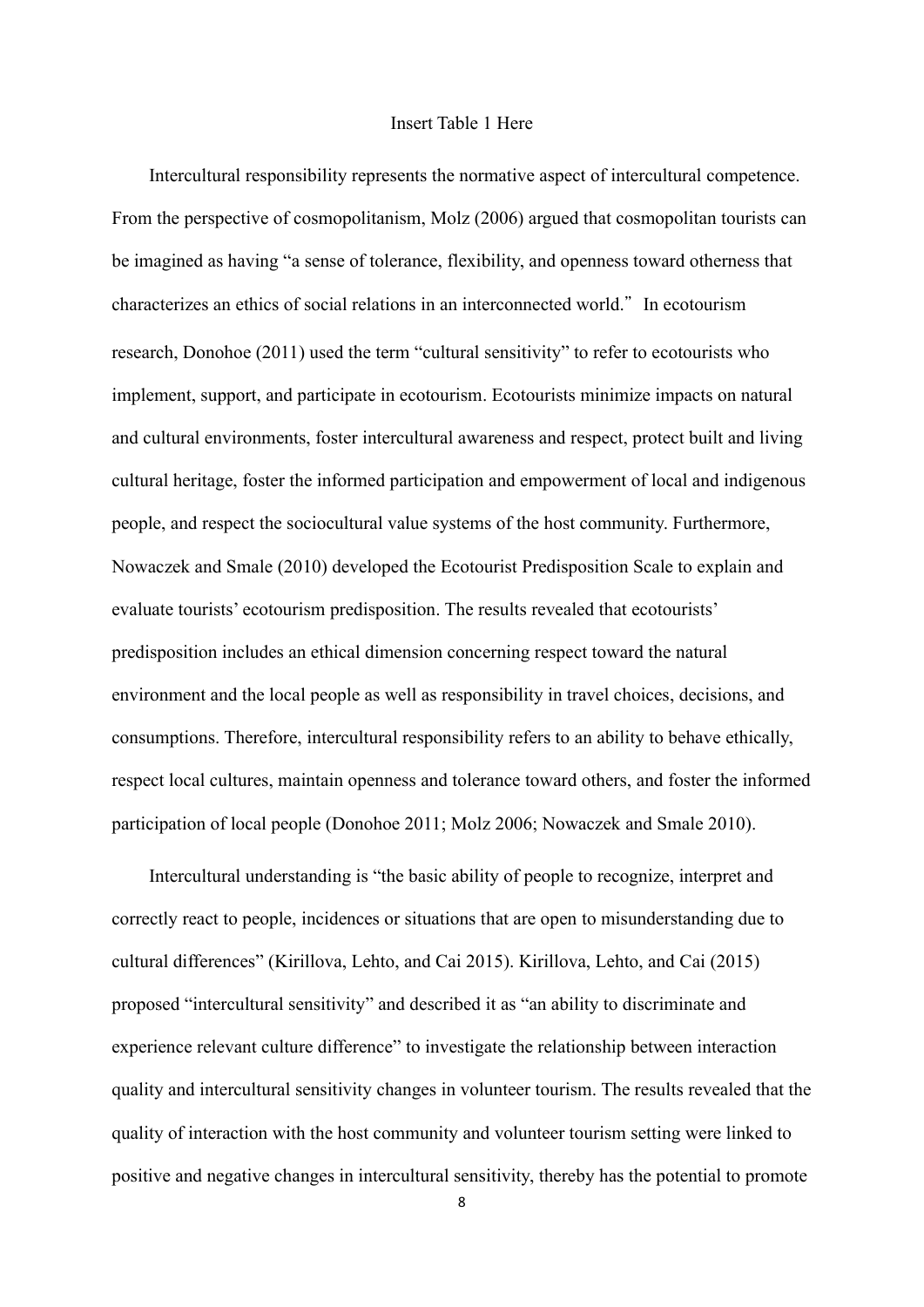and inhibit intercultural understanding. The Developmental Model of Intercultural Sensitivity (DMIS) proposed by Bennett (1986) was utilized to measure intercultural sensitivity, including ethnocentric orientations (denial, defense, and minimization) and ethnorelative orientations (acceptance, adaptation, and integration).

Ye, Zhang, and Yuen (2013) modified a sociocultural adaptation scale to measure tourists' intercultural competence, such as understanding locals' world view, adopting the locals' perspective, adapting to local etiquette, and communicating with people. Their study revealed a negative correlation between perceived cultural distance and anticipated discrimination for tourists with relatively high intercultural competence. However, the measurement adopted in their study emphasizes understanding and adapting locals' world view, which represents the understanding aspect of tourists' intercultural competence. Moreover, from a cosmopolitanism perspective, Urry (1995) mentioned an increase in reflexivity in the physical and social world, and argued that aesthetic cosmopolitanism involving "an ability to locate one's own society and its culture in terms of a wide-ranging historical and geographical knowledge" enables one to "reflect upon and judge aesthetically between different natures, places, societies." Tourist and local gazes are adjusted according to the reflection on the other (Cave 2005). Thus, intercultural understanding refers to an ability to distinguish cultural differences, understand locals' world view, and reflect on cultural differences (Gnoth and Zins 2013; Kirillova, Lehto, and Cai 2015; Urry 1995; Ye, Zhang, and Yuen 2013).

Intercultural appreciation of a host culture can result from "exotic" cultural experiences and interaction with local people in a destination (McIntosh 2004). Gnoth and Zins (2013) conceptualized "interest in the other" as the focal issue of cultural tourism and developed a measurement to assess tourists' interest levels when exposed to a native culture. McIntosh (2004) gained an understanding of the appreciation for Maori culture through analyzing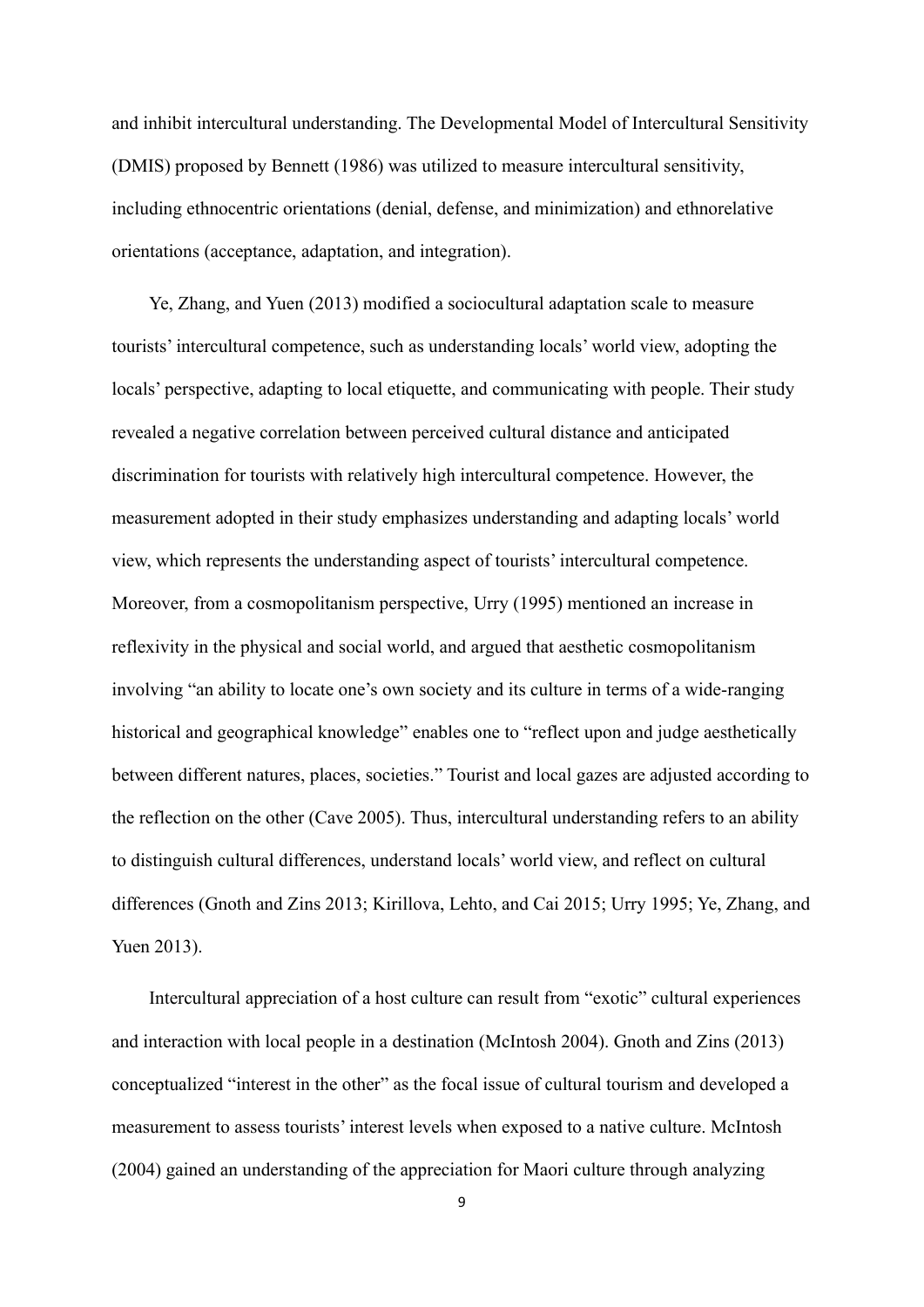motivations, perceptions, and experiences. Motivation refers to the extent of tourists' motivation to understand Maori culture; perceptions refer to tourists' awareness, knowledge, and images or impressions held of that culture; and experiences refer to experiences of gazing, lifestyle, authenticity, personal interaction, and informal learning. In addition, curiosity toward different cultural, encounters with the "other," and aesthetic tastes as a global connoisseur are crucial elements of cosmopolitan tourists (Molz 2006; Swain 2009; Urry 1995). Therefore, intercultural appreciation refers to tourists' interest levels toward different cultures and ability to appreciate local cultures and lifestyles (Gnoth and Zins 2013; Molz 2006; Nowaczek and Smale 2010; Swain 2009; Urry 1995).

Finally, intercultural action represents specific actions undertaken by tourists to interact with locals. Tourists' understanding and appreciation of local culture can be facilitated by experiencing local culture and interacting with locals (McIntosh 2004). Nowaczek and Smale (2010) conceptualized authentic cultural encounters as a dimension of tourists' ecotourism predisposition. This includes learning about local customs and culture, participating in local customs and activities, becoming immersed in local culture, interacting with local people; and having new cultural experiences. McIntosh (2004) used experience as an aspect to understand tourists' appreciation, which includes experiences of gazing, lifestyle, authenticity, personal interaction, and informal learning. Gnoth and Zins (2013) also considered learning more about local cultures, interacting with locals, and becoming involved in local activities to assess tourists' interest in different cultures. Therefore, specific actions undertaken by tourists in intercultural interactions include learning information, participating in local activities; interacting with local people; and experiencing local authentic culture and lifestyle.

2.3 Relationships between intercultural competence, tourist active participation, and memorable cultural experience

A positive memorable tourism experience refers to "a tourism experience positively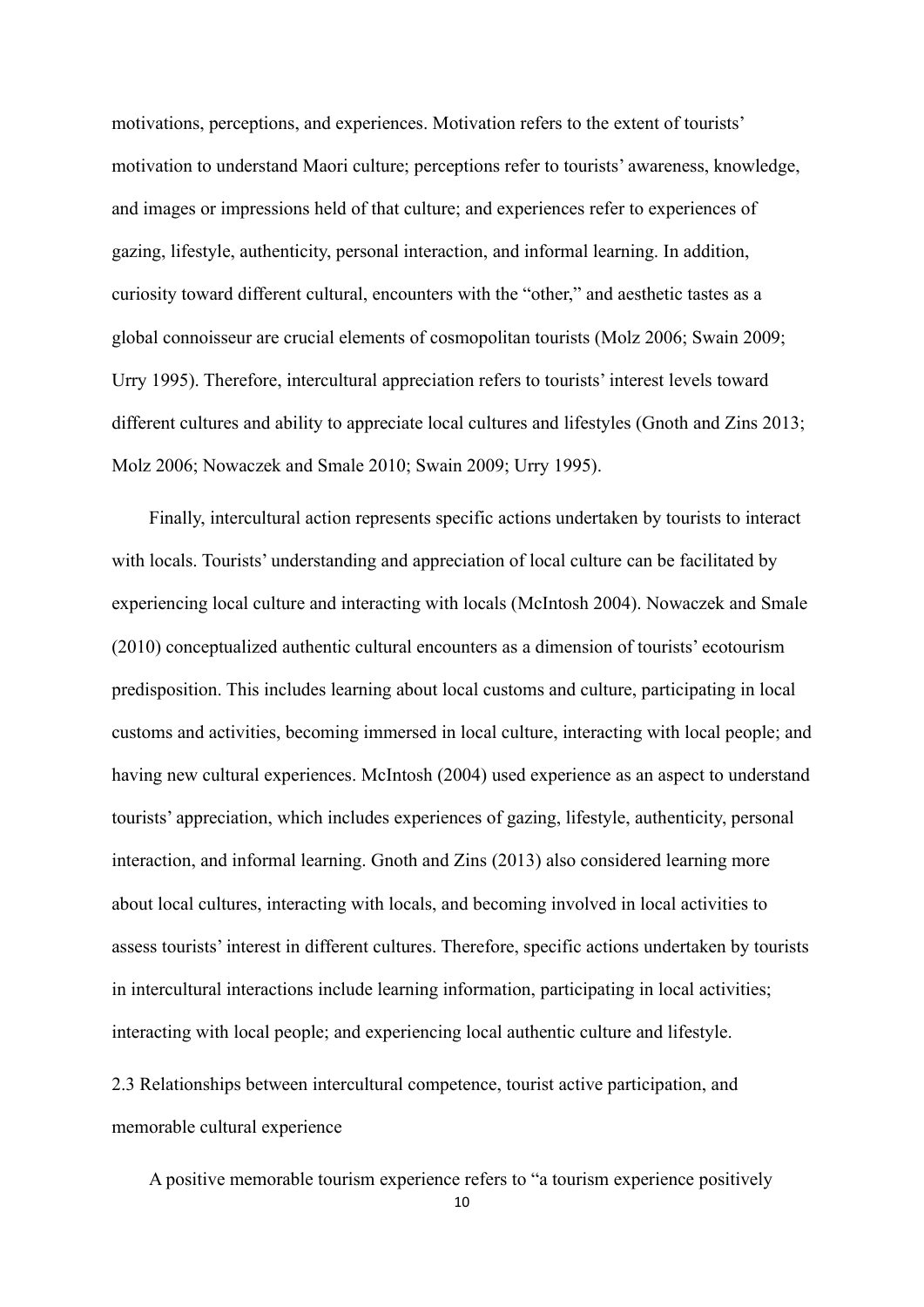remembered and recalled after the event has occurred" (Kim, Ritchie, and McCormick 2012). Researchers and practitioners understand the importance of delivering memorable experiences. Tourism destinations should facilitate the destination environment to deliver memorable tourism experiences, thereby increasing their competitiveness (Kim 2014; Wei et al. 2019; Zhang, Wu, and Buhalis 2018). Kim, Ritchie, and McCormick (2012) developed a measurement specifically for memorable tourism experiences. This measurement included seven dimensions: hedonism, refreshment, local culture (refers to a good impression about local people and close experience with the local culture), meaningfulness, knowledge, involvement, and novelty. Furthermore, Kim and Ritchie (2014) conducted a cross-cultural comparison between American and Taiwanese university students and confirmed the validity of the memorable tourism experience scale. Studies have indicated that memorable tourism experience is a strong predictor of revisit intention, positive word of mouth, and future destination choices (Kim and Ritchie 2014; Kim, Ritchie, and Tung 2010; Zhang, Wu, and Buhalis 2018).

The antecedents of memorable tourism experience include perceived meaningfulness, opportunities to encounter local experiences, significance, novelty, opportunities for social interactions, local hospitality, serendipity and surprises, professionalism of local guides, and positive emotions (Chandralal and Valenzuela 2013). In general, external, social, and personal factors influence memorable tourism experience (Morgan and Xu 2009; Wei et al. 2019). Tourists' cultural experience depends on the cultural distance between hosts and guests as well as the way in which a tourist responds to cultural encounters; therefore, cultural interaction constructs memorable and meaningful experiences (Morgan and Xu 2009). Cultural contact represents tourist experience, and a higher level of cultural contact creates a more memorable tourism experience (Chandralal and Valenzuela 2013; Chen and Rahman 2018).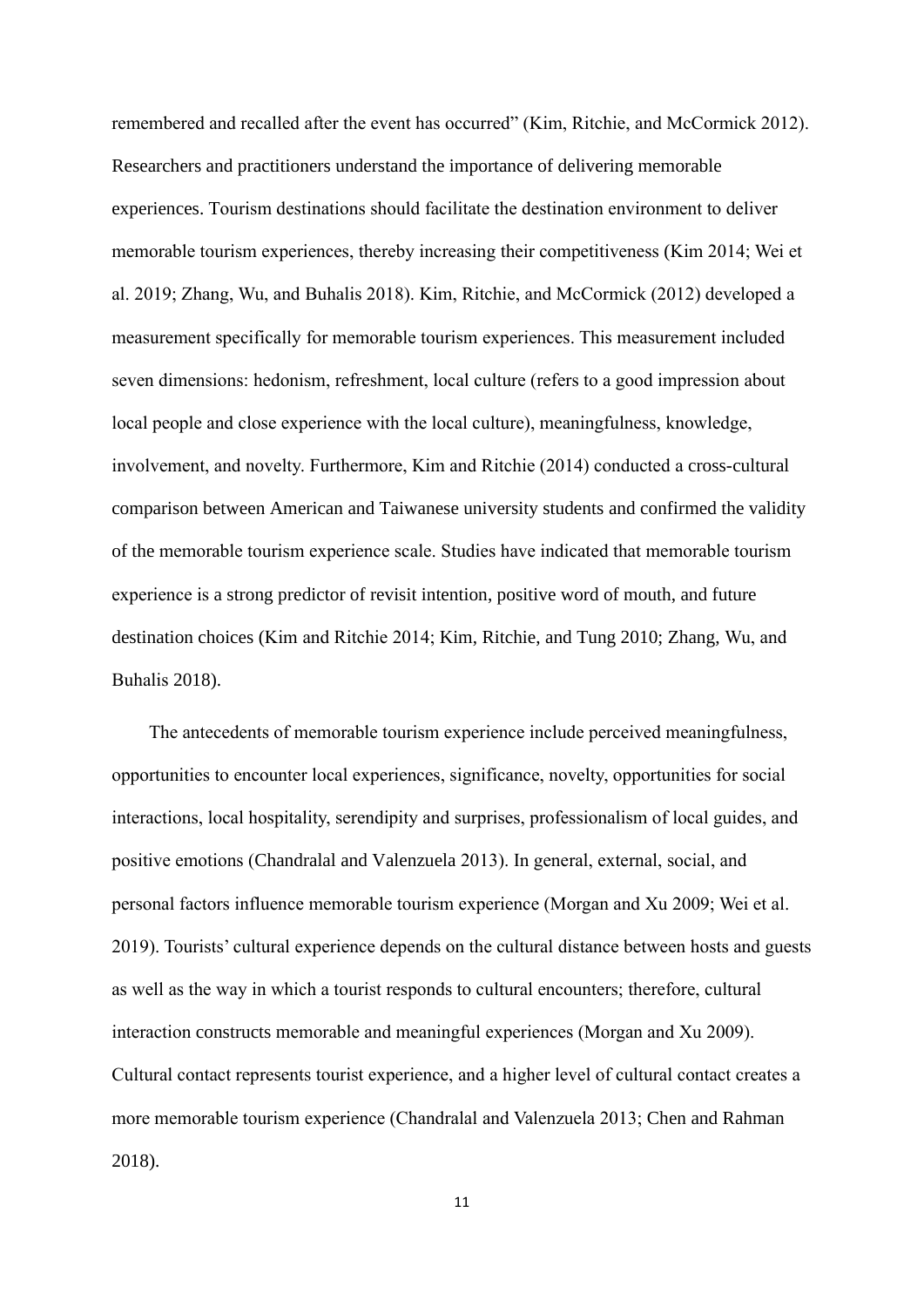Specifically, intercultural responsibility implies respecting local people and sociocultural value systems (Donohoe 2011) and maintaining openness toward others and cultural diversity (Molz 2006; Swain 2009). Therefore, tourists with intercultural responsibility should acknowledge the value of local cultures and demonstrate openness in pursuing cultural diversity, thus creating a memorable cultural experience. In addition, a memorable tourism experience reflects memorable cognitive and affective benefits received from tourism destinations, creating a bond between tourists and destinations (Zhang, Wu, and Buhalis 2018). A deep understanding of local culture can create an authentic and memorable experience (Tung and Ritchie 2011) and bestow tourists with the ability to discriminate and understand authentic culture and comprehend locals' worldview (Kirillova, Lehto, and Cai 2015; Ye, Zhang, and Yuen 2013), thereby deepening tourists' comprehension of different cultures and enhancing their memories. Moreover, tourists' emotional and affective aspects are involved in the creation of a memorable tourism experience (Kim, Ritchie, and Mccormick 2012). Tourists' seek emotional responses to new experiences (Molz 2006). Appreciation of host culture results from tourists' emotional attachment to destinations (McIntosh 2004). The ability to appreciate different cultures generates emotional attachment for tourists, further creating a memorable cultural experience. Finally, experiencing local culture, interacting with local people, and learning about local culture and residents' way of life significantly enhances memorable cultural experiences (Chandralal and Valenzuela 2013; Morgan and Xu 2009; Kim and Ritchie 2014; Tung and Ritchie 2011). Accordingly, hypothesis 1 was developed. The relations between each dimension of intercultural competence and memorable cultural experience are further examined after the factor structure is identified through the development of an instrument.

H1: Tourists' intercultural competence is positively associated with a memorable cultural experience.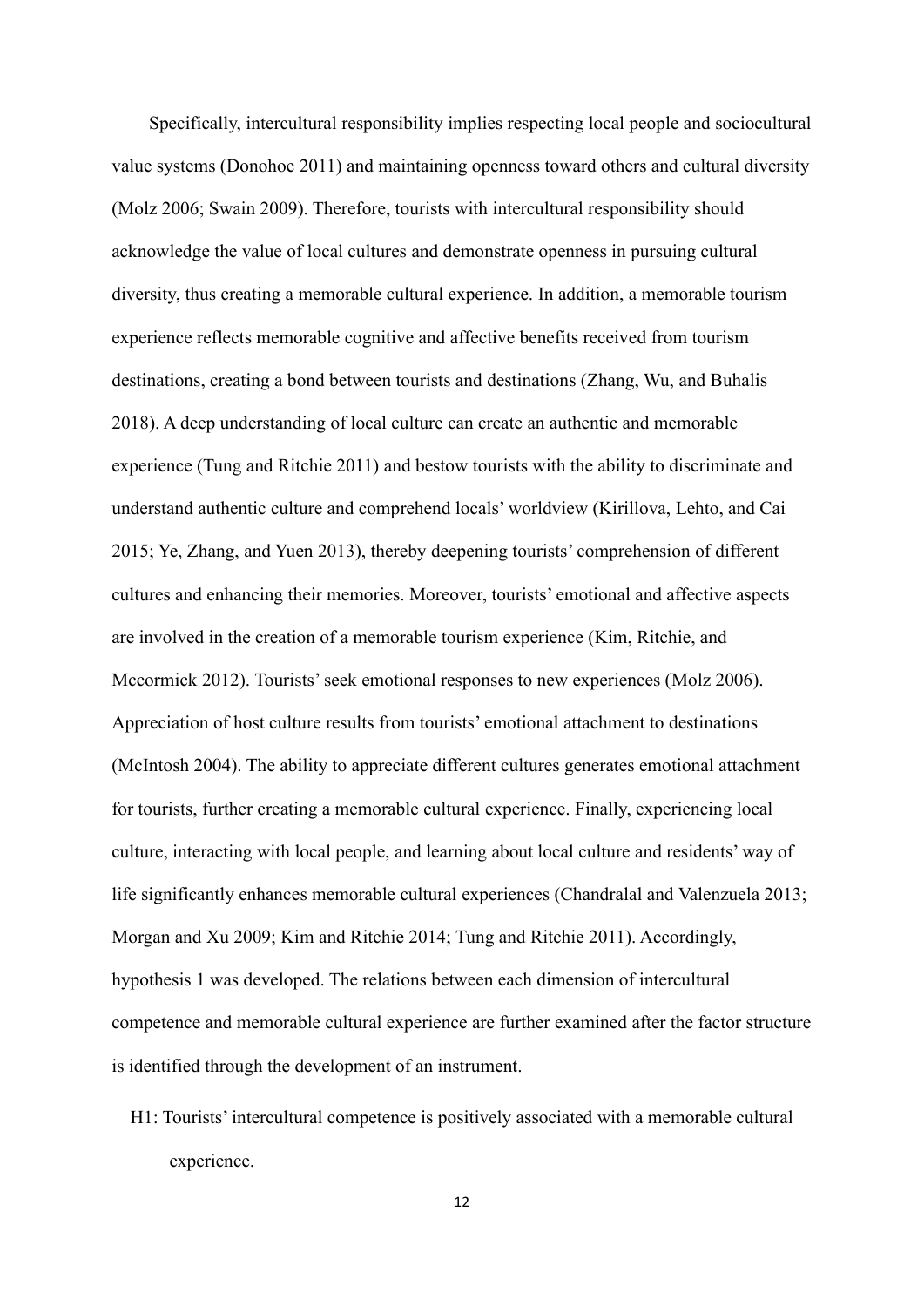Customer participation is defined as "the degree to which the customer is involved in producing and delivering the service" (Dabholkar 1990). Participative and interactive experiences have received increasing attention (Campos et al. 2018). Research has revealed that tourists' participation contributes to their satisfaction, loyalty, and experience co-creation (Mathis et al. 2016; Prebensen and Foss 2011; Prebensen and Xie 2017). In addition, active participation enhances tourists' long-lasting memories (Campos et al. 2018; Larsen 2007), allows tourists to immerse themselves in an experience through participation in activities physically or mentally, and enhances the memorability of experiences (Buonincontri et al. 2017; Campos et al. 2016; Tung and Ritchie 2011).

Tourists' active participation is described in terms of "the tourists' application of knowledge to improve skills," which requires tourists' personal and unique resources such as skills, competence, and knowledge (Aho 2001; Buonincontri et al. 2017; Campos et al. 2018). Active participation in tourist experience reflects the devotion of time and effort to producing the experience, which reveals the tourist's skills, knowledge, interests, and preferences (Prebensen, Vittersø, and Dahl 2013). As the level of tourists' participation increases, they become more likely to manage their personal skills and resources to address problems during participation, eventually leading to rewarding experiences (Su et al. 2016a). Therefore, tourists can participate in cultural experience by demonstrating their intercultural competences and creating memorable cultural experiences. Thus, hypotheses 2 and 3 were proposed. The mediating effects of tourists' active participation on the relations between each dimension of intercultural competence and memorable cultural experience were further examined after the factor structure was identified through the development of an instrument (H4). The research model is shown in figure 1.

H2: Tourists' intercultural competence is positively associated with tourists' active participation.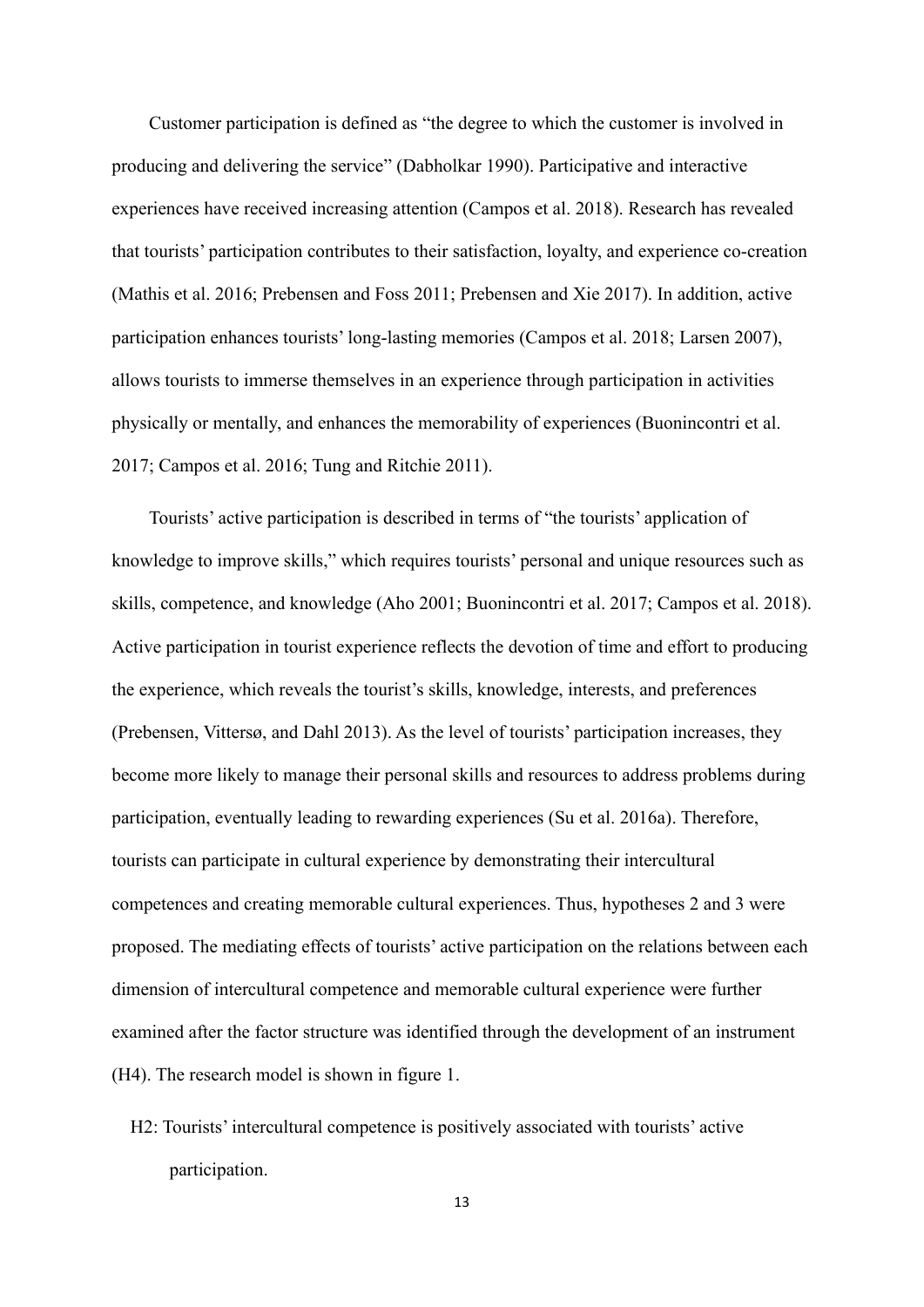- H3: Tourists' active participation is positively associated with a memorable cultural experience.
- H4: Tourists' active participation plays a mediating role between tourists' intercultural competence and memorable cultural experience.

Insert Figure 1 Here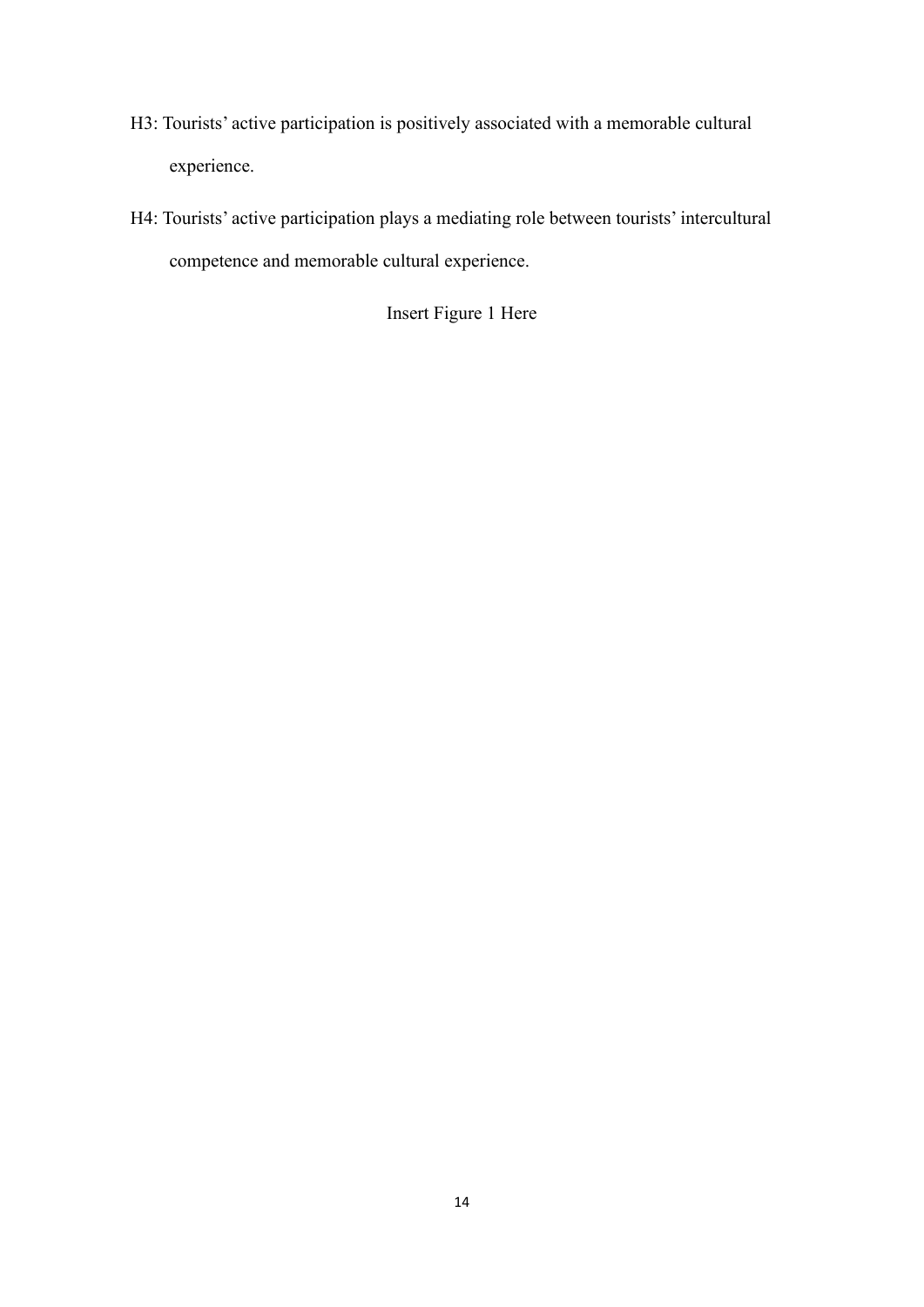## 3. Research Design

The research was divided into two stages according to the research questions and objectives. In Study 1, qualitative and quantitative research methods were adopted to construct a measurement for tourists' intercultural competence. The measurement developed in Study 1 was used in Study 2 to examine the relation among tourists' intercultural competence, active participation, and memorable cultural experience. The following sections detail the methods and results of both studies.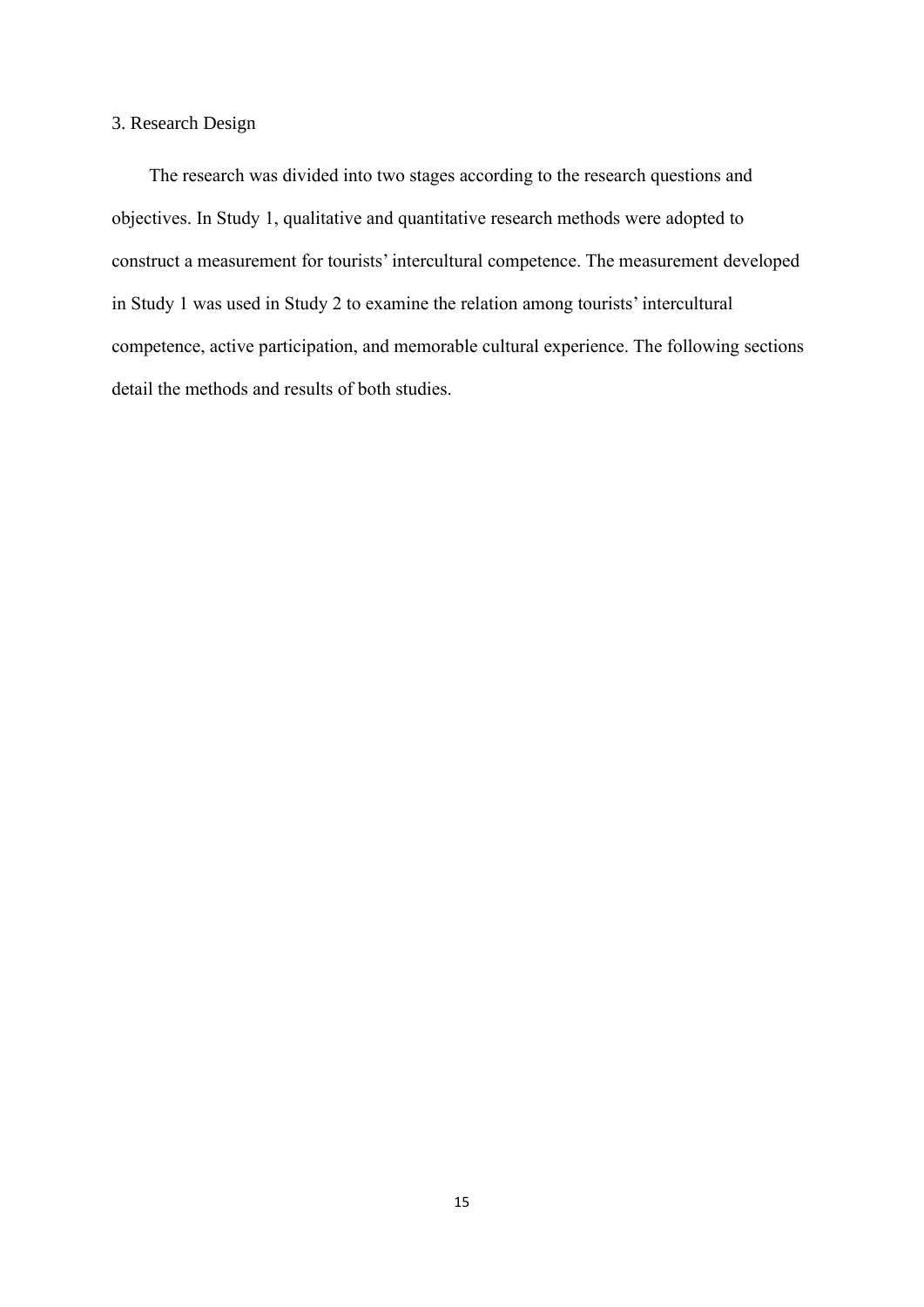4. Study 1: Scale Development

This study followed the scale development procedure adopted by Churchill (1979). The following three steps were taken: (1) item generation, (2) initial data collection and measurement purification, (3) second data collection and measurement verification (Figure 2).

### Insert Figure 2 Here

#### 4.1 Item generation

The scope of the construct being developed must be precisely described in the first stage of scale development to delineate items that are included and excluded (Churchill 1979). In this study, a multidimensional approach was adopted to develop a scale for tourists' intercultural competence. Scherle and Nonnenmann (2008) defined tourists' intercultural competence as "the abilities that a tourist needs to interact appropriately and efficiently with a different culture." Four previously described dimensions were included as the essential components of tourists' intercultural competence: intercultural responsibility, intercultural understanding, intercultural appreciation, and intercultural action.

Items were generated from both literature and interviews. First, literature related to tourist intercultural competence was scanned (Table 1) and applicable measurement items were retained to form the item pool for further review. Second, semi-structured in-depth interviews were adopted to generate rich information of the measurement scale. Purposive sampling was firstly used to determine eligible respondents. Taiwanese tourists with rich experiences in cultural tourism were targeted. Respondents were recruited through social media (such as BBS and Facebook) and were selected based on the professional judgement of the researchers according to their travel destinations, frequency, experience, purposes and other relevant travel information. Secondly, by following snowball sampling, respondents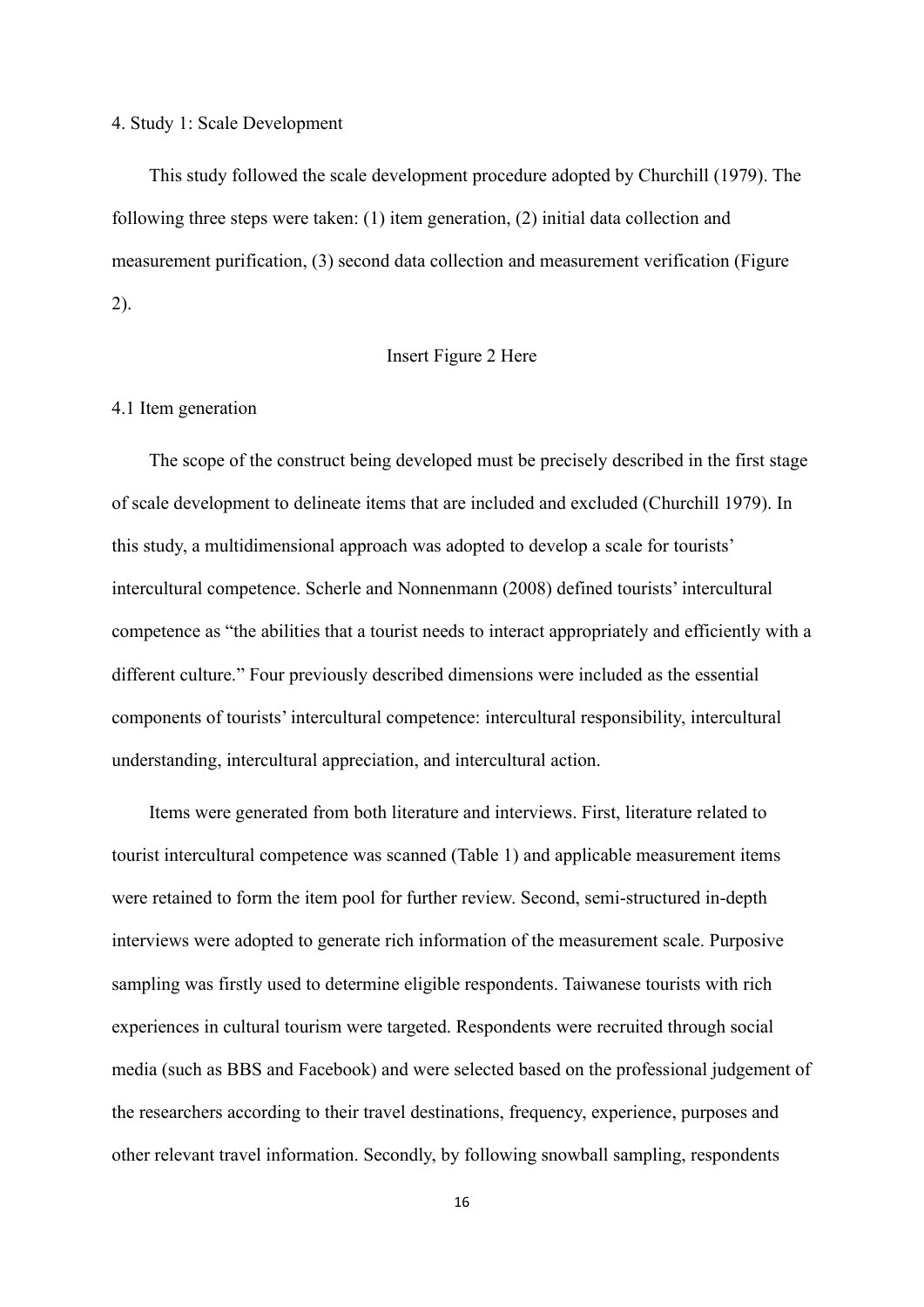were asked to invite people in their social network to recruit qualified respondents. Two sections were included in the interviews. First, interviewees were asked to describe their experiences in travel, and to share their experience regarding their encounters with different cultures. Thereafter, interviewees were requested to talk about their understanding of intercultural competence with reference to their own travel experience. They were further asked to give examples of intercultural competence practices from themselves or from others they observed. Specific interview questions included: How did you gather information and understand the knowledge of different cultures in travel? How do you understand intercultural competence? Please elaborate. In your trip, did you demonstrate any aspect of intercultural competence? If yes, could you please give some examples? If not, have you observed others to demonstrate intercultural competence in travel? If yes, please give examples. Data collection was stopped after information saturation was reached. For this purpose, 27 qualified informants were interviewed. The information derived from transcripts could be classified into the four categories based on the literature review and transferred into the measurement items.

As a result, 14 items were generated from literature and 12 items were newly developed from interviews (Table 2). An initial list of items was compiled that potentially related to tourists' intercultural competence. Twenty-six items had been generated at this step. An expert panel review was conducted to further evaluate content validity. A six-person panel comprising scholars of tourism research and tourism industry personnel with expertise in intercultural studies, cultural tourism, and related research methods was invited to evaluate the existing items. Scores were provided for each item using a 3-point Likert-type scale ranging from "*inappropriate*" to "*appropriate*." In this step, 13 of 26 items were modified to improve the understandability and appropriateness of the instrument; and one of them were deleted, and no new items emerged.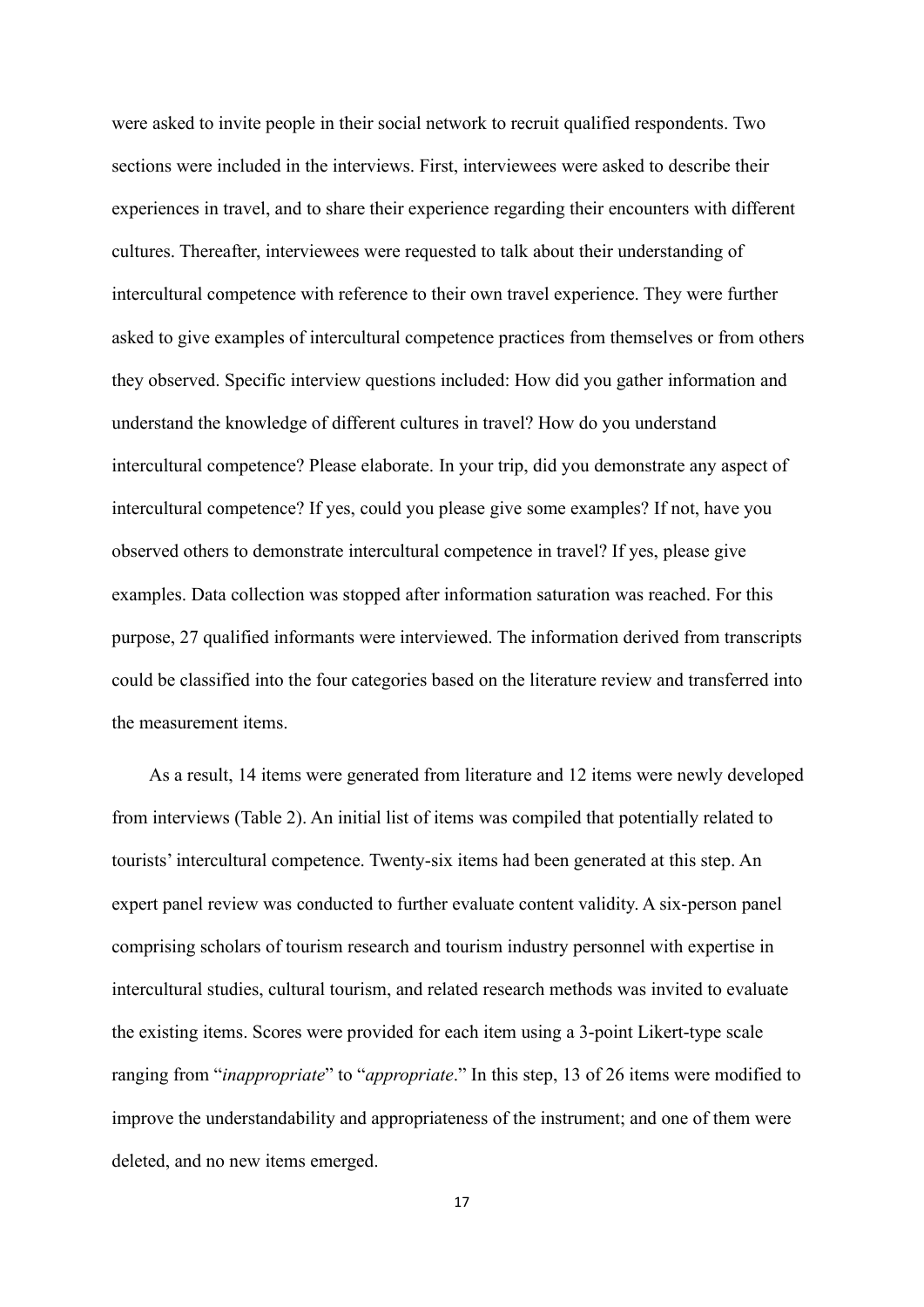### Insert Table 2 Here

Furthermore, to avoid potential problems about content, wording and design of the questionnaire, 12 graduate students (5 male and 7 female) were requested to check all the items. None of them were authors of this paper, and none were involved in the initial item generation. On the basis of participants' feedback, three items were modified; no new items emerged. Therefore, 25 measurement items generated in this step were adopted as the research instrument for part two.

### 4.2 Data collection (phase one) and measurement purification

According to Churchill (1979), an iterative scale purification procedure was used to develop a reduced, more parsimonious scale. Items were scored on a 5-point Likert scale ranging from 1 (*extremely disagree*) to 5 (*extremely agree*). A convenience sample of five university students who have traveled to Taiwan-based cultural tourism destinations within one year was chosen as the phase one sample for the item purification. Exploratory factor analysis (EFA) aims to reduce the number and to explore the dimensionality of items (Costello and Osborne 2005). Homogeneous groups such as student samples allow researchers to reduce the possibilities of introducing variance unrelated to the scale items that may be inflated by confounding factors (Mills, Kook Lee, and Douglas 2007; Nowaczek and Smale 2010). Thus, student samples are useful for concept identification and primary construct analysis (Emory 1980). University student samples have been used on the studies of personal values, attitudes, and experiences, especially in the fields of consumer behavior and marketing (Kim, Ritchie, and Tung 2010; Mills, Kook Lee, and Douglas 2007). For example, Kim, Ritchie, and Tung (2010) used student sample to conduct EFA and confirmatory factor analysis (CFA) to develop a memorable experience scale. In addition, Wang, Cole, and Chen (2018) accessed tourists' innovation in air travel with student sample for the EFA and tourist sample for the CFA. As a result, 341 valid responses were collected.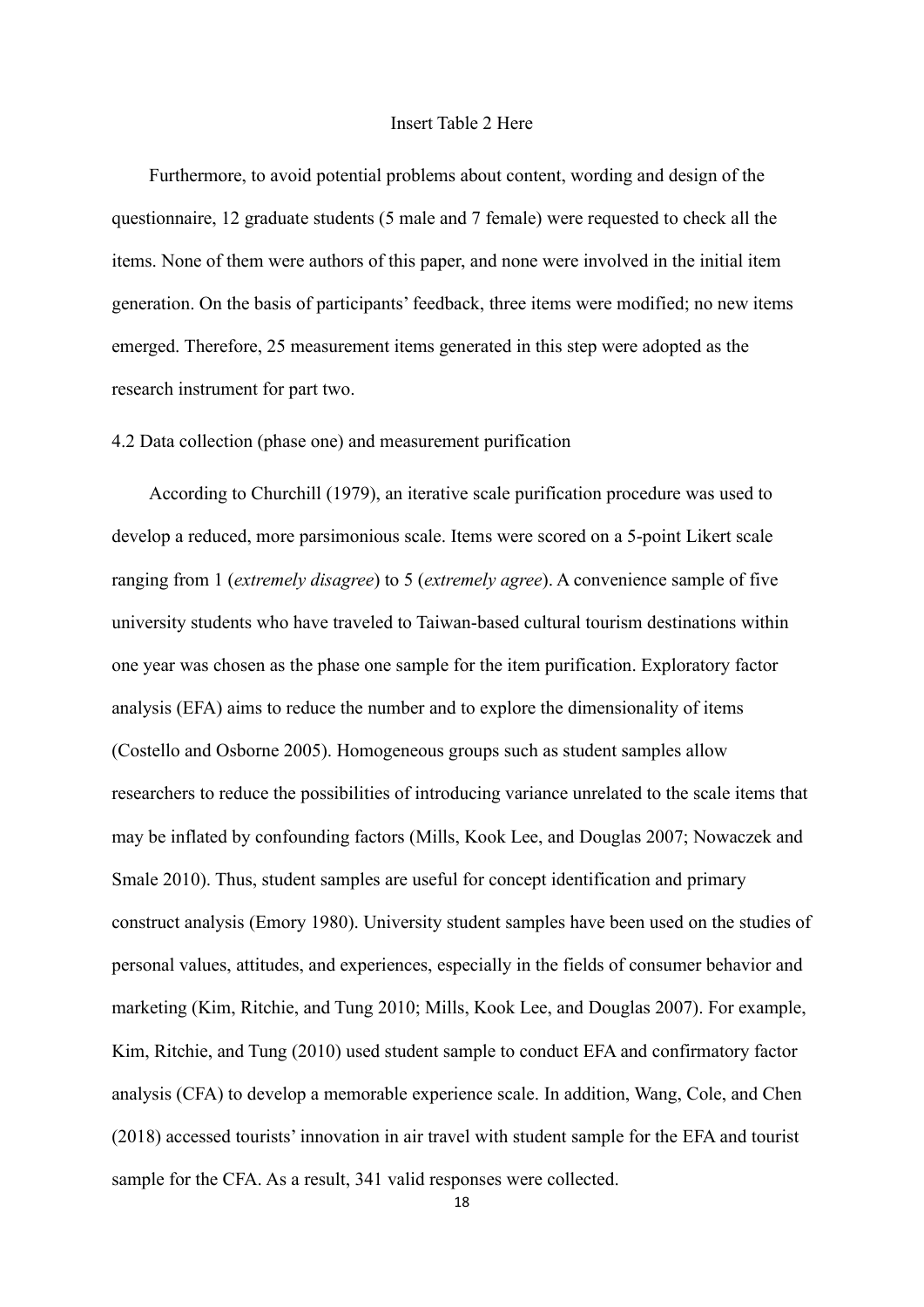An exploratory factor analysis was applied to the collected data to reduce the number of items. The Kaiser–Meyer–Olkin (KMO) test and the Bartlett sphericity test were performed to verify that the data were amenable to factor analysis. The KMO index was 0.906, and the Bartlett's test of sphericity was significant at the level of 0.000, justifying the use of EFA (Hair et al. 2010). As presented in Table 3, the following four factors with eigenvalues greater than 1 were extracted: intercultural responsibility (six items), intercultural understanding (five items), intercultural appreciation (five items), and intercultural action (five items). The cumulative percentage of the explained variance was 56.8%. Four items with a factor loading lower than 0.45 (Hair et al. 2010) or loading on two factors (Lewis, Templeton, and Byrd 2005) were excluded. The EFA process produced a four-factor and 21-item scale. The coefficient  $\alpha$  value for each factor ranged from 0.774 to 0.849, indicating reasonable reliability (Bagozzi and Yi 1988). The value indicated acceptable internal consistency (Nunnally and Bernstein 1994).

### Insert Table 3 Here

### 4.3 Data collection (phase two) and measurement verification

Churchill (1979) suggested that after scale items have been refined, the items should be re-examined using different samples to verify the reliability and validity. Accordingly, a phase two survey was conducted with onsite tourists to confirm the factor structure of tourists' intercultural competence scale.

To control the potential impact from respondents' nationality/cultural background, Taiwanese tourists who traveled to three famous cultural destinations in Taiwan were chosen to participate in the survey. Mei-Nong (Kaohsiung), Sanyi (Miaoli), and Alishan (Chiayi) are respectively famous cultural destinations because of its aborigines and Hakka culture. Aborigine and Hakka culture destinations have received increasing popularity because these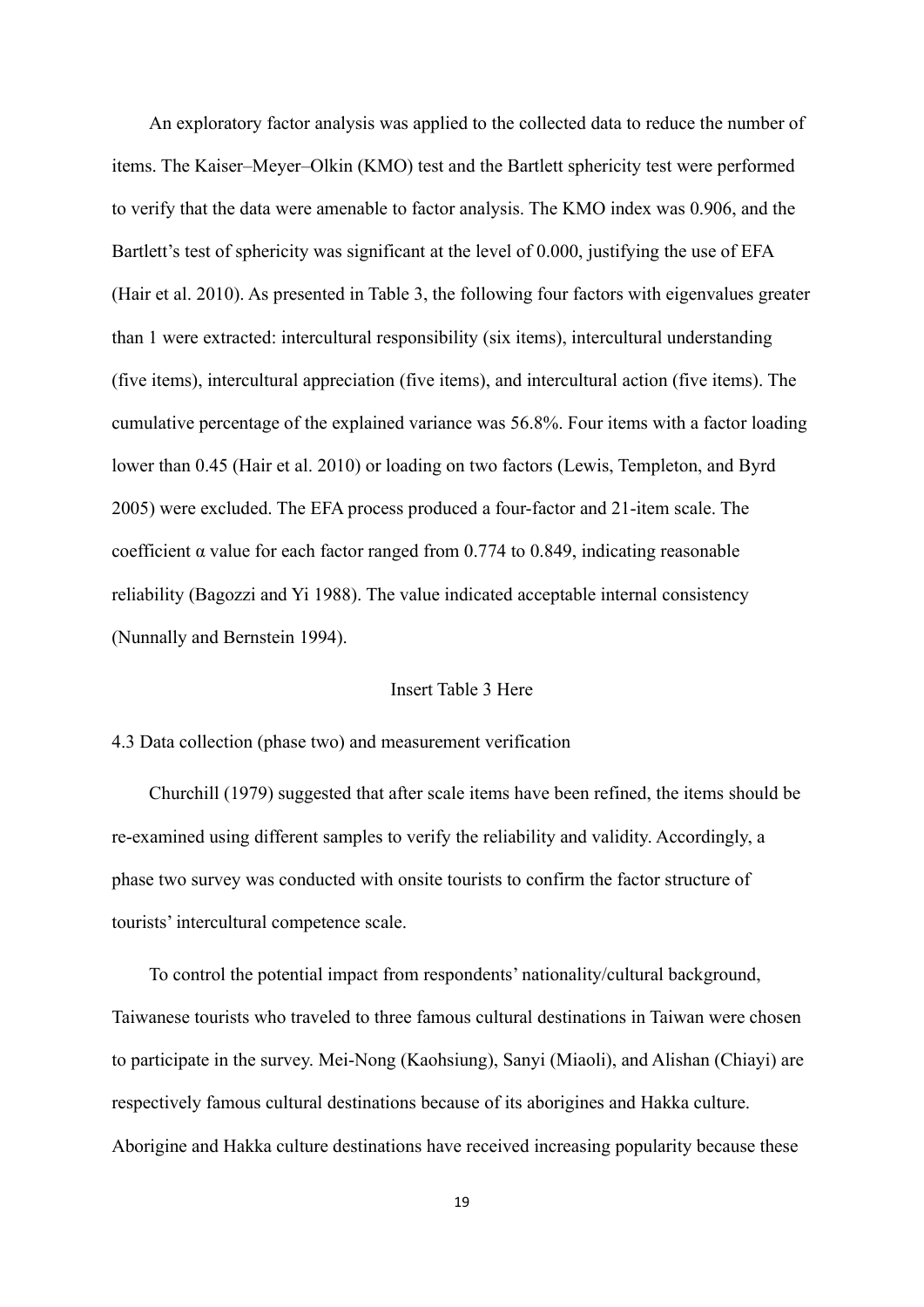ethnic groups are seen as unique to the mainstream [heluo](mailto:heluoculture@gmail.com) culture in Taiwan (Hou, Lin, and Morais 2005). Taiwan has a rich and complex indigenous culture (Xie, Wu, and Hsieh 2012). Hakka culture has distinctive language, music, dance, crafts, and architecture, showing that Hakka culture are distinct and representative (Liau 2014).

Tourists are attracted to Mei-Nong and Sanyi because of its Hakka culture. 80% of tourists expressed the attractiveness of Hakka culture in Mei-Nong, and the main draws for tourists to Sanyi also include Hakka customs (Hsiao and Chuang 2016; Liau 2014). Alishan is an important tourist and recreational area in Taiwan, and possesses a rich Tsou indigenous culture (Chang, Hung and Chou 2018). Tsou indigenous culture has become the highlight of Alishan to attract tourists (The Central News Agency 2020). Therefore, this study took the three cultural destinations in Taiwan for the data collection.

Data were collected on-site at the reception of hotels at the three selected destinations from January to May 2019. Tourists were asked to answer the questionnaire anonymously and individually when they checked out. The period included both weekdays and weekend to ensure the reasonable combination of individual travelers, package tourists and family tourists. Accordingly, 367 valid questionnaires were gathered and analyzed. All of them were Taiwanese. Women and men constituted 57.5% and 42.5% of the respondents, respectively. Furthermore, 41% of the respondents were aged below 30 years; 25% were aged between 31 and 40 years; 18% were aged between 41 and 50 years; and 11% were aged between 51 and 60 years. Of the respondents, 61% had acquired college or university education, followed by 22% with high school education.

A confirmatory factor analysis (CFA) with maximum likelihood estimation was conducted for estimating the parameters of the measurement model (Jöreskog and Sörbom 1993). Additionally, the convergent and discriminant validity of the scale were further examined. The CFA results indicated that the tourists' intercultural competence scale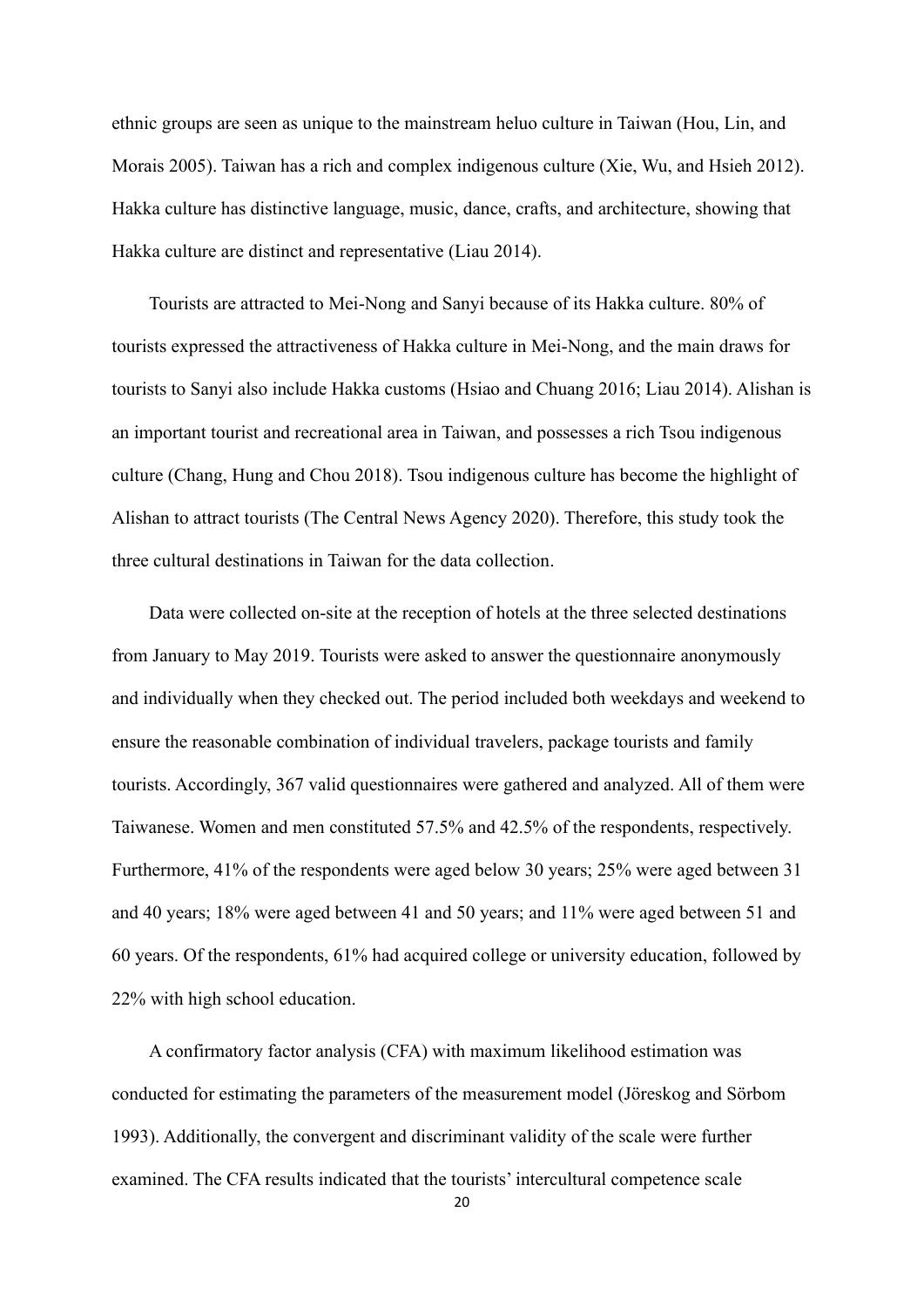demonstrated favorable goodness of fit ( $\chi^2$  = 467.22, df = 183,  $\chi^2$ /df = 2.55, GFI = 0.89, AGFI  $= 0.86$ , PGFI = 0.71, SRMR = 0.047, RMSEA = 0.065, NFI = 0.97, NNFI = 0.98, RFI = 0.96,  $CFI = 0.98$ , IFI = 0.98, and CN = 188.55).

As indicated in Table 3, the composite reliability of each construct ranged from 0.827 to 0.888, which was higher than 0.7, indicating acceptable internal consistency (Fornell and Larcker 1981). The factor loading of each item was higher than 0.5 (ranged from 0.61 to 0.83). All factor loadings significantly differed from zero ( $p < .05$ ), as evidenced by consistently large t values (range: 11.48 to 18.78). Alhough the ideal average variance extracted (AVE) for a well-developed construct should be above 0.5, it is suggested that AVE value of a newly developed scale should be higher than 0.45 (Netemeyer, Bearden, and Sharma 2003), The AVE for each construct ranged from 0.490 to 0.616; therefore, convergent validity was established (Bagozzi and Yi 1988). The square root of the AVE for each construct was higher than the correlation coefficient between any two constructs (Table 4), thereby confirming the discriminant validity of the measurement scale (Hair et al. 2010). Therefore, the measurement model in this study had acceptable reliability and validity.

Insert Table 4 Here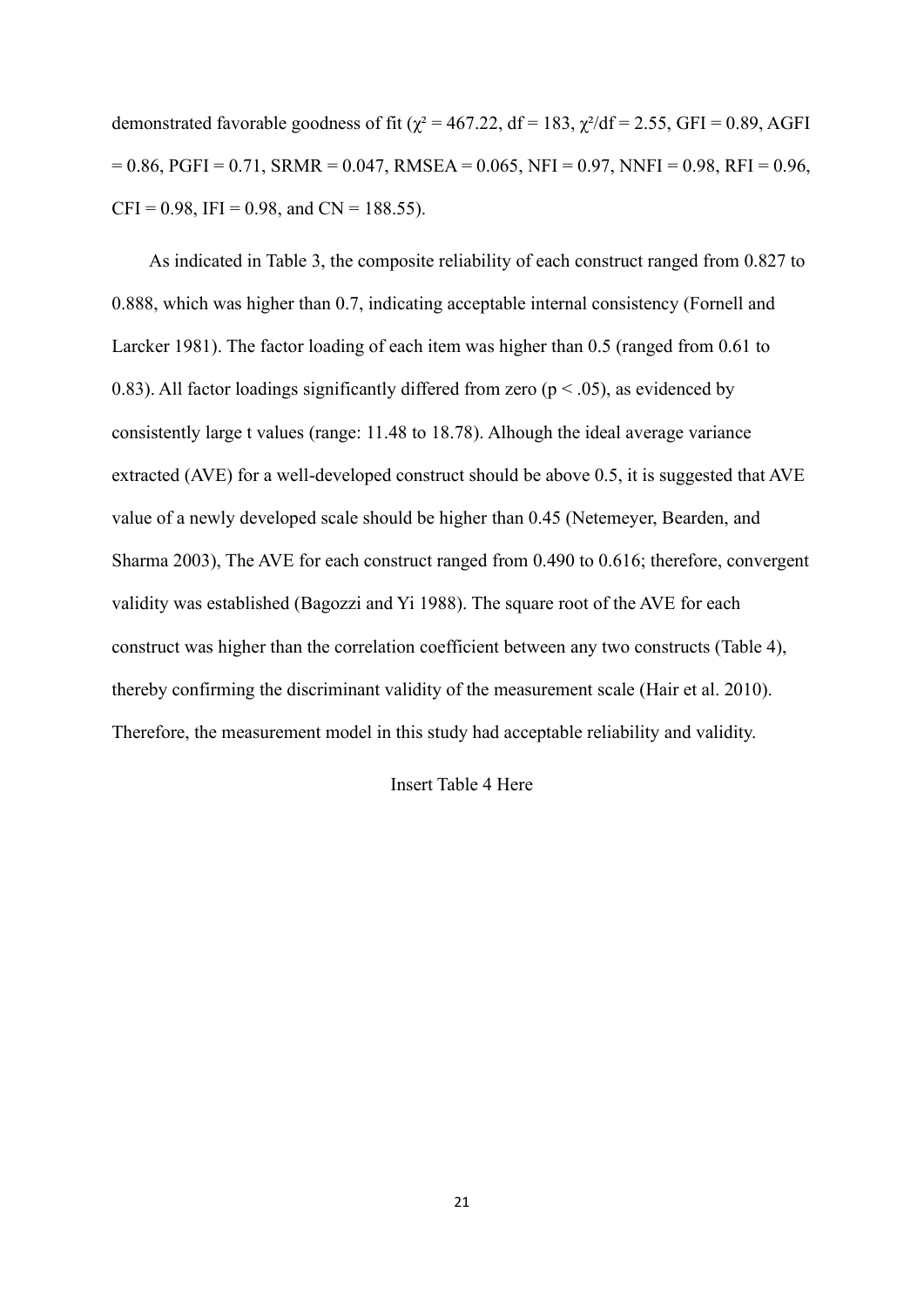### 5. Study Two: Structural Model Examination

Study 2 further examined the relationship among tourists' intercultural competence, active participation, and memorable cultural experience. For all measures, a 5-point Likert scale was used ranging from 1 (*strongly disagree*) to 5 (*strongly agree*). Tourists' intercultural competence was measured using the scale constructed in Study 1. Preexisting scales were used to measure tourists' active participation and memorable cultural experience. Specifically, three items developed by Buonincontri et al. (2017) were adapted to measure active participation of tourists during their experiences. These included "My tourism experience was enhanced because of my participation in cultural and tourist activities," "I enjoy taking a hands-on approach during my tourism experience," and "I have sought out situations that challenge my skills and abilities during this trip." In addition, three items from the scale of memorable tourism experiences developed by Kim, Ritchie, and Mccormick (2012) were adapted. Items included "Good impressions about the local people," "Closely experienced the local culture," and "Local people in a destination were friendly."

The proposed structural model based on the hypotheses was assessed using path analysis, and the indices obtained suggested a well-fitted model ( $\chi^2$  = 597.26, df = 242,  $\chi^2$ /df  $= 2.47$ , GFI = 0.88, AGFI = 0.85, PGFI = 0.71, SRMR = 0.048, RMSEA = 0.063, NFI = 0.97, NNFI = 0.98, RFI = 0.96, CFI = 0.98, IFI = 0.98, and CN = 188.31). Figure 3 depicts the estimated path coefficients from structural equation modeling (SEM). The results indicated that tourists' intercultural competence significantly and positively influenced memorable cultural experience ( $\beta$  = 0.20, t = 2.21, p < 0.05 for intercultural responsibility;  $\beta$  = 0.27, t = 2.71, p < 0.01 for intercultural understanding;  $\beta = 0.18$ , t = 2.09, p < 0.05 for intercultural appreciation;  $\beta = 0.26$ ,  $t = 2.47$ ,  $p < 0.05$  for intercultural action;  $R^2 = 0.65$ ). Therefore, the results supported Hypothesis 1. Tourists with a higher level of intercultural competence have a more memorable cultural experience.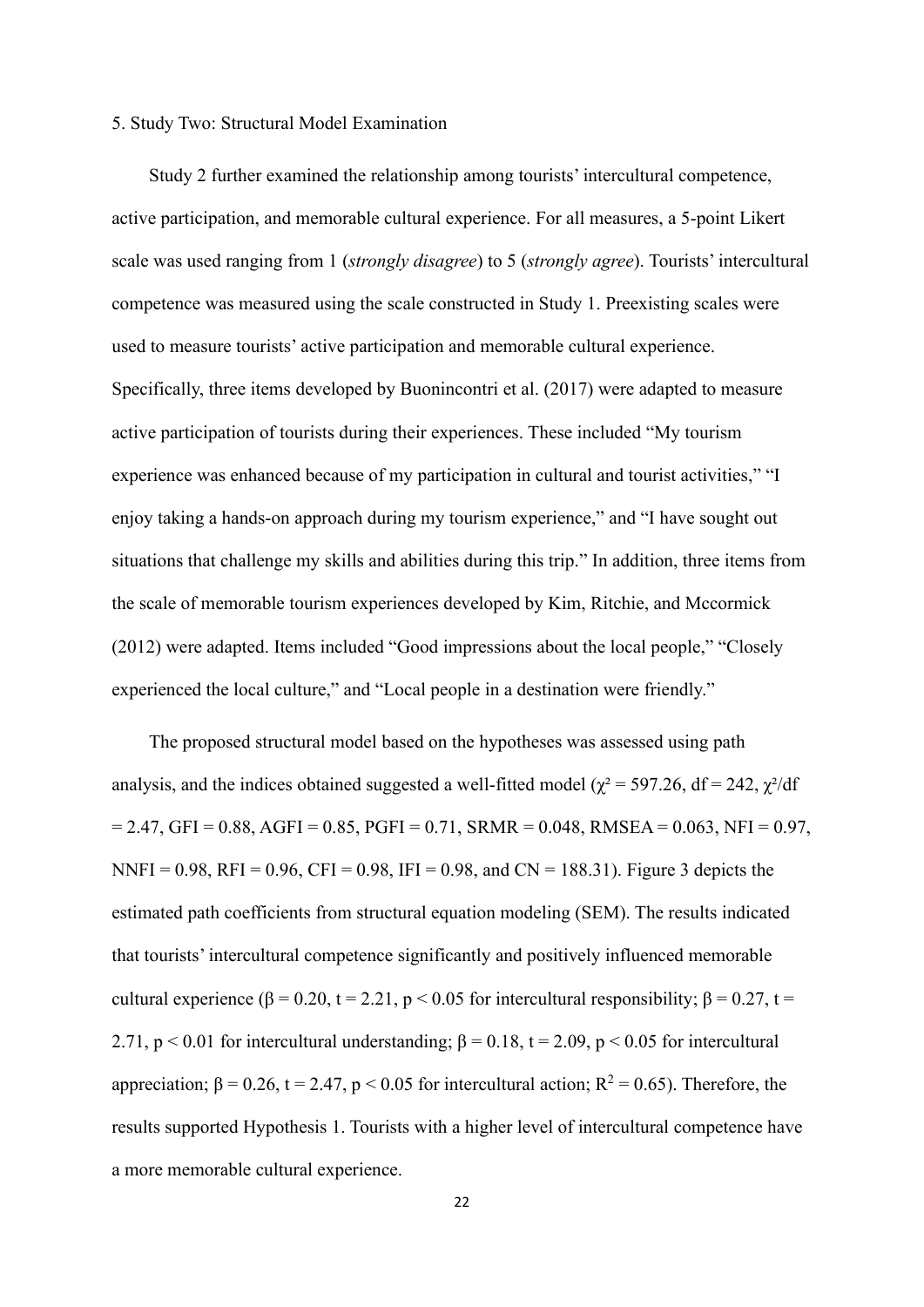From an investigation of the mediating effect of tourists' active participation on the relation between intercultural competence and memorable cultural experience, Hypothesis 1 was supported. The proposed structural model based on the hypotheses was assessed using path analysis, and the indices obtained suggested a well-fitted model ( $\chi^2$  = 706.65, df = 309,  $\chi^2/df = 2.29$ , GFI = 0.87, AGFI = 0.85, PGFI = 0.72, SRMR = 0.046, RMSEA = 0.059, NFI = 0.97, NNFI = 0.98, RFI = 0.97, CFI = 0.98, IFI = 0.98 and CN = 200.21). Figure 3 illustrates the estimated path coefficients form SEM. The results indicated that tourists' intercultural competence significantly and positively influences tourists' active participation ( $\beta = 0.17^*$ , t = 2.00, p < 0.05 for intercultural responsibility;  $\beta = 0.32$ <sup>\*\*</sup>, t = 3.25, p < 0.01 for intercultural understanding;  $\beta = 0.22$ <sup>\*\*</sup>, t = 2.67, p < 0.01 for intercultural appreciation;  $\beta = 0.20$ <sup>\*</sup>, t = 2.00, p < 0.05 for intercultural action;  $R^2 = 0.67$ ). Furthermore, tourists' active participation significantly and positively influenced the memorability of cultural experiences ( $\beta$  = 0.50, t = 5.54\*\*,  $p < 0.01$ ;  $R^2 = 0.74$ ) (Figure 4).

### Insert Figure 4 Here

The statistical methods used to assess mediation effects include hierarchical regression (Baron and Kenny 1986) and SEM (Hair et al. 2010). The Sobel test (Sobel 1982) is one of the best for assessing mediation effects, especially with regard to structural equation models (Veasna, Wu, and Huang 2013); thus, the Sobel test was employed in this study. The z-test results for the mediating effect of tourists' active participation on the relation between intercultural competence and memorable cultural experience are detailed in Table 5 (β = 0.09\*, z-test = 1.99, p < 0.05 for intercultural responsibility;  $\beta = 0.16$ \*\*, z-test = 2.77, p < 0.01 for intercultural understanding;  $\beta = 0.11^*$ , z-test = 2.47, p < 0.05 for intercultural appreciation;  $\beta = 0.10$ , z-test = 1.88 for intercultural action). The Sobel test results indicated that tourists' active participation plays a mediating role in the relationships between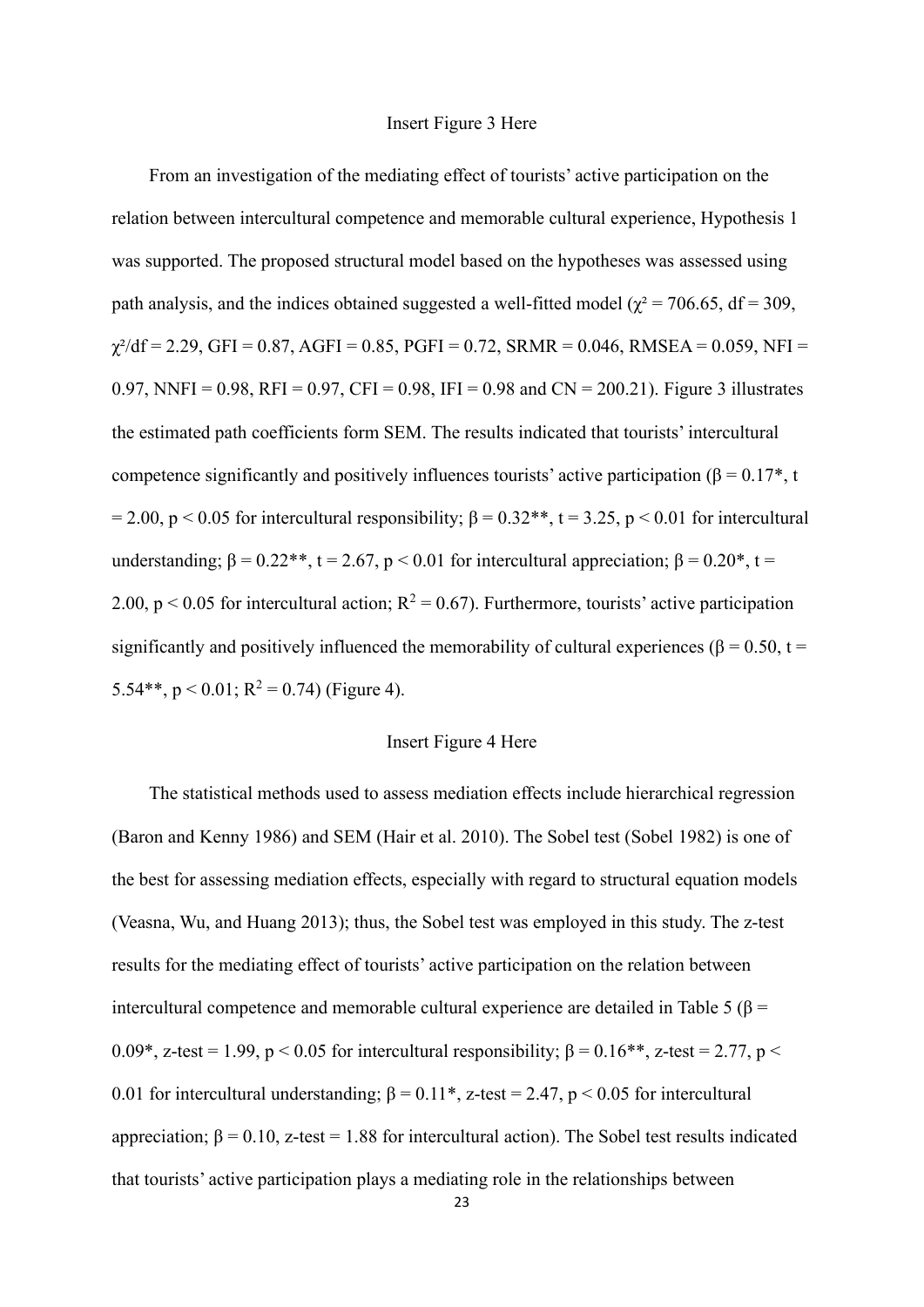intercultural responsibility, understanding, and appreciation and having a memorable cultural experience.

### Insert Table 5 Here

A competing model was adopted to compare the partial mediation model and full mediation model to further confirm the results of the Sobel test (Veasna, Wu, and Huang 2013). The  $\Delta \chi^2$  difference between the partial mediation model and full mediation model ( $\Delta \chi^2$  $= 723.79 - 706.65 = 17.14$ ,  $\Delta df = 4$ ; p < 0.01) suggested that the partial mediation model performed significantly better than the full mediation model. In addition, compared with the direct effects between intercultural competence and memorable cultural experience, the regression coefficient was lower and nonsignificant in the mediation model (β =  $0.20*$  to 0.12 for intercultural responsibility;  $β = 0.27**$  to 0.12 for intercultural understanding;  $β = 0.18*$ to 0.07 for intercultural appreciation). Therefore, the results supported hypotheses 2a, 2b, and 2c: the mediating effects of tourists' active participation on the relationships between intercultural responsibility, appreciation, understanding and memorable cultural experience were supported. Regarding intercultural action, the Sobel test indicated a nonsignificant effect, implying that active participation did not act as a mediator between intercultural action and memorable cultural experience. Hypothesis 2d was not supported.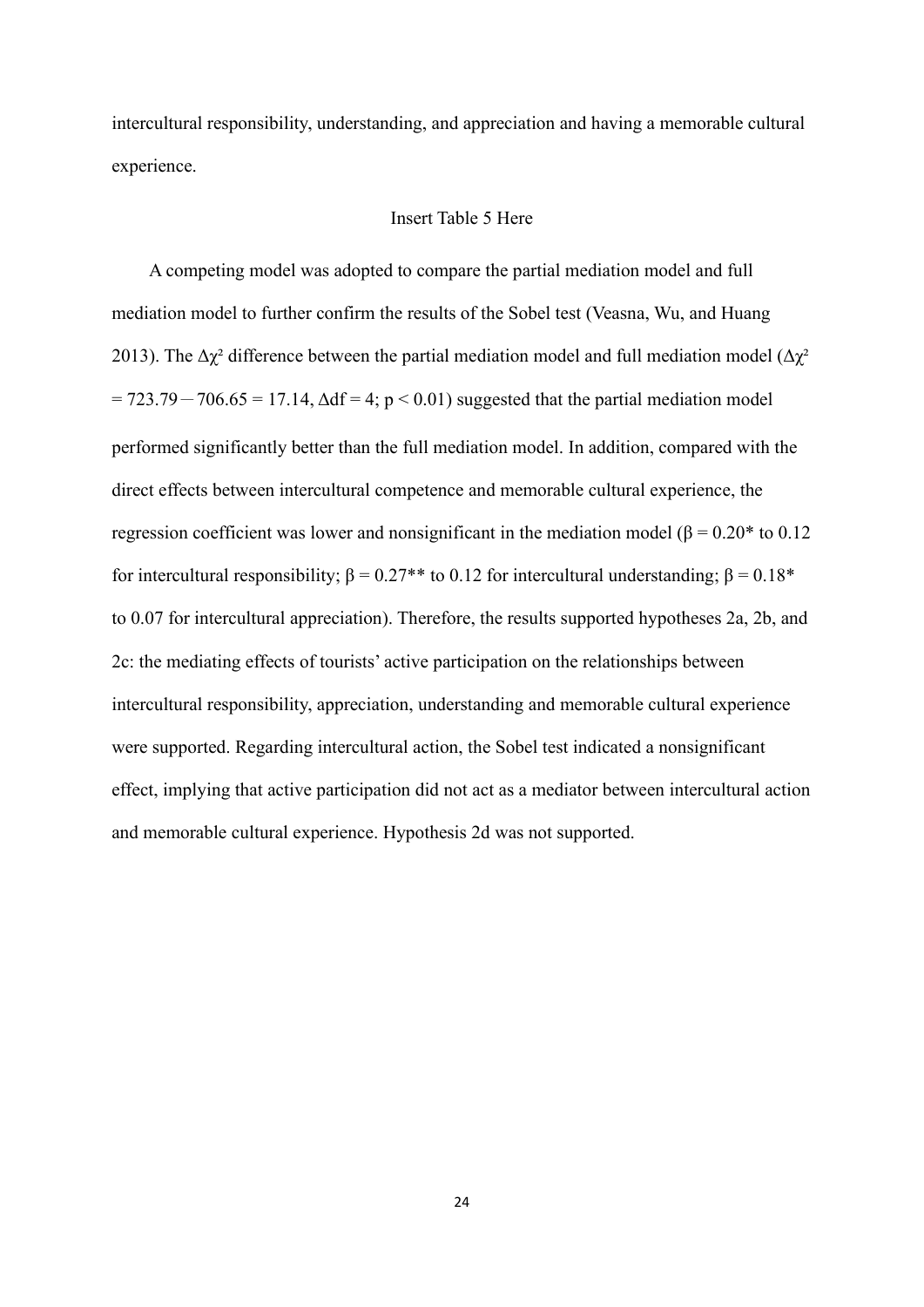#### 6. Discussion

In this study, a multidimensional measurement was developed for measuring tourists' intercultural competence. Four factors of intercultural competence were identified: intercultural responsibility, intercultural understanding, intercultural appreciation, and intercultural action. Furthermore, the relationships between among tourists' intercultural competence, tourists' active participation, and memorable cultural experience were investigated.

The significance of responsibility and ethical behaviors during tours has been valued in the literature. This study is one of the first attempts to capture and measure tourists' responsibility as a competence toward cultural environments. Tourists' intercultural responsibility represents the normative aspect of intercultural competence. Tourists with intercultural responsibility are expected to acknowledge the value of local cultures, demonstrate openness in pursuing cultural diversity, and minimize negative impacts on local cultural environments. Regarding the ecotourism context, Nowaczek and Smale (2010) developed a scale for ecotourists' predisposition. They used "ethics" as a dimension and indicated that ecotourists must "behave ethically" and "show much respect" toward natural areas and local people. However, to our knowledge, limited studies have identified the domain and offered a specialized measurement for tourists' intercultural responsibility. The findings showed consistency with previous literature, which argued that cultural tourists must behave ethically, respect local cultures, maintain openness and tolerance toward others, and foster the informed participation of local people (Donohoe 2011; Molz 2006; Nowaczek and Smale 2010).

The concepts of intercultural understanding, intercultural appreciation, and intercultural action have been respectively applied with different terms and in different contexts. Such as intercultural competence (Ye, Zhang, and Yuen 2013), intercultural sensitivity (Donohoe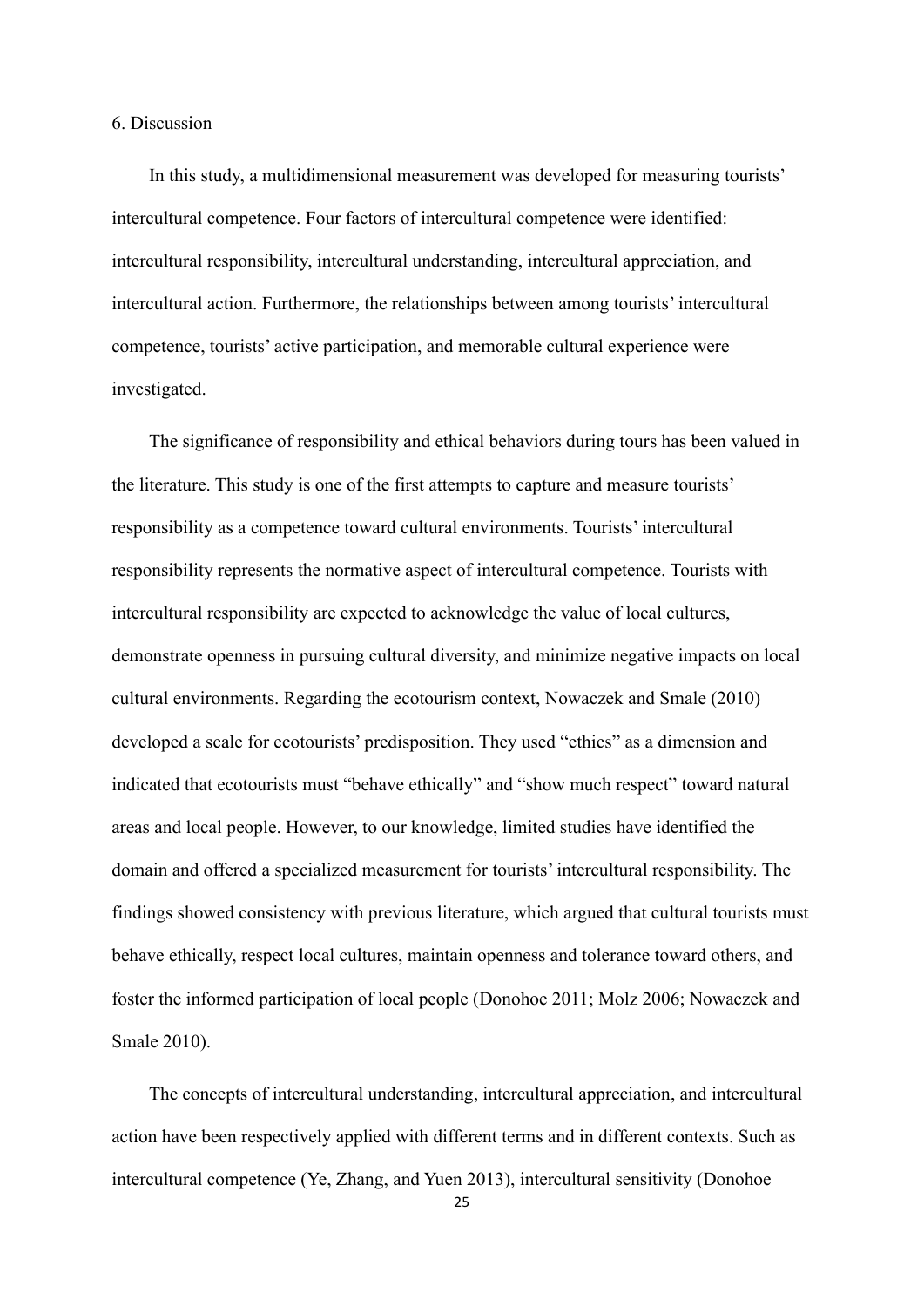2011; Kirillova, Lehto, and Cai 2015), intercultural understanding (Kirillova, Lehto, and Cai 2015; Raymond and Hall 2008), tourists' appreciation (McIntosh 2004), cultural contact (Gnoth and Zins 2013), and cultural mobility (Mueller, Peters, and Weiermair 2009). Consequently, the domain of these concepts has vague, overlapping, and inconsistent domain settings. Therefore, a multidimensional approach was adopted in this study, and the domain of tourists' intercultural competence was captured and conceptualized into different factors.

The results of the measurement development correspond to past scales related to intercultural competence. Ye, Zhang, and Yuen (2013) utilized a single dimension to measure intercultural competence. Items included understanding locals' world view, viewing things from the locals' perspective, adapting to local etiquette, and communicating with people; these can be achieved through intercultural understanding and action factors. Kirillova, Lehto, and Cai (2015) utilized the DMIS to measure the intercultural sensitivity of volunteer tourists. This included ethnocentric orientations (denial, defense, and minimization) and ethnorelative orientations (acceptance, adaptation, and integration), which can be represented through intercultural responsibility and understanding factors presented in this study. Specifically, being open-minded and tolerant means not to deny the value of exotic culture and not to be defensive about different cultures. Being aware of and comparing differences between hosts and guest cultures means not minimizing cultural differences. Moreover, accepting and reflecting cultural differences, viewing things from local people's perspectives, and learning about cultural advantages represent acceptance, adaptation, and integration dimensions, respectively. In addition, Gnoth and Zins (2013) developed a cultural contact scale to conceptualize and measure cultural tourists' interest levels when exposed to a different culture. The items reflected tourists' interest toward different cultures and willingness to interact, which can be represented by intercultural appreciation and action factors presented in this study.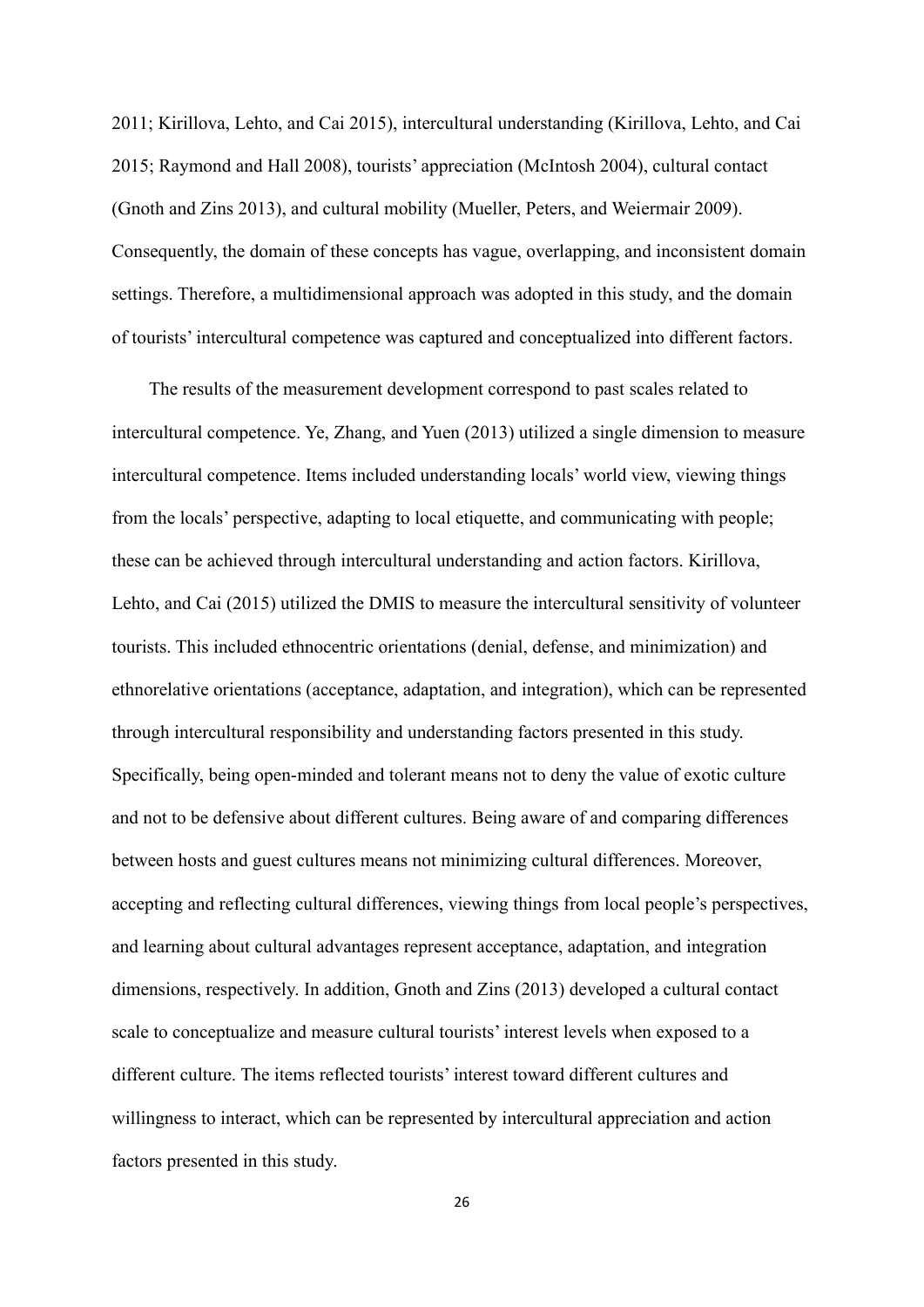Past studies often considered tourists' intercultural understanding and appreciation as the consequences of tourism experience. For example, Kirillova, Lehto, and Cai (2015) argued that host community and volunteer tourism setting have the potential to facilitate intercultural sensitivity and intercultural understanding of volunteer tourists. Raymond and Hall (2008) argued that volunteer tourism sending organizations could play an important role in facilitating the cross-cultural understanding of tourists through volunteer tourism. Moreover, McIntosh (2004) investigated tourists' appreciation for Maori culture after indigenous tourism through analyzing motivations, perceptions, and experiences. Different from previous studies, this study conceptualized tourists' intercultural understanding and appreciation as their competences, which represent the abilities to interact with different cultures, and enable them to create better tourism experience. The findings from this research suggest that developments of intercultural understanding and appreciation should not be perceived as natural results of cultural tourism, the efforts from tourists through demonstrating their competences are needed.

The Study 2 results revealed that tourists' intercultural competence was positively associated with memorable cultural experience. This implies that tourists play a key role in developing a rewarding cultural experience (Su et al. 2016b) and in cultural exchange. Past study has indicated that mutual understanding can be stimulated and negative experience can be avoided depending on certain intercultural competences (Tsaur, Yen, and Teng 2018; Ye, Zhang, and Yuen 2013). Furthermore, Morgan and Xu (2009) argued that social interaction is a component of memorable experience and stated that tourists' memorable and meaningful cultural experience depends on the cultural distance between hosts and guests as well as on a tourist's response to cultural encounter (Morgan and Xu 2009). This study provides empirical evidence that tourists' intercultural competence enables them to create positive and memorable tourism experiences. Moreover, in the cultural tourism context, normative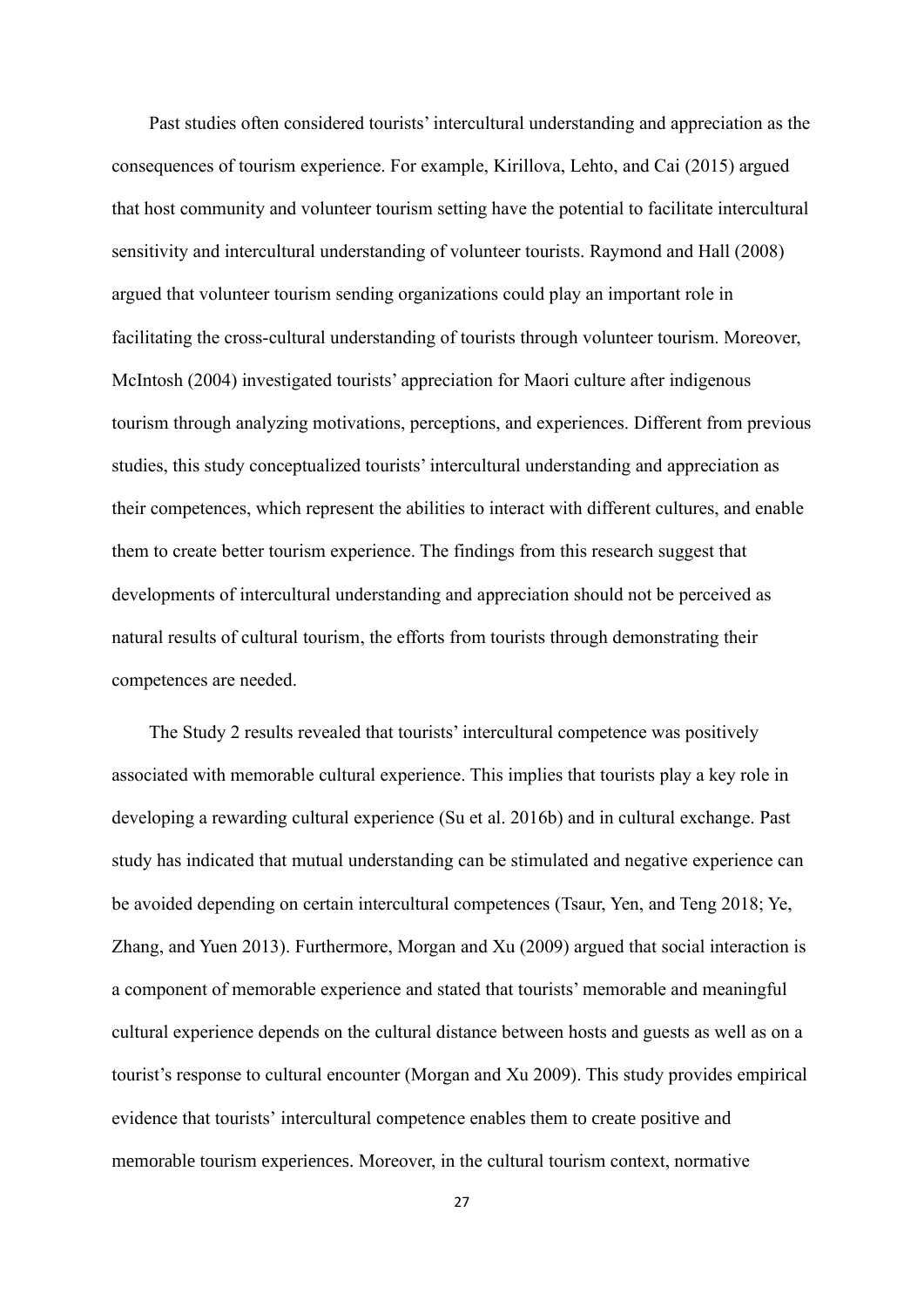intercultural responsibility becomes an important aspect of tourists' competence. Tourists have an obligation to respect and preserve local culture and society (Featherstone 2002). This involves regulating tourists' behavior and facilitating tourist activities to maintain openness and tolerance toward different cultures, leading to positive cultural experiences.

Furthermore, tourists' active participation plays a mediating role between tourists' intercultural competence and memorable cultural experience. Corresponding to previous studies, tourists can manage their personal skills, knowledge, interest, and preferences, spending time and effort in actively participating in rewarding tourism experiences (Prebensen, Vittersø, and Dahl 2013; Su et al. 2016a). Thus, this study illustrates the manner in which tourists produce memorable experiences through using intercultural competences. Specifically, the results revealed that the mediating effects of tourists' active participation affect the relationships between intercultural responsibility, intercultural understanding, intercultural appreciation, and memorable cultural experiences. However, no significant mediation effect was noted in the relationship between intercultural action and memorable cultural experiences. The results are understandable because intercultural responsibility, intercultural understanding, and intercultural appreciation represent the implicit abilities of tourists, whereas intercultural action represents outer behavioral predisposition. The demonstration of inner competences (namely intercultural responsibility, intercultural understanding, and intercultural appreciation) leads to intellectual and emotional involvement within tourists, thereby enhancing their perception of active participation and creating a memorable experience. However, intercultural action can directly lead to a memorable cultural experience without the involvement of other activities as mediators, such as active participation. Therefore, the effect of intercultural action on memorable experience is not necessarily evoked through tourists' active participation.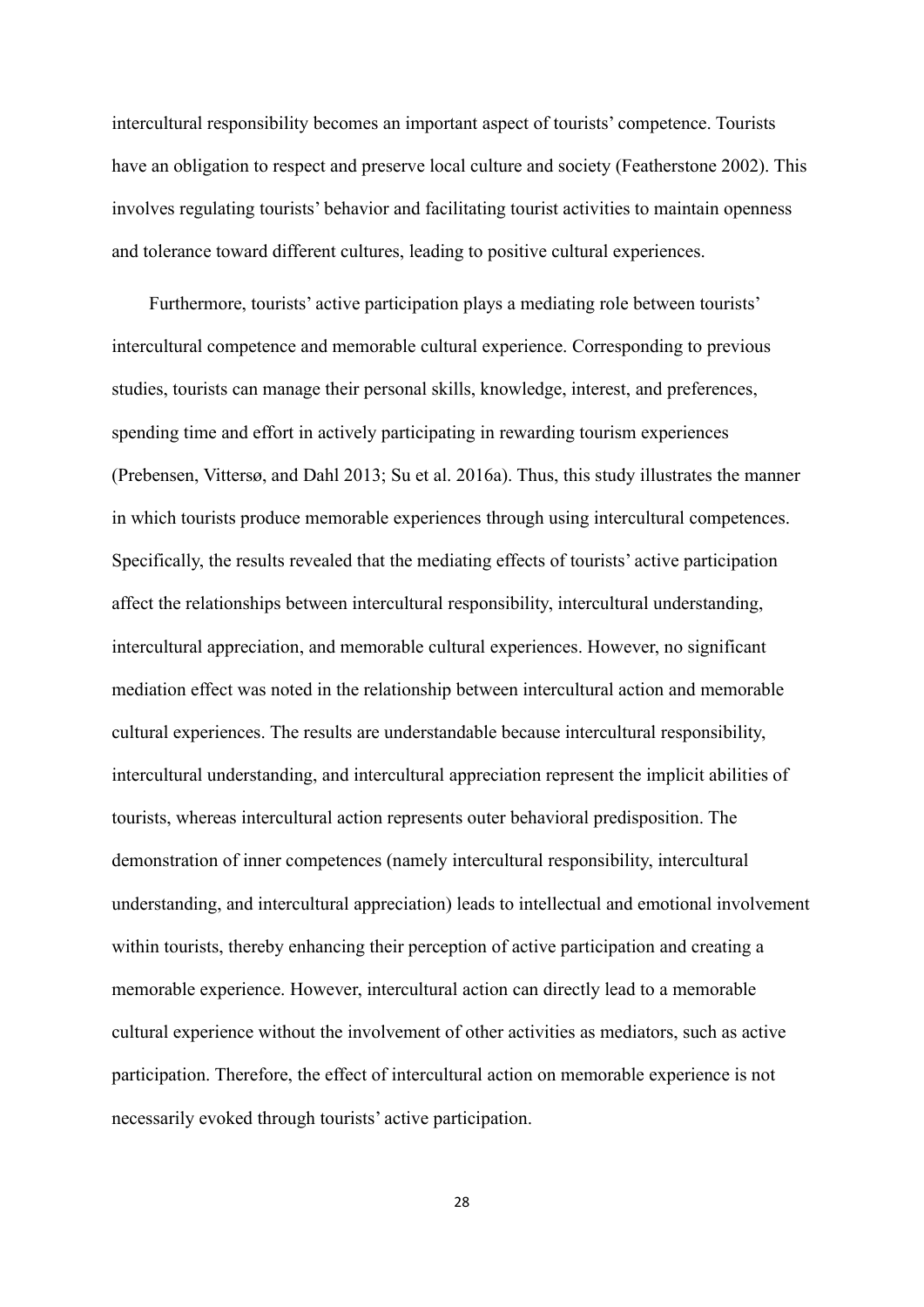### 7. Conclusion

Through adopting qualitative and quantitative approaches, a multidimensional measurement of tourists' intercultural competences was developed and validated. Four factors of tourists' intercultural competence were identified: intercultural responsibility, understanding, appreciation, and action. Two samples were tested to determine the goodness of fit, reliability, and validity of the scale. Study 2 validated the applicability of the scale for assessing tourists' intercultural competence developed in Study 1. Further, a theoretical framework was constructed for tourists' intercultural competence. The relationships between tourists' intercultural competence and memorable cultural experience were examined as were the mediating effects of tourists' active participation. Thus, the results of this study provide rich implications for academics and practitioners.

Academically, this study contributes to the cultural tourism literature by highlighting that cultural tourists require a certain level of cultural competence while consuming cultural materials (Richards 2018). A multidimensional measurement of tourists' intercultural competence was developed in this study. The holistic multidimensional measurement with convergence and discriminant validity presented in this study is expected to fully capture the structure of tourists' intercultural competence and enable scholars and practitioners to efficiently assess cultural tourists. In addition, the study conceptualized tourists' intercultural responsibility as a dimension of intercultural competence and revealed that responsibility toward different cultures regulates tourist behavior and enhances tourists' cultural experience by them showing respect, openness, and tolerance. Furthermore, empirical evidence of the relationships between tourists' intercultural competence, active participation, and memorable cultural experiences was provided. Past studies mentioned that intercultural competence decreases cultural distance, conflict, and discrimination (Tsaur, Yen, and Teng 2018; Ye, Zhang, and Yuen 2013). The results of this study revealed that intercultural competence also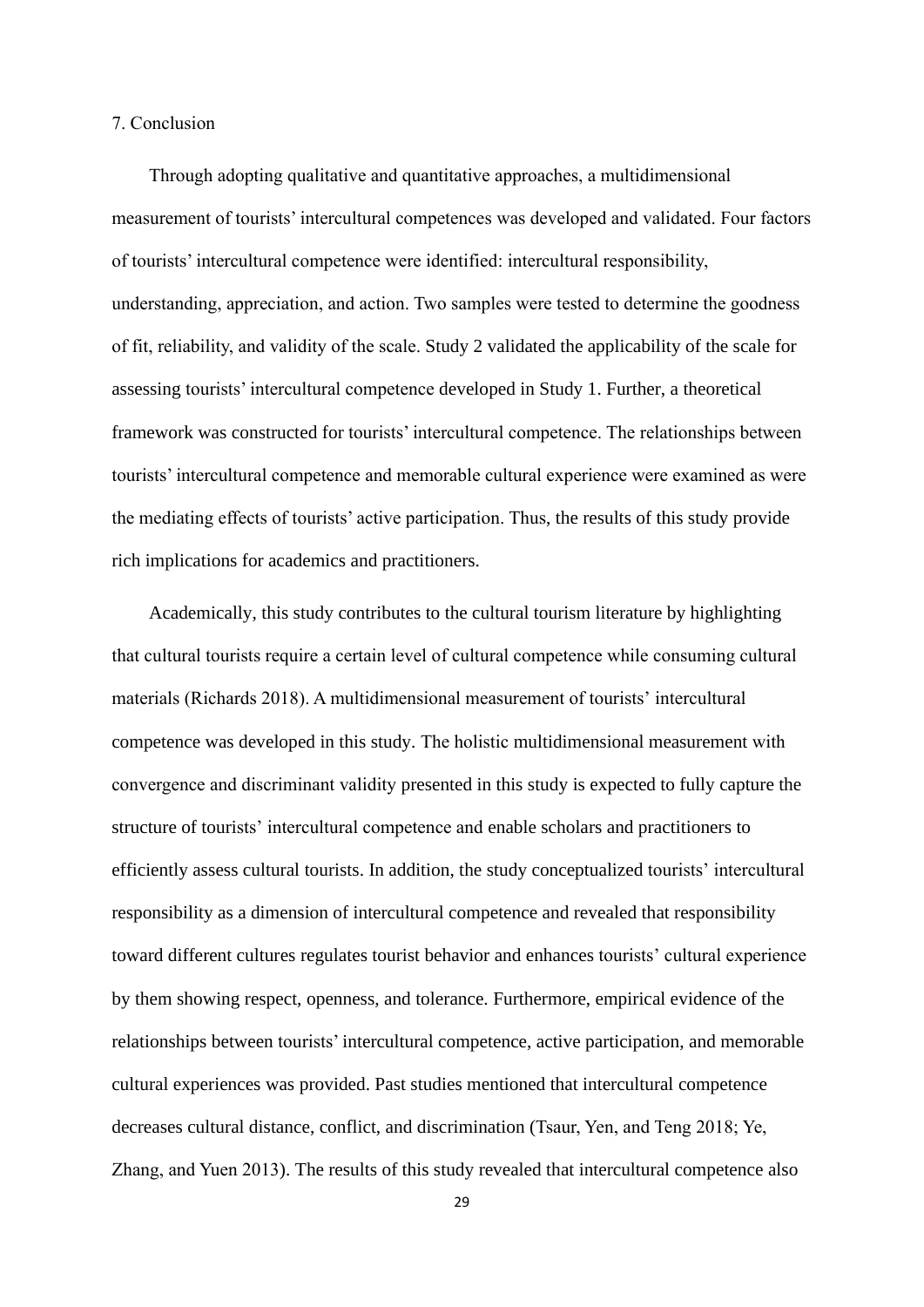creates memorable cultural experiences. Finally, this study illustrates that tourists' active participation plays a mediating role in the relationship between intercultural competence and memorable cultural experiences. Specifically, mediating effects were observed between implicit intercultural competence (i.e., intercultural responsibility, understanding, and appreciation) and memorable cultural experiences. This psychological mechanism leads to the active participation of cultural tourists and further produces memorable cultural experiences. Thus, the manner in which cultural tourists interact with different cultures and create memorable cultural experiences was established.

From a practical perspective, this study provides implications for destination management. First, the study results help tourism operators to assess different aspects and degrees of intercultural competence that tourists demonstrate during the tour. This enables tourism operators to understand the characters of their tourism resources and products as well as frame marketing strategies and design travel activities (or products) according to the competence requirements of local tourism resources and individual needs. For example, Finland has launched a tourist pledge, asking tourists to promise that they will respect and treasure the Finnish nature, inhabitants, and culture. Statements such as "On my journey I pledge to be like a Finn, and by this, I mean slowing down from within," and "I shall also respect the lives of locals, and will be considerate with cameras or loud vocals" were drafted according to Finland's circumstances. The measurement proposed in this study can be used as a guideline to develop a cultural destination's rules or a pledge for tourists. In addition, efforts on the part of organizations must be devoted to creating memorable experiences for tourists (Buonincontri et al. 2017). The results revealed that intercultural responsibility, intercultural understanding, and intercultural appreciation could help create memorable cultural experiences through active participation. Destinations can employ guiding or educational programs (such as exhibits in visitor centers, brochures, onsite activities, and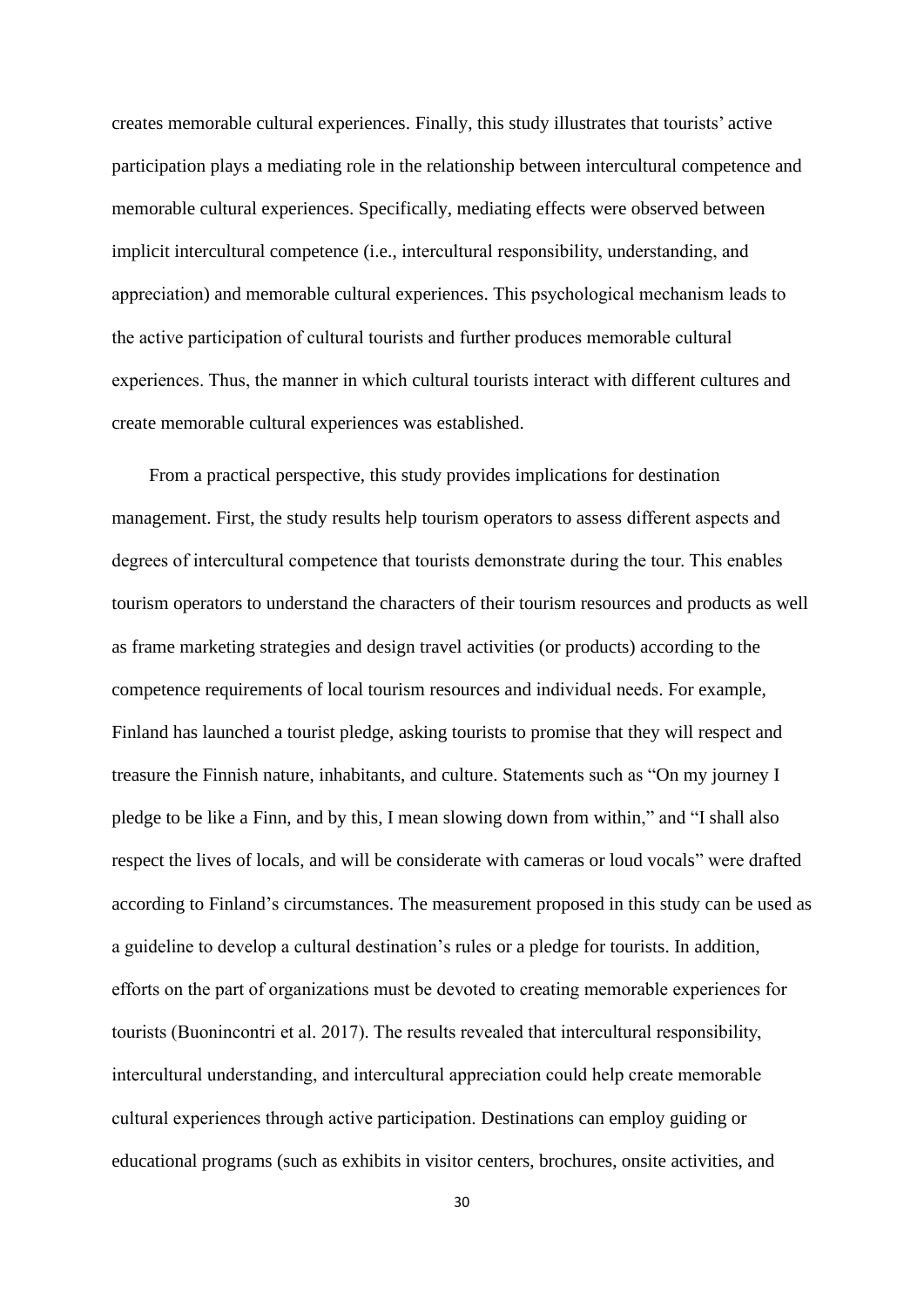guiding services) to motivate tourists to demonstrate corresponding intercultural competences according to the local scenario and tourism resources. Designing more culturally attractive activities, such as creative cultural performances in China, gastronomy classes and rice farming in Thailand, and wine tasting and making seminars in Spain, can also help enhance the positive memorable experience for the tourists. Moreover, the results can help employees evaluate their customers' behavior and appropriately respond to induce tourists' intercultural competence. Finally, the results can be used to assist tourists in self-evaluating their characteristics of intercultural competence and improving their weak aspects to ensure tourists have a smooth trip and acquire a memorable experience.

Some limitations should be noted. First, this study is framed in the specific cultural context, which is Taiwanese visiting cultural destinations in Taiwan. As intercultural competence could be potentially influenced by tourist-host cultural distance, the instrument proposed in this study may require further examination in other nationalities, destinations, or cultural contexts to generalize the findings. The potential moderating effect of cultural distance on the relationship between intercultural competence and memorable cultural experiences also deserves further exploration. Second, this study analyzes tourists' perspectives, which might not reflect the competence that hosts and destinations preferred. Future research is encouraged to incorporate the perspectives of residents, destination managers, or staff to further confirm the results. Moreover, this study adopted the cultural dimension of Kim, Ritchie, and Mccormick's (2012) MTES. Future studies are encouraged to refine the measurement of memorable cultural experiences within the context of cultural tourism. Finally, although the psychological mechanism of intercultural competence within tourists has been tested, intercultural competence can be stimulated by managerial factors, such as tour guides or travel information. Cultivating intercultural competence as a part of destination management also warrants future investigation. In response to the rapid development of COVID-19, tourist behavior may have temporarily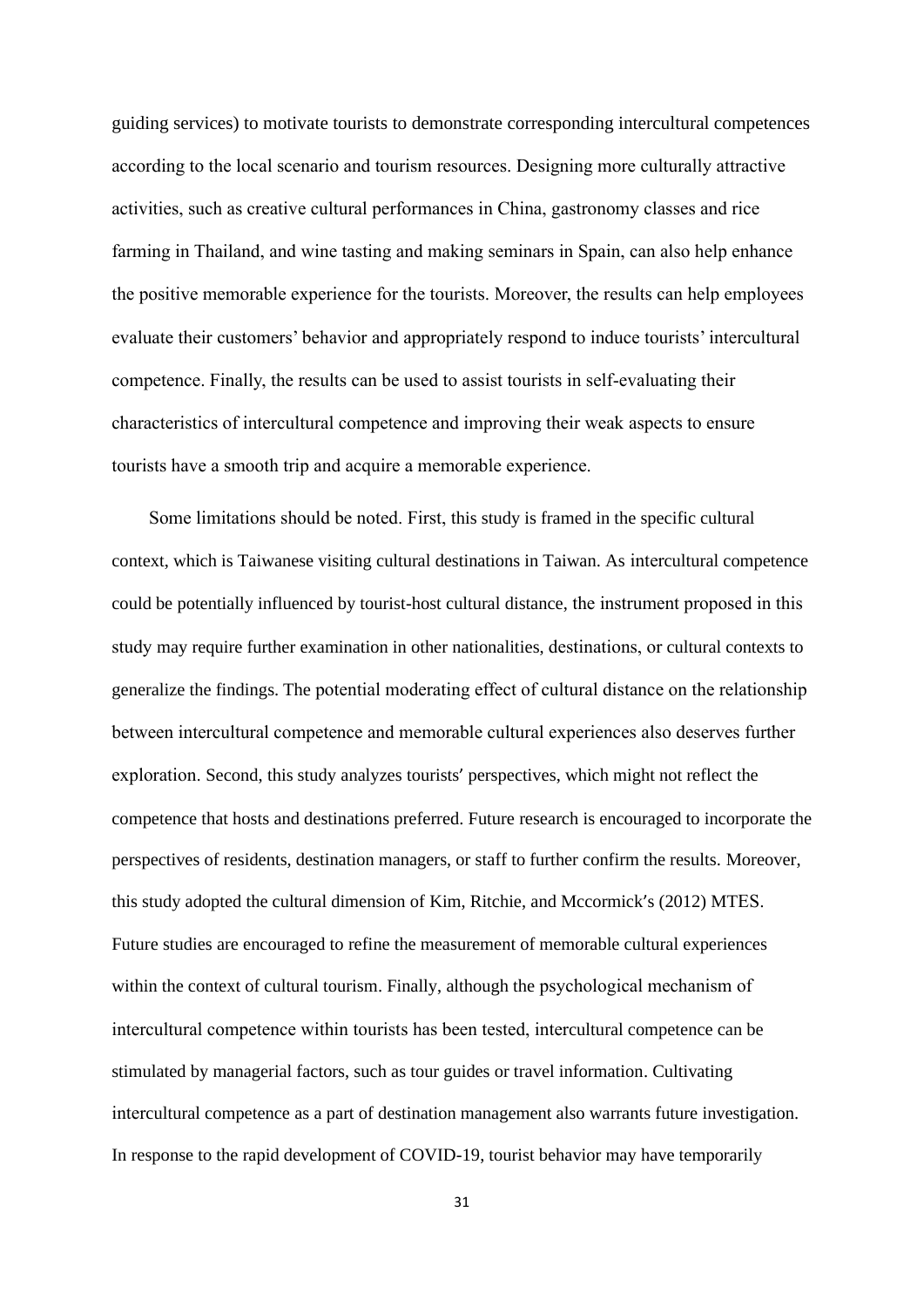altered due to the restricted travel conditions and limited contact opportunities. However, as tourists' intercultural competence is an accumulated ability and a long lasting concept, the interruption of COVID-19 is very unlikely to change the competence-behavior-experience mechanism developed in this study.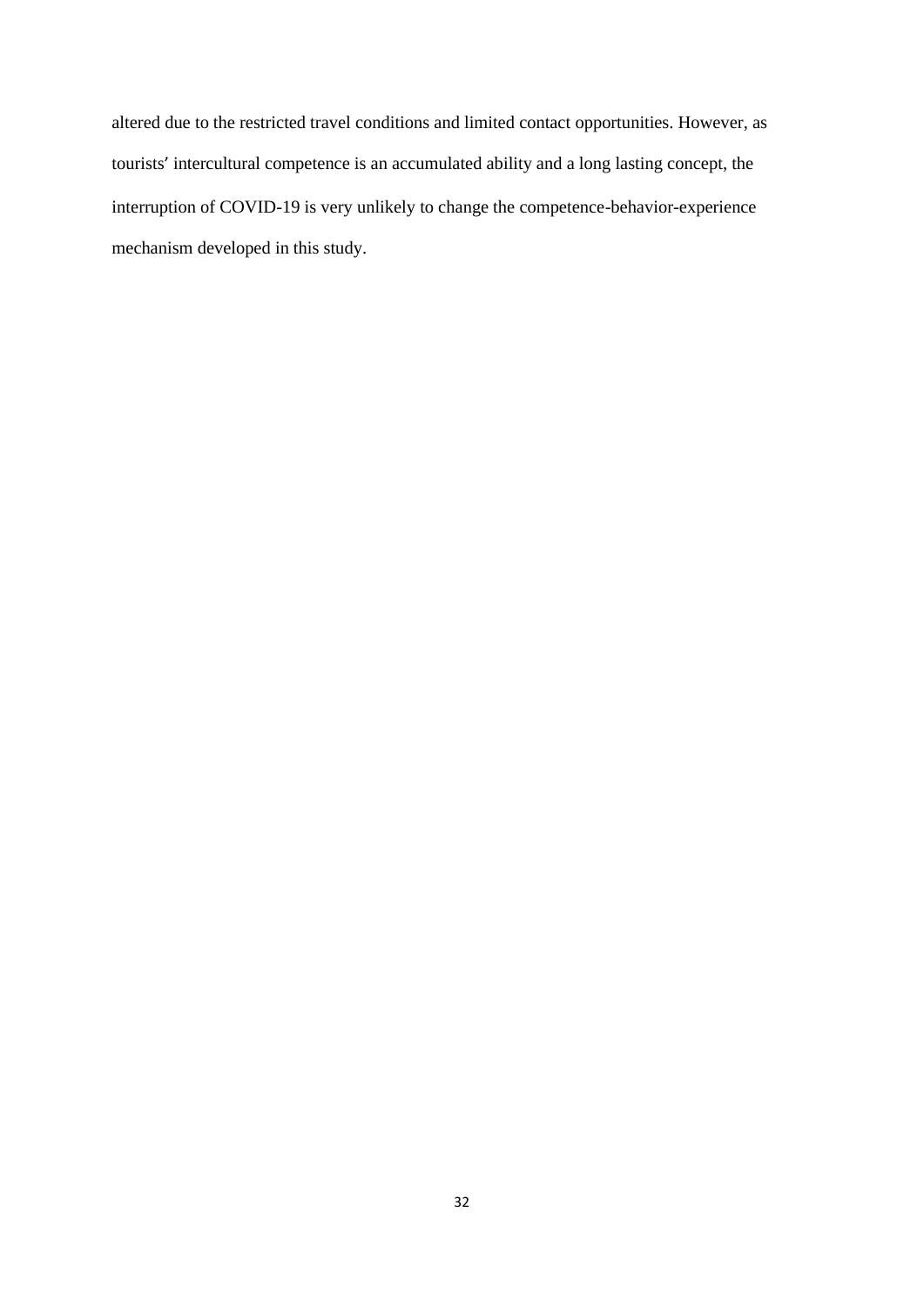### Reference

- Aho, S. K. 2001. "Towards a General Theory of Touristic Experiences: Modelling Experience Process in Tourism." *Tourism Review* 56 (3/4): 33–37.
- Allport, G. 1954. The Nature of Prejudice. Cambridge, MA: Addison–Wesley Publishing.
- Bagozzi, R. P., and Y. Yi. 1988. "On the Evaluation of Structural Equation Models." *Journal of the Academy of Marketing Science* 16 (1): 74–94.
- Baron, R. M., and D. A. Kenny. 1986. "The Moderator–Mediator Variable Distinction in Social Psychological Research: Conceptual, Strategic, and Statistical Considerations." *Journal of Personality and Social Psychology* 51 (6): 1173.
- Bennett, J. M., and M. J. Bennett. 2004. "Developing Intercultural Sensitivity." In *Handbook of Intercultural Training*, edited by J. M. Bennett, M. J. Bennett, and D. Landis, 147– 165. Thousand Oaks, CA: Sage.
- Boyd, S. 2002. "Cultural and Heritage Tourism in Canada: Opportunities, Principles and Challenges." *Tourism and Hospitality Research* 3 (3): 211–233.
- Buonincontri, P., A. Morvillo, F. Okumus, and M. Van Niekerk. 2017. "Managing the Experience Co–Creation Process in Tourism Destinations: Empirical Findings from Naples." *Tourism Management* 62:264–277.
- Campos, A. C., J. Mendes, P. O. D. Valle, & N. Scott. 2018. "Co-Creation of Tourist Experiences: A Literature Review." *Current Issues in Tourism* 21 (4): 369–400.
- Campos, A. C., J. Mendes, P. O. Do Valle, and N. Scott. 2016. "Co–Creation Experiences: Attention and Memorability." *Journal of Travel and Tourism Marketing* 33 (9): 1309– 1336.
- Cave, J. 2005. "Conseptualising Otherness as a Management Framework for Tourism enterprise." *In Indigenous Tourism: The Commodification and Management of Culture*, edited by C. Ryan and M. Aicken, 261–280. Oxford: Elsevier.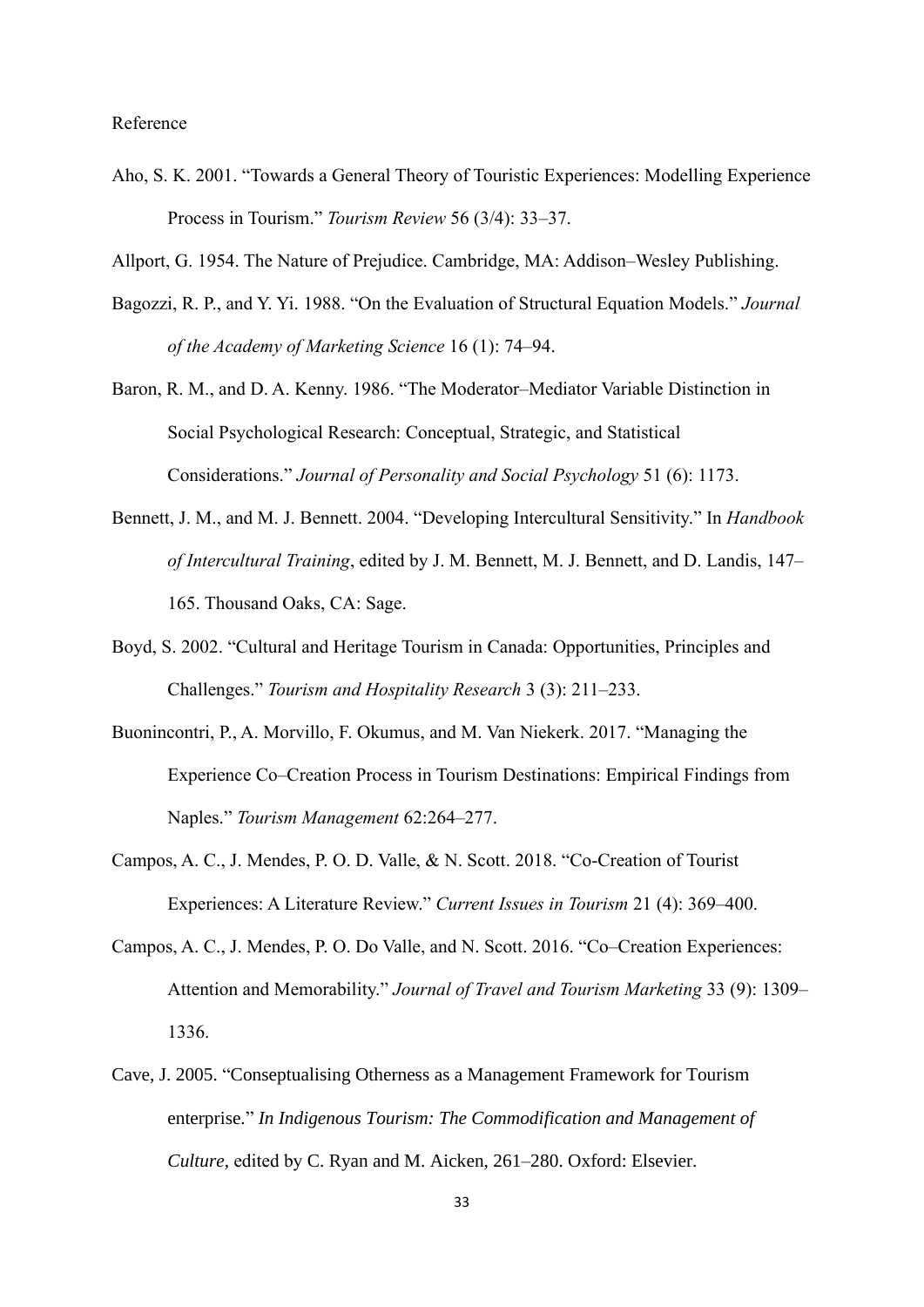- Chandralal, L., and F. R. Valenzuela. 2013. "Exploring Memorable Tourism Experiences: Antecedents and Behavioural Outcomes." *Journal of Economics, Business and Management* 1 (2): 177–181.
- Chang, H. M., C. H. Hung, and C. L. Chou. 2018. "A Study of Alishan Indigenous Tribal Tourism Development in Taiwan." *Asian Journal of Environment & Ecology* 8 (1): 1– 12.
- Chen, H., and I. Rahman. 2018. "Cultural Tourism: An Analysis of Engagement, Cultural Contact, Memorable Tourism Experience and Destination Loyalty." *Tourism Management Perspectives* 26:153–163.
- Churchill Jr, G. A. 1979. "A Paradigm for Developing Better Measures of Marketing Constructs." *Journal of Marketing Research* 16 (1): 64–73.
- Costello, A. B., and J. Osborne. 2005. "Best Practices in Exploratory Factor Analysis: Four Recommendations for Getting the Most from Your Analysis." *Practical Assessment, Research, and Evaluation* 10 (1): 7.
- Cusick, J. G. 1998. "Introduction." In *Culture Contact: Interaction, Culture Change, and Archaeology*, edited by J. G. Cusick, 1–20. Carbondale: Southern Illinois University.
- Dabholkar, P. 1990. "How to Improve Perceived Quality by Improving Customer Participation." In *Developments in Marketing Science*, edited by B. J. Dunlap, 483– 487. NC: Cullowhee.
- Donohoe, H. M. (2011). "Defining Culturally Sensitive Ecotourism: A Delphi Consensus." *Current Issues in Tourism*, 14 (1): 27–45.

Emory, W. C. 1980. *Business Research Methods*. Burr Ridge, IL: Richard D. Irwin.

Fan, D. X., H. Q. Zhang, C. L. Jenkins, and P. M. Lin. 2017. "Does Tourist–Host Social Contact Reduce Perceived Cultural Distance?" *Journal of Travel Research* 56 (8): 998–1010.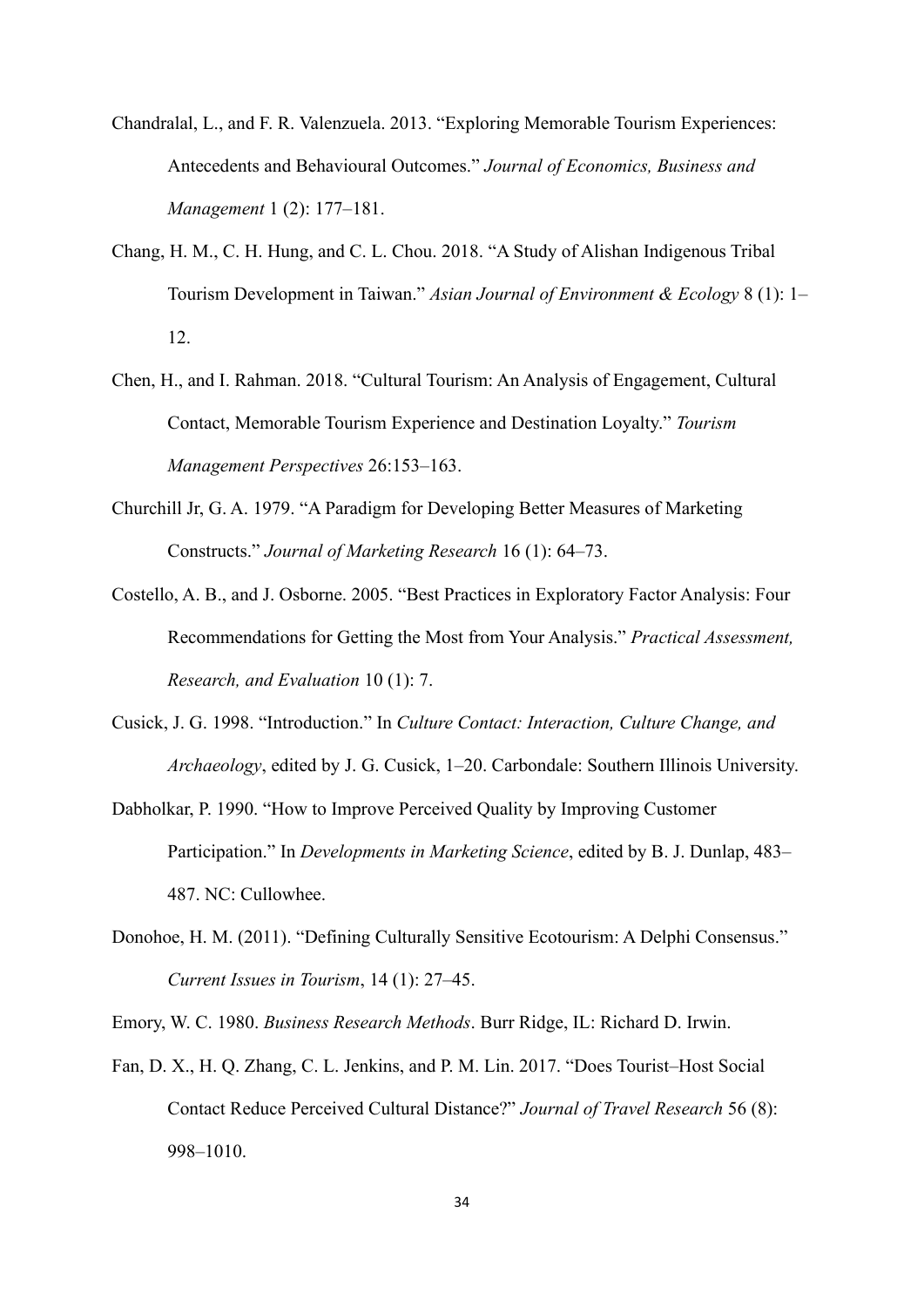Featherstone, M. 2002. "Cosmopolis: An Introduction." *Theory, Culture and Society* 19:1–16.

- Fornell, C., and D. F. Larcker. 1981. "Evaluating Structural Equation Models with Unobservable Variables and Measurement Error. *Journal of Marketing Research*, 18  $(1): 39 - 50.$
- Gnoth, J., and A. H. Zins. 2013. "Developing a Tourism Cultural Contact Scale." *Journal of Business Research* 66 (6): 738–744.
- Hair, J. F., W. C. Black, B. J. Balin, and R. E. Anderson. 2010. *Multivariate Data Analysis*. NY: Maxwell Macmillan International Editions.
- Hall, C. M. 2005. *Tourism: Rethinking the Social Science of Mobility.* Harlow: Pearson Education.
- Holmes, D. 2001. "Virtual Globalization: An Introduction." In *Virtual Globalization: Virtual Spaces/Tourist Spaces*, edited by D. Holmes, 1–54. London: Routledge.
- Hou, J. S., C. H. Lin, and D. B. Morais. 2005. "Antecedents of Attachment to a Cultural Tourism Destination: The Case of Hakka and Non-Hakka Taiwanese visitors to Pei-Pu, Taiwan." *Journal of Travel Research* 44 (2): 221–233.
- Hsiao, T. Y., and C. M. Chuang. 2016. "The Cooperation Model between Tourism Development and Traditional Culture: New Perspectives on Regional Context." *Journal of Tourism and Cultural Change* 14 (2): 91–106.
- Jöreskog, K. G., and D. Sörbom. 1993. *LISREL 8: Structural Equation Modeling with the SIMPLIS Command Language.* Hillsdale: Scientific Software International.
- Kim, J. H. (2014). "The Antecedents of Memorable Tourism Experiences: The Development of a Scale to Measure the Destination Attributes Associated with Memorable Experiences." *Tourism Management* 44:34–45.
- Kim, J. H., and J. B. Ritchie. 2014. "Cross–Cultural Validation of a Memorable Tourism Experience Scale (MTES)." *Journal of Travel Research* 53 (3): 323–335.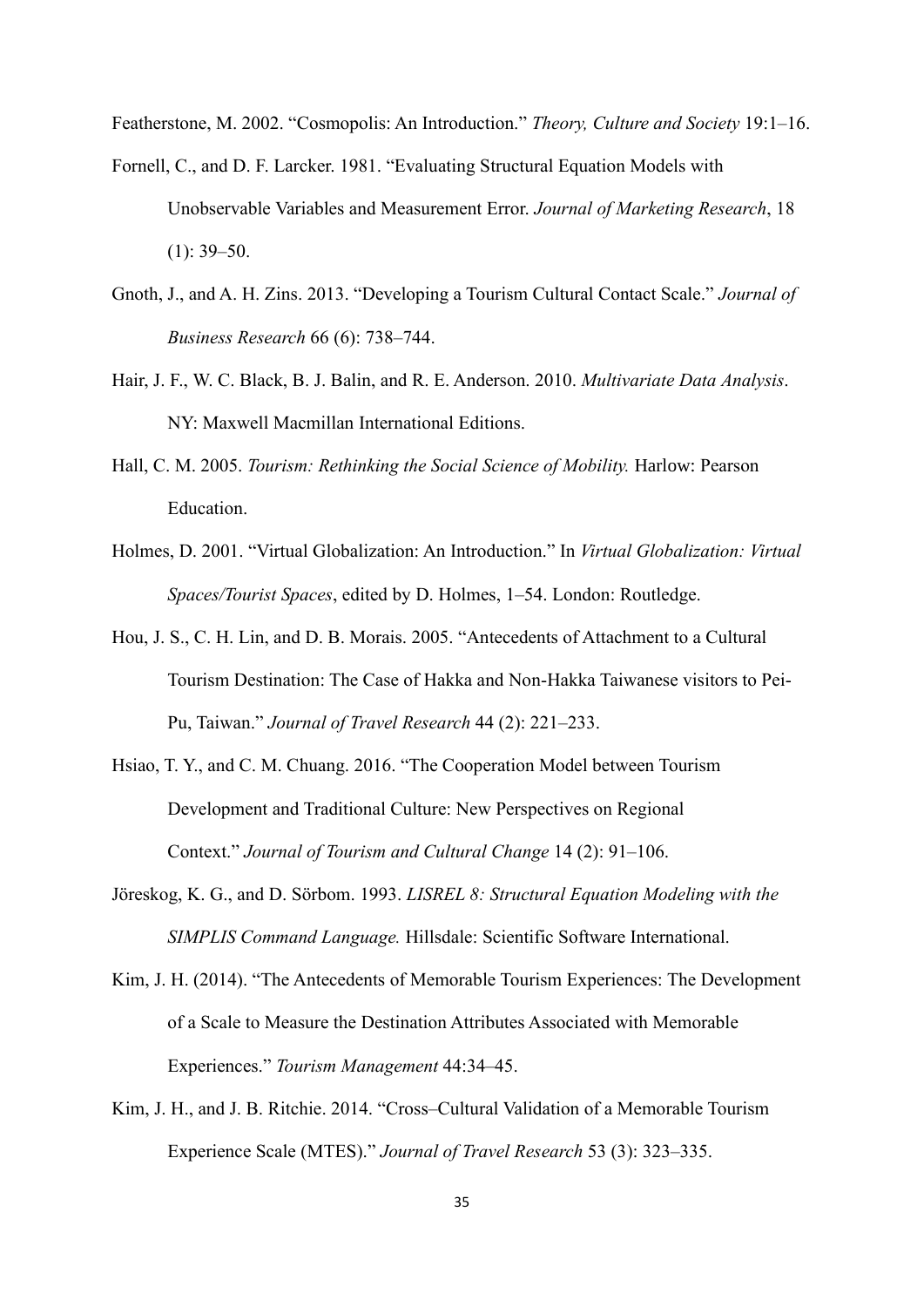- Kim, J. H., J. B. Ritchie, and B. Mccormick. 2012. "Development of a Scale to Measure Memorable Tourism Experiences." *Journal of Travel Research* 51 (1): 12–25.
- Kim, J. H., J. R. Ritchie, and V. W. S. Tung. 2010. "The Effect of Memorable Experience on Behavioral Intentions in Tourism: A Structural Equation Modeling Approach." *Tourism Analysis* 15 (6): 637–648.
- Kirillova, K., X. Lehto, and L. Cai. 2015. "Volunteer Tourism and Intercultural Sensitivity: The Role of Interaction with Host Communities." *Journal of Travel and Tourism Marketing* 32 (4): 382–400.
- Larsen, S. 2007. "Aspects of a Psychology of the Tourist Experience." *Scandinavian Journal of Hospitality and Tourism* 7 (1): 7–18.
- Lewis, B. R., G. F. Templeton, and T. A. Byrd. 2005. "A Methodology for Construct Development in MIS Research." *European Journal of Information Systems* 14 (4): 388–400.
- Liau, S. J. 2014. "The Planning of Cultural Resources and Issues of Cultural Tourism in Meinong." *Annals of Leisure and Recreation Research* 6 (1): 41–74.
- Mathis, E. F., H. L. Kim, M. Uysal, J. M. Sirgy, and N. K. Prebensen. 2016. "The Effect of Co–Creation Experience on Outcome Variable." *Annals of Tourism Research* 57:62– 75.
- Mcintosh, A. J. 2004. "Tourists' Appreciation of Maori Culture in New Zealand." *Tourism Management* 25 (1): 1–15.
- Mckercher, B. 2002. "Towards a Classification of Cultural Tourists." *International Journal of Tourism Research* 4 (1): 29–38.
- Mills, J. E., J. Kook Lee, and A. C. Douglas. 2007. "Exploring Perceptions of US State Tourism Organizations' Web Advertising Effectiveness." *Asia Pacific Journal of Tourism Research* 12 (3): 245–266.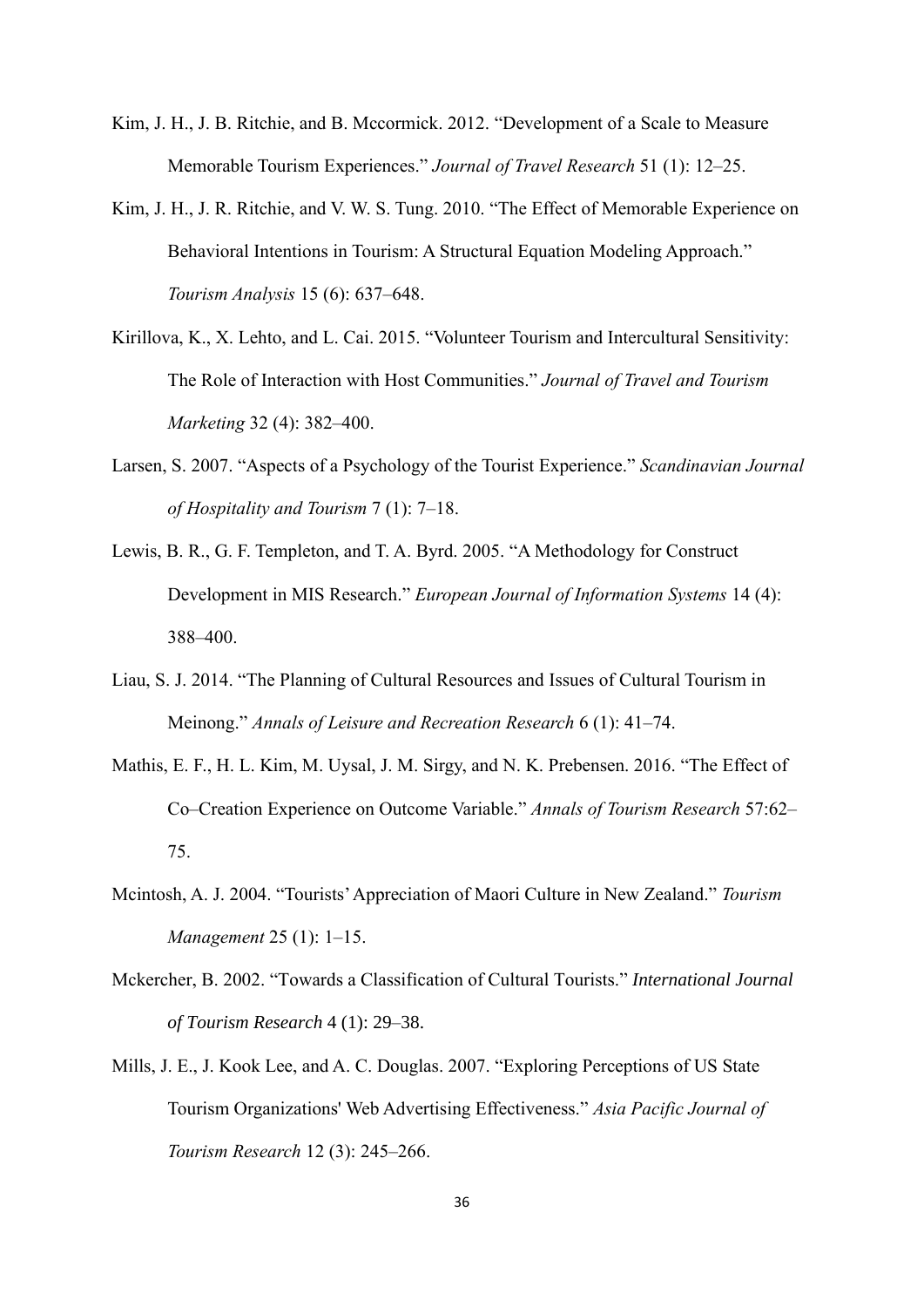- Molz, J. G. 2006. "Cosmopolitan Bodies: Fit to Travel and Travelling to Fit." *Body and Society* 12 (3): 1–21.
- Morgan, M., and F. Xu. 2009. "Student Travel Experiences: Memories and Dreams." *Journal of Hospitality Marketing & Management* 18 (2): 216–236.
- Mueller, S., M. Peters, and K. Weiermair. 2009. "Cultural Mobility and Acceptance: The Case of Japanese Tourists in Alpine Destinations." *Tourism Analysis* 14 (4): 457–470.
- Netemeyer, R. G., W. O. Bearden, and S. Sharma. 2003. *Scaling Procedures: Issues and Applications.* Thousand Oaks, Calif: Sage Publications.
- Nowaczek, A., and B. Smale. 2010. "Exploring the Predisposition of Travellers to Qualify as Ecotourists: The Ecotourist Predisposition Scale." *Journal of Ecotourism* 9 (1): 45– 61.
- Nunnally, J. C., and I. H. Bernstein. 1994. "The Assessment of Reliability." *Psychometric Theory* 3 (1): 248–292.
- Prebensen, N. K., and J. Xie. 2017. "Efficacy of Co–Creation and Mastering on Perceived Value and Satisfaction in Tourists' Consumption." *Tourism Management* 60:166–176.
- Prebensen, N. K., and L. Foss. 2011. "Coping and Co-Creating in Tourist Experiences." *International Journal of Tourism Research* 13 (1): 54–67.
- Prebensen, N. K., J. Vittersø, and T. I. Dahl. 2013. "Value Co–Creation Significance of Tourist Resources." *Annals of Tourism Research* 42:240–261.
- Raymond, E. M., and C. M. Hall. 2008. "The Development of Cross–Cultural (Mis) Understanding Through Volunteer Tourism." *Journal of Sustainable Tourism* 16 (5): 530–543.
- Reisinger, Y. 1994. "Tourist–Host Contact as a Part of Cultural Tourism." *World Leisure and Recreation* 36 (2): 24–28.

Reisinger, Y. 2009. *International Tourism: Cultures and Behavior.* Burlington, MA: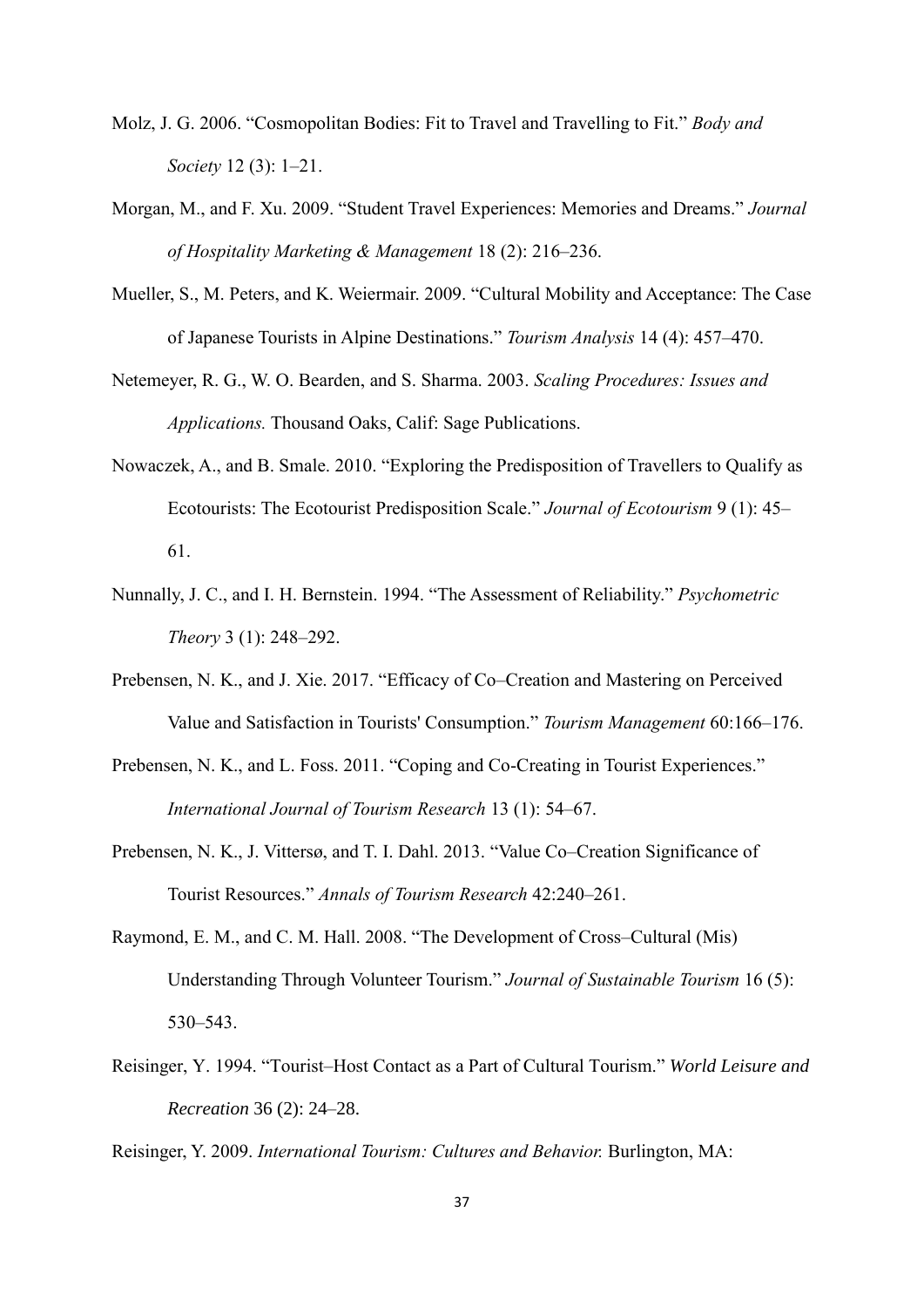Butterworth–Heinemann.

- Richards, G. 2018. "Cultural Tourism: A Review Of Recent Research And Trends." *Journal of Hospitality and Tourism Management* 36: 12–21.
- Scherle, N., and A. Nonnenmann. 2008. "Swimming in Cultural Flows: Conceptualising Tour Guides as Intercultural Mediators and Cosmopolitans." *Journal of Tourism and Cultural Change* 6 (2): 120–137.
- Sobel, M. E. 1982. "Asymptotic Confidence Intervals for Indirect Effects in Structural Equation Models." *Sociological Methodology* 13:290–312.
- Su, C. J., A. M. Lebrun, P. Bouchet, J. R. Wang, N. Lorgnier, and J. H. Yang. 2016. "Tourists' Participation and Preference–Related Belief in Co–Creating Value of Experience: A Nature–Based Perspective." *Service Business* 10 (4): 823–846.
- Su, M. M., Y. Long, G. Wall, and M. Jin. 2016. "Tourist–Community Interactions in Ethnic Tourism: Tuva Villages, Kanas Scenic Area, China." *Journal of Tourism and Cultural Change* 14 (1): 1–26.
- Swain, M. B. 2009. "The Cosmopolitan Hope of Tourism: Critical Action and Worldmaking Vistas." *Tourism Geographies* 11 (4): 505–525.
- The Central News Agency. 2020. "Leading by the Elder of Tsou Indigenous Tribe to Promote the Mountain Tourism Experience." <https://www.cna.com.tw/news/aloc/202008120171.aspx> (accessed September 12, 2020).
- Thompson, J. A., and J. S. Bunderson. 2001. "Work–Nonwork Conflict and The Phenomenology of Time: Beyond the Balance Metaphor." *Work and Occupations* 28  $(1): 17-39.$
- Tsaur, S. H., and J. H. Tu. 2019. "Cultural Competence for Tour Leaders: Scale Development and Validation." *Tourism Management* 71:9–17.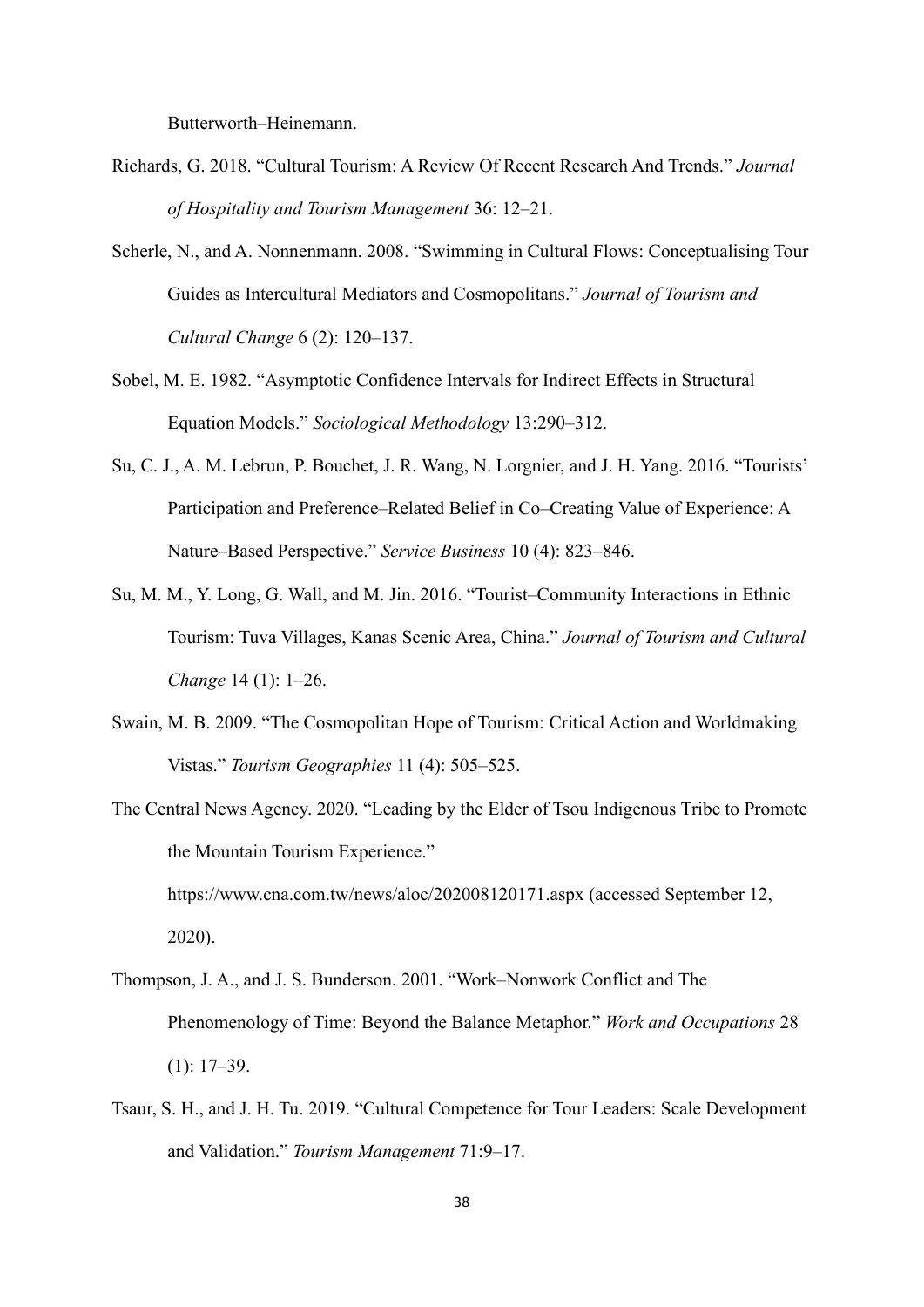- Tsaur, S. H., C. H. Yen, and H. Y. Teng. 2018. "Tourist–Resident Conflict: A Scale Development and Empirical Study." *Journal of Destination Marketing and Management* 10:152–163.
- Tung, V. W. S., and J. B. Ritchie. 2011. "Exploring the Essence of Memorable Tourism Experiences." *Annals of Tourism Research* 38 (4): 1367–1386.
- United Nations World Tourism Organization. 2018. *Tourism and Culture Synergies*. Madrid: UNWTO.
- Urry, J. 1995. *Consuming Places.* London: Routledge.
- Urry, J. 2002. *The Tourist Gaze.* 2nd ed. London: Sage.
- Veasna, S., W. Y. Wu, and C. H. Huang. 2013. "The Impact of Destination Source Credibility on Destination Satisfaction: The Mediating Effects of Destination Attachment and Destination Image." *Tourism Management* 36:511–526.
- Wang, W., S. T. Cole, and J. S. Chen. 2018. "Tourist Innovation in Air Travel." *Journal of Travel Research* 57 (2): 164–177.
- Wei, C., W. Zhao, C. Zhang, and K. Huang. 2019. "Psychological Factors Affecting Memorable Tourism Experiences." *Asia Pacific Journal of Tourism Research* 24 (7): 619–632.
- Xie, P. F., T. C. Wu, and H. W. Hsieh. 2012. "Tourists' Perception of Authenticity in Indigenous Souvenirs in Taiwan." *Journal of Travel & Tourism Marketing* 29 (5): 485–500.
- Ye, B. H., H. Q. Zhang, and P. P. Yuen. 2013. "Cultural Conflicts or Cultural Cushion?" *Annals of Tourism Research* 43:321–349.
- Yu, J., and T. J. Lee. 2014. "Impact of Tourists' Intercultural Interactions." *Journal of Travel Research* 53 (2): 225–238.

Zhang, H., D. X. Fan, T. S. Tse, and B. King. 2017. "Creating a Scale for Assessing Socially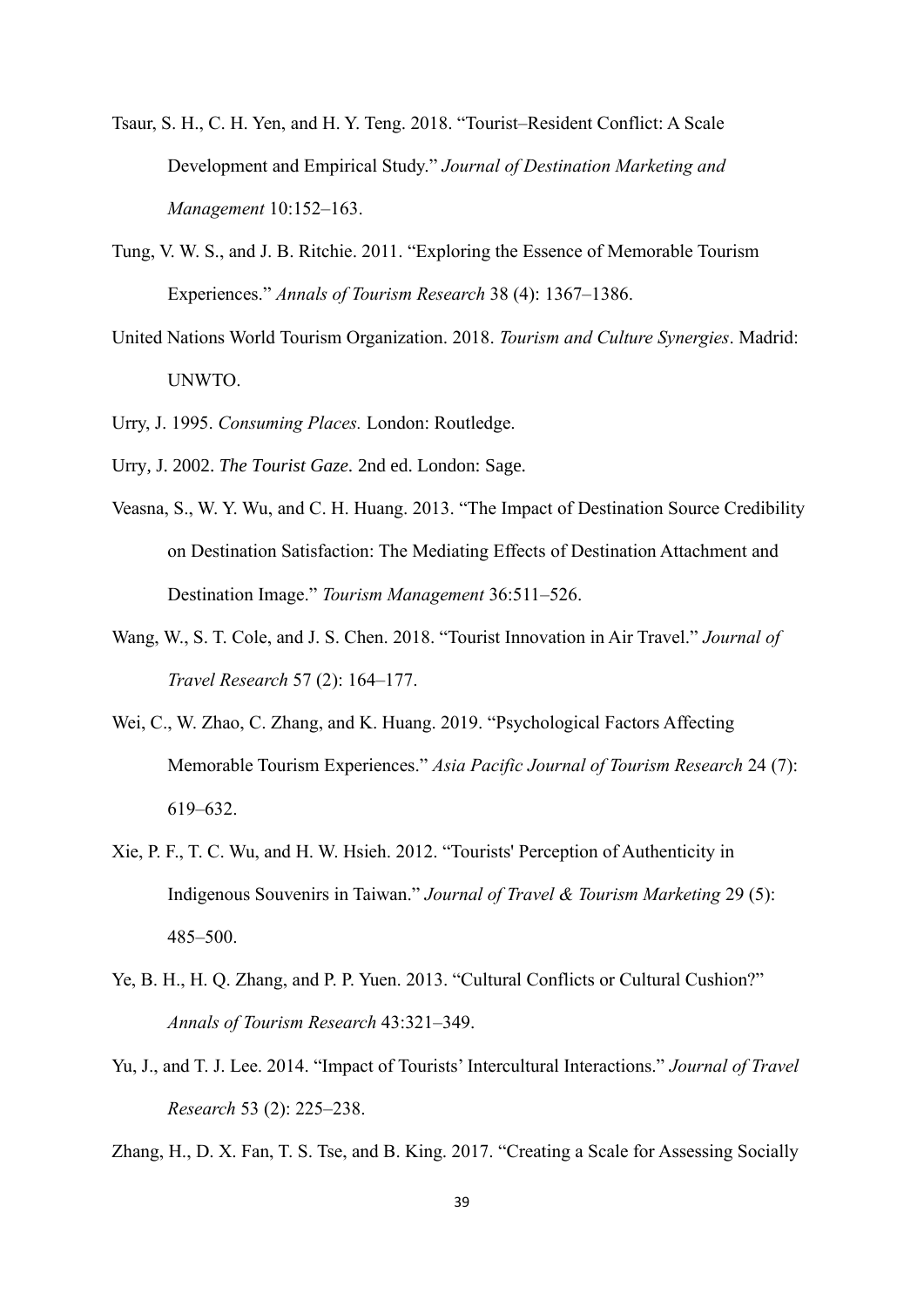Sustainable Tourism." *Journal of Sustainable Tourism* 25 (1): 61–78.

Zhang, H., Y. Wu, and D. Buhalis. 2018. "A Model of Perceived Image, Memorable Tourism Experiences and Revisit Intention." *Journal of Destination Marketing and Management* 8:326–336.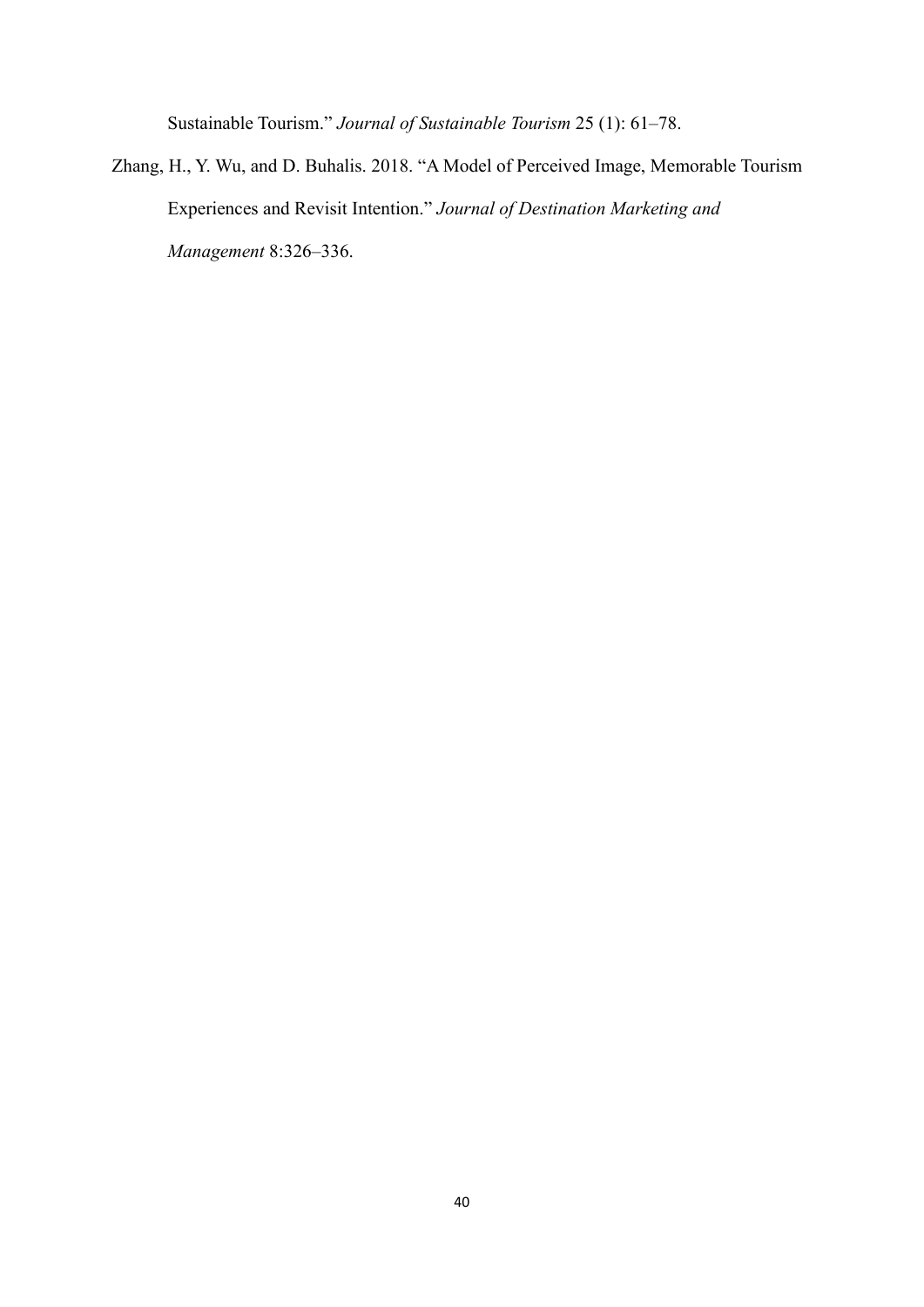| Author( $s$ ) and                            | Research     | Research                 |                                                           | Constructs of tourist intercultural competence |                                |                               |                         |
|----------------------------------------------|--------------|--------------------------|-----------------------------------------------------------|------------------------------------------------|--------------------------------|-------------------------------|-------------------------|
| publication year                             | methods      | contexts                 | Relevant concepts                                         | Intercultural<br>responsibility                | Intercultural<br>understanding | Intercultural<br>appreciation | Intercultural<br>action |
| McIntosh $(2004)$                            | Qualitative  | Indigenous<br>tourism    | Tourists' appreciation                                    |                                                |                                | V                             | V                       |
| Molz (2006)                                  | Qualitative  | International<br>tourism | Cosmopolitan tourists                                     | V                                              |                                |                               |                         |
| Raymond and<br>Hall (2008)                   | Qualitative  | Volunteer<br>tourism     | Intercultural understanding                               |                                                | V                              |                               |                         |
| Mueller, Peters,<br>and Weiermair<br>(2009). | Qualitative  | Cultural<br>tourism      | Cultural mobility                                         |                                                |                                | V                             | $\mathbf{V}$            |
| Swain (2009)                                 | Qualitative  | International<br>tourism | Cosmopolitan                                              | V                                              | V                              | V                             |                         |
| Gnoth and Zins<br>(2010)                     | Quantitative | International<br>tourism | International tourist role                                |                                                |                                | V                             | $\mathbf{V}$            |
| Nowaczek and<br>Smale (2010)                 | Quantitative | Ecotourism               | Ecotourist predisposition                                 | $\rm V$                                        |                                | V                             | V                       |
| Donohoe (2011)                               | Qualitative  | Ecotourism               | Culturally sensitive<br>ecotourism                        | $\overline{\mathsf{V}}$                        |                                |                               |                         |
| Gnoth and Zins<br>(2013)                     | Quantitative | Cultural<br>tourism      | Tourism cultural contact                                  |                                                |                                | V                             | $\mathbf{V}$            |
| Ye, Zhang and<br>Yuen $(2013)$               | Quantitative | International<br>tourism | Intercultural competence                                  |                                                | $\rm V$                        |                               | $\rm V$                 |
| Kirillova, Lehto,<br>and Cai $(2015)$        | Quantitative | Volunteer<br>tourism     | Intercultural sensitivity,<br>intercultural understanding | V                                              | $\rm V$                        | V                             |                         |

Table 1. Constructs related to tourist intercultural competence applied in the tourism literature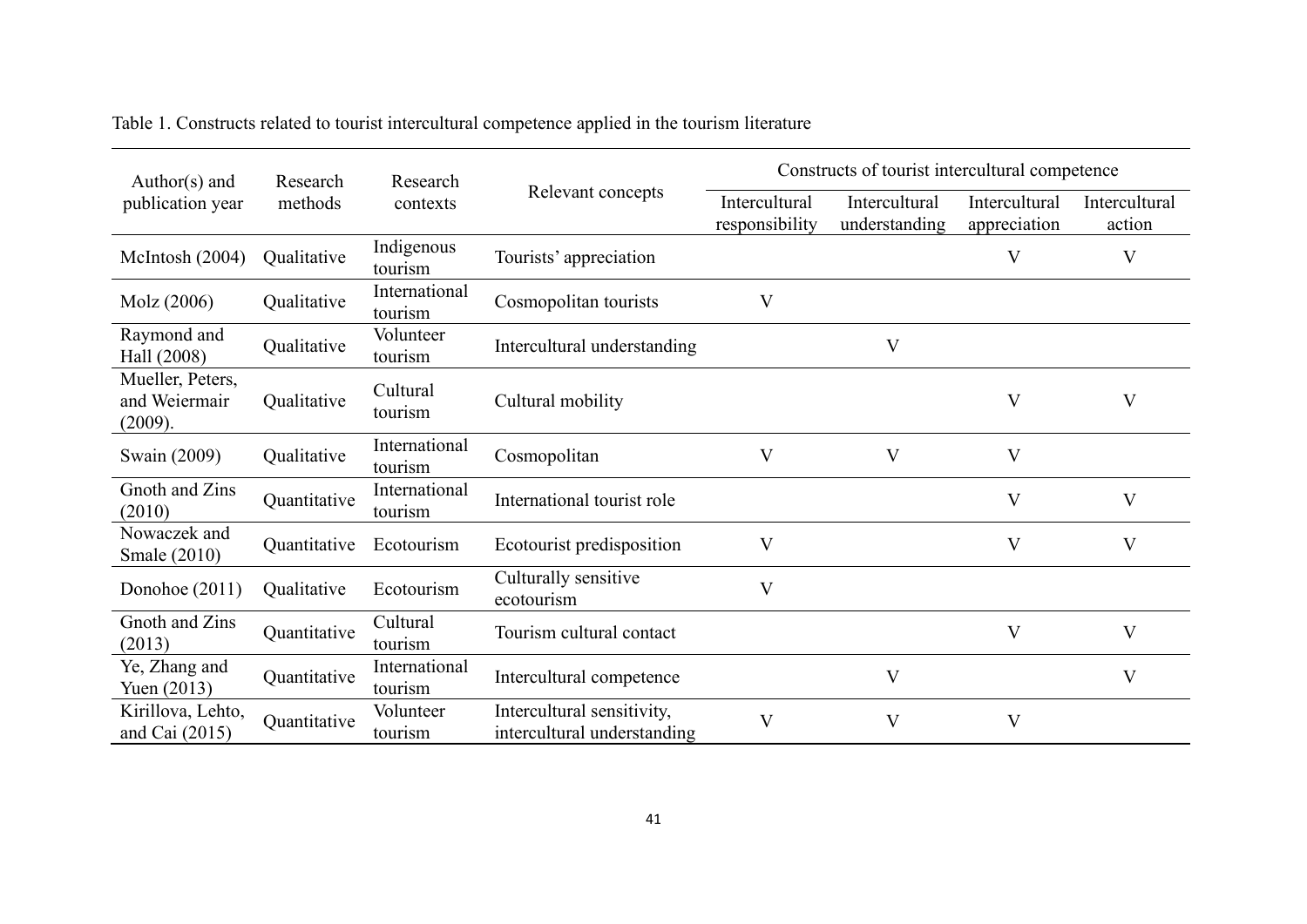

Figure 1. Research model

Note: solid line for direct effect; dotted line for mediating effect.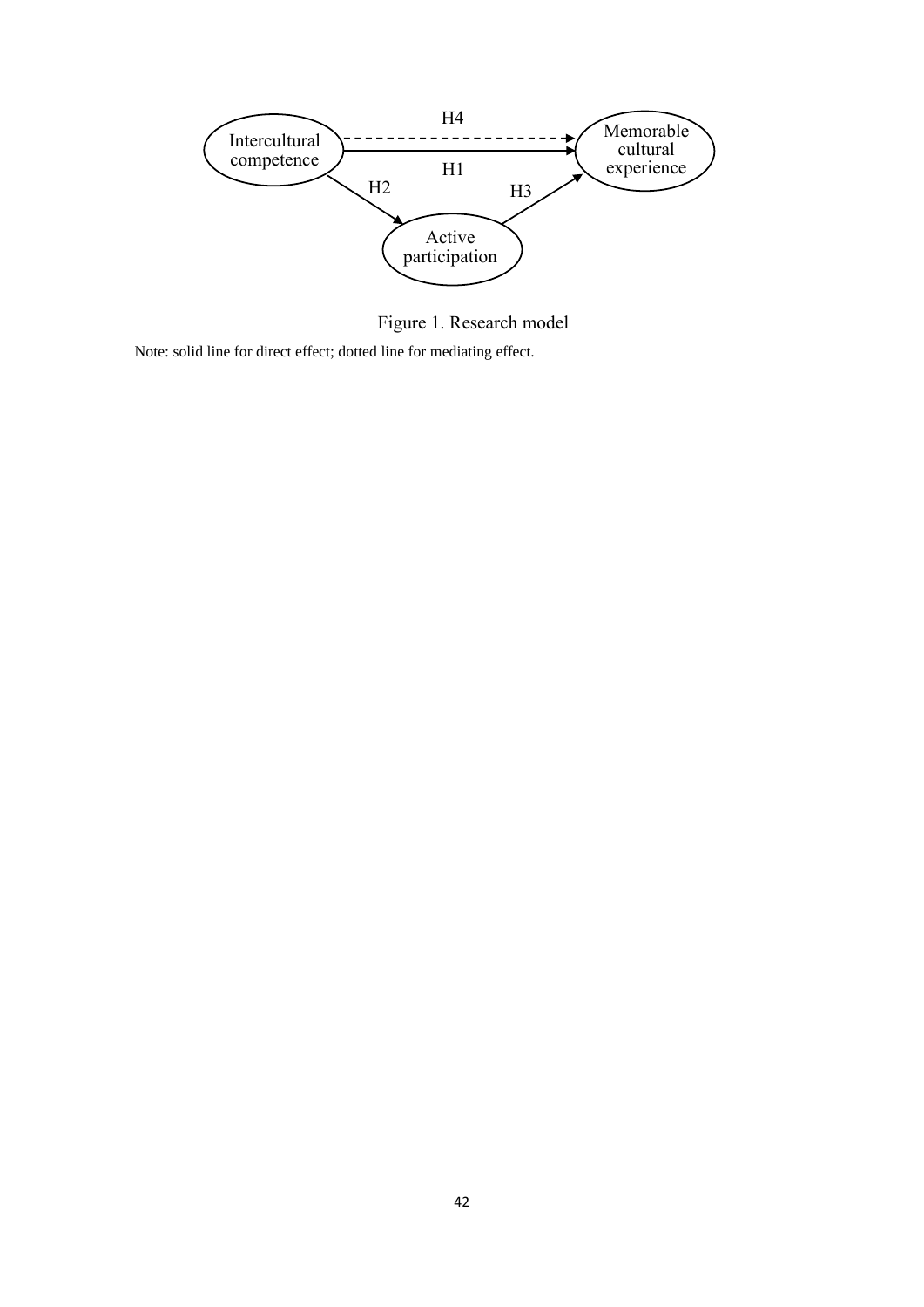Table 2. Item generation

| Items                                                                                             | Sources                |
|---------------------------------------------------------------------------------------------------|------------------------|
| Intercultural responsibility                                                                      |                        |
| I respect a destination's heritage.                                                               | Interview              |
| I respect the differences between cultures                                                        | Nowaczek & Smale, 2010 |
| I tolerate the differences between cultures                                                       | Molz, 2006             |
| I comply with a destination's cultural rules.                                                     | Interview              |
| I'm open-minded when traveling.                                                                   | Swain, 2009            |
| When I travel, I'm careful and ask more questions to show<br>cautious behavior.                   | Interview              |
| I can accept a destination's culture that is different from my own<br>background.                 | Interview              |
| I will follow the direction of the service persons or tour guides.<br>Intercultural understanding | Interview              |
| I am aware of the differences between cultures.                                                   | Interview              |
| I compare the differences between cultures.                                                       | Interview              |
| I try to reflect on my own culture after a cultural experience at a<br>destination.               | Interview              |
| I try to see the world through locals' eyes.                                                      | Gnoth $&$ Zins, 2013   |
| I try to learn about cultural advantages.                                                         | Interview              |
| I try to understand local culture.                                                                | Lee, Jan, & Yang, 2013 |
| Intercultural appreciation                                                                        |                        |
| I prefer unique and novel destination cultures.                                                   | Gnoth & Zins, $2010$   |
| I like to make contact with a novel culture.                                                      | Gnoth & Zins, $2010$   |
| I am interested in the destination's culture.                                                     | Gnoth $& Zins, 2013$   |
| I can appreciate the beauty of a destination's culture.                                           | Interview              |
| I can appreciate destination lifestyle.                                                           | Interview              |
| Intercultural action                                                                              |                        |
| I enjoy interacting with objects at a destination.                                                | Nowaczek & Smale, 2010 |
| I would like to experience a destination's authentic culture.                                     | Gnoth $&$ Zins, 2013   |
| I try to learn about the cultural background of a destination.                                    | Gnoth & Zins, 2013     |
| I reference the cultural information of a destination.                                            | Interview              |
| I enjoy taking part in local activities and cultural exchanges.                                   | Nowaczek & Smale, 2010 |
| I prefer to live the way the people I visit live.                                                 | Gnoth $&$ Zins, 2010   |
| I try to blend in with locals.                                                                    | Molz, 2006             |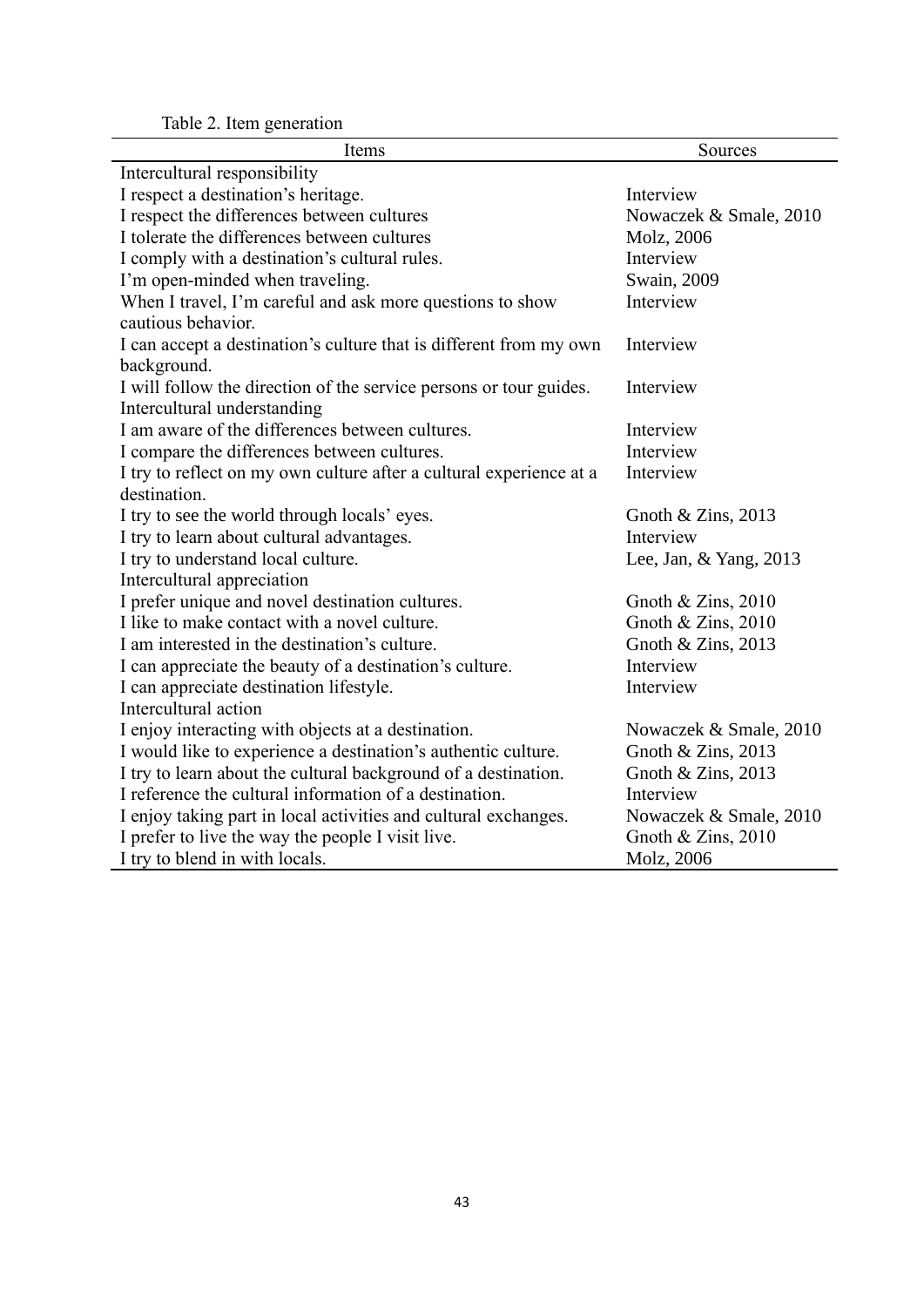#### Part one: Items generation

- $\checkmark$  Specify domain of the construct<br> $\checkmark$  Literature review
- $\checkmark$  Literature review
- In-depth interviews
- Experts validity examination
- Questionnaire design ✓



- 
- ✓ Exploratory factor analysis
- ✓ Items reduction
- Test of reliability (Cronbach's  $\alpha$ )



Figure 2. Flowchart of the scale development procedure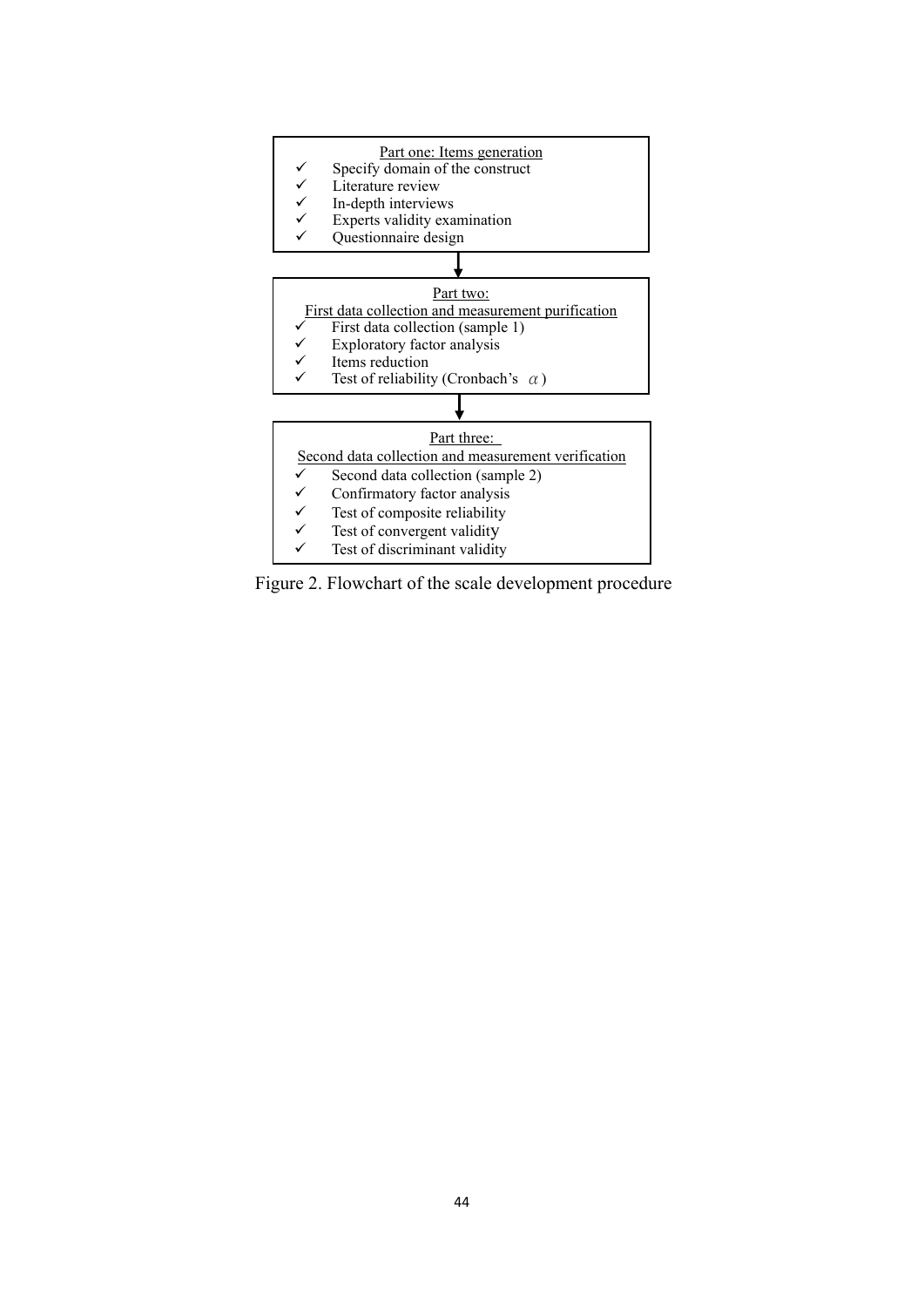| Factors/Items                                              | Mean | Factor<br>loading | Eigen-<br>value | Variance<br>(%) | Cronbach's a | Mean | <b>SFL</b> | t-value | CR    | <b>AVE</b> |
|------------------------------------------------------------|------|-------------------|-----------------|-----------------|--------------|------|------------|---------|-------|------------|
| Factor 1. Intercultural responsibility                     | 4.41 |                   | 7.610           | 17.620          | 0.849        | 4.20 |            |         | 0.875 | 0.539      |
| I respect a destination's heritage.                        | 4.54 | 0.784             |                 |                 |              | 4.27 | 0.83       | 18.78   |       |            |
| I respect and tolerate cultural differences.               | 4.52 | 0.766             |                 |                 |              | 4.25 | 0.80       | 17.92   |       |            |
| I comply with a destination's cultural rules.              | 4.40 | 0.693             |                 |                 |              | 4.18 | 0.70       | 14.70   |       |            |
| I'm open-minded when traveling.                            | 4.44 | 0.692             |                 |                 |              | 4.24 | 0.72       | 15.34   |       |            |
| When I travel, I'm careful and ask more questions to       | 4.28 | 0.671             |                 |                 |              | 4.19 | 0.68       | 14.20   |       |            |
| show cautious behavior.                                    |      |                   |                 |                 |              |      |            |         |       |            |
| I can accept a destination's culture that is different     | 4.28 | 0.584             |                 |                 |              | 4.09 | 0.66       | 13.64   |       |            |
| from my own background.                                    |      |                   |                 |                 |              |      |            |         |       |            |
| Factor 2. Intercultural understanding                      | 3.92 |                   | 1.445           | 12.941          | 0.775        | 3.89 |            |         | 0.827 | 0.490      |
| I am aware of the differences between cultures.            | 4.01 | 0.766             |                 |                 |              | 3.86 | 0.71       | 14.85   |       |            |
| I compare the differences between cultures.                | 3.92 | 0.762             |                 |                 |              | 3.89 | 0.72       | 15.07   |       |            |
| I try to reflect on my own culture after a cultural        | 3.82 | 0.752             |                 |                 |              | 3.87 | 0.60       | 11.48   |       |            |
| experience at a destination.                               |      |                   |                 |                 |              |      |            |         |       |            |
| I try to see the world through locals' eyes.               | 3.82 | 0.535             |                 |                 |              | 3.81 | 0.74       | 15.58   |       |            |
| I try to learn about cultural advantages.                  | 4.03 | 0.458             |                 |                 |              | 4.03 | 0.72       | 15.18   |       |            |
| Factor 3. Intercultural appreciation                       | 4.33 |                   | 1.767           | 13.473          | 0.819        | 4.15 |            |         | 0.888 | 0.616      |
| I prefer unique and novel destination cultures.            | 4.42 | 0.723             |                 |                 |              | 4.22 | 0.82       | 18.49   |       |            |
| I like to make contact with a novel culture.               | 4.37 | 0.722             |                 |                 |              | 4.15 | 0.82       | 18.56   |       |            |
| I am interested in the destination's culture.              | 4.31 | 0.667             |                 |                 |              | 4.11 | 0.74       | 15.83   |       |            |
| I can appreciate the beauty of a destination's culture.    | 4.29 | 0.604             |                 |                 |              | 4.13 | 0.78       | 17.08   |       |            |
| I can appreciate destination lifestyle.                    | 4.24 | 0.585             |                 |                 |              | 4.16 | 0.76       | 16.61   |       |            |
| Factor 4. Intercultural action                             | 3.97 |                   | 1.108           | 12.770          | 0.774        | 3.95 |            |         | 0.833 | 0.501      |
| I would like to interact with objects at a destination.    | 3.77 | 0.703             |                 |                 |              | 3.86 | 0.62       | 12.38   |       |            |
| I would like to experience a destination's authentic       | 4.16 | 0.682             |                 |                 |              | 4.00 | 0.76       | 16.27   |       |            |
| culture.                                                   |      |                   |                 |                 |              |      |            |         |       |            |
| I try to learn about the cultural background of a          | 3.84 | 0.671             |                 |                 |              | 3.97 | 0.75       | 15.87   |       |            |
| destination.                                               |      |                   |                 |                 |              |      |            |         |       |            |
| I reference the cultural information of a destination.     | 3.86 | 0.618             |                 |                 |              | 3.99 | 0.68       | 13.87   |       |            |
| I would like to take part in local activities and cultural | 4.20 | 0.537             |                 |                 |              | 3.93 | 0.72       | 15.05   |       |            |
| exchanges.                                                 |      |                   |                 |                 |              |      |            |         |       |            |

Table 3. Results of the EFA (sample 1,  $N = 341$ ) and CFA (sample 2,  $N = 367$ )

Notes. SFL: standard factor loading; CR: composite reliability; AVE: average variance extracted.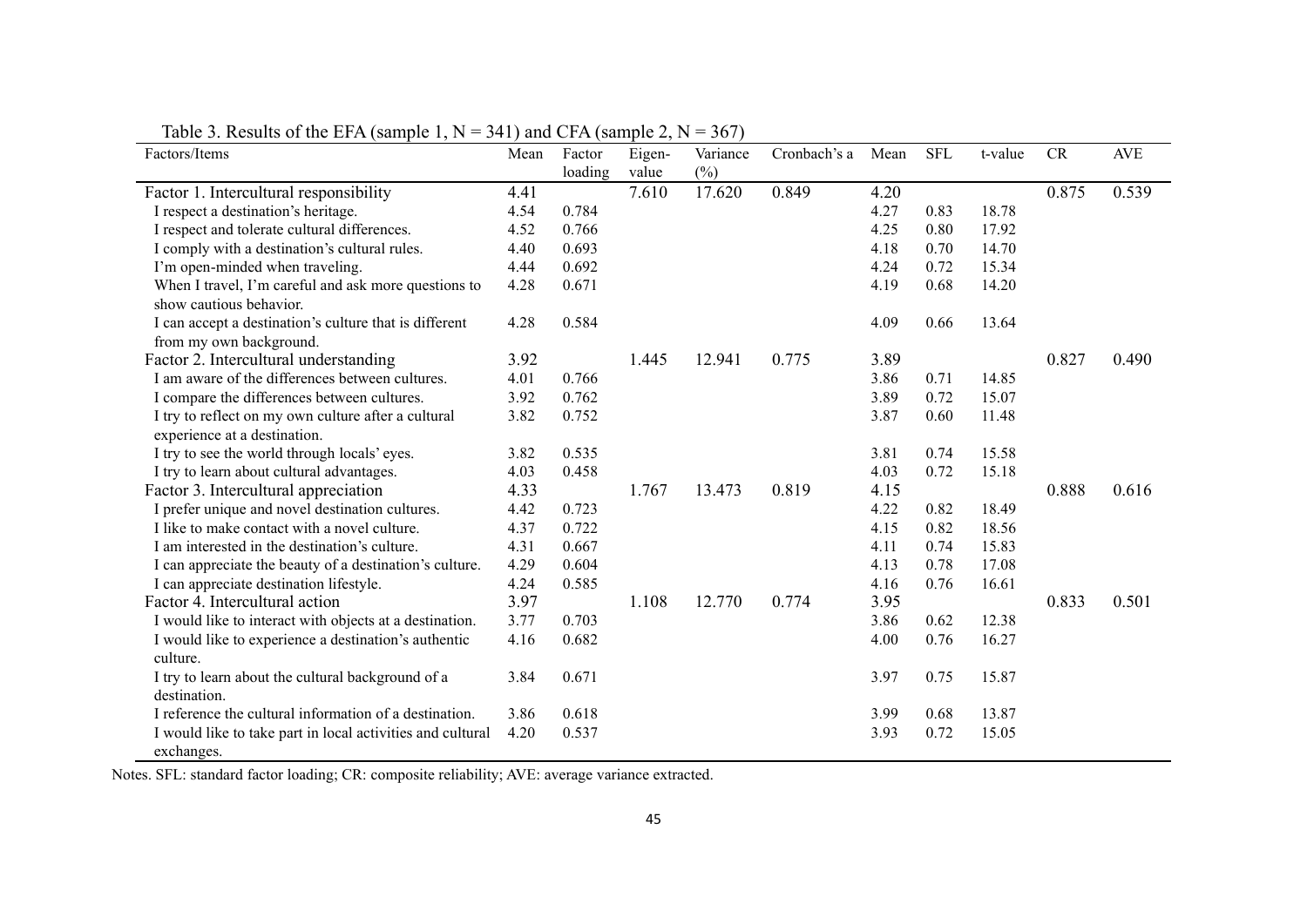|                              | Intercultural<br>responsibility | Intercultural<br>understanding | Intercultural<br>appreciation | Intercultural<br>action |
|------------------------------|---------------------------------|--------------------------------|-------------------------------|-------------------------|
| Intercultural responsibility | 0.73                            |                                |                               |                         |
| Intercultural understanding  | $0.59**$                        | 0.70                           |                               |                         |
| Intercultural appreciation   | $0.68**$                        | $0.61**$                       | 0.79                          |                         |
| Intercultural action         | $0.64**$                        | $0.68**$                       | $0.59**$                      | 0.71                    |
|                              |                                 |                                |                               |                         |

Table 4. Square Roots of the AVE and Correlations between the Latent Factors

Note:  $* = p < 0.05$ ,  $** = p < 0.01$ .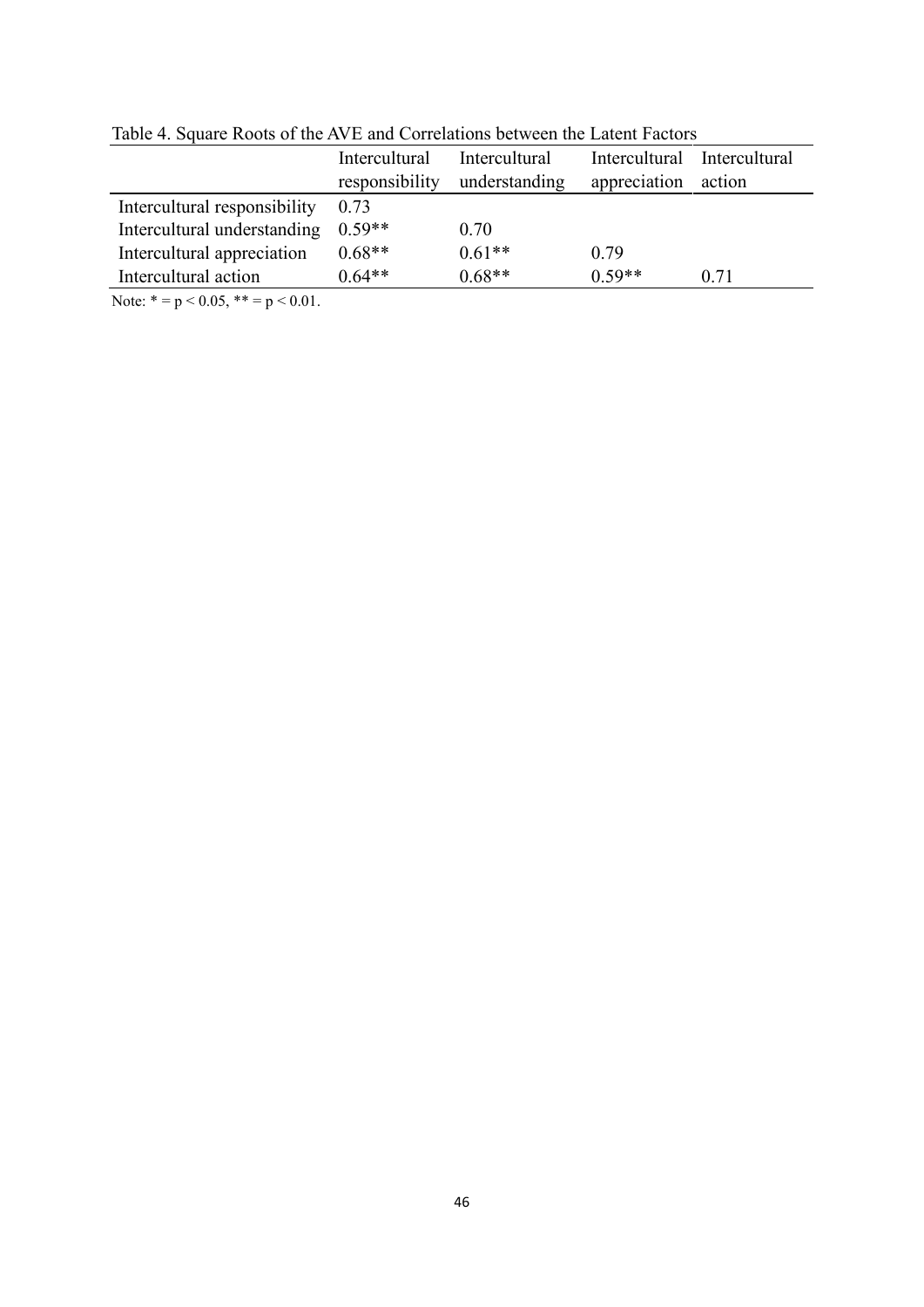

Figure 3. Structural results of the direct model

Note:  $* = p < 0.05$ ,  $** = p < 0.01$ .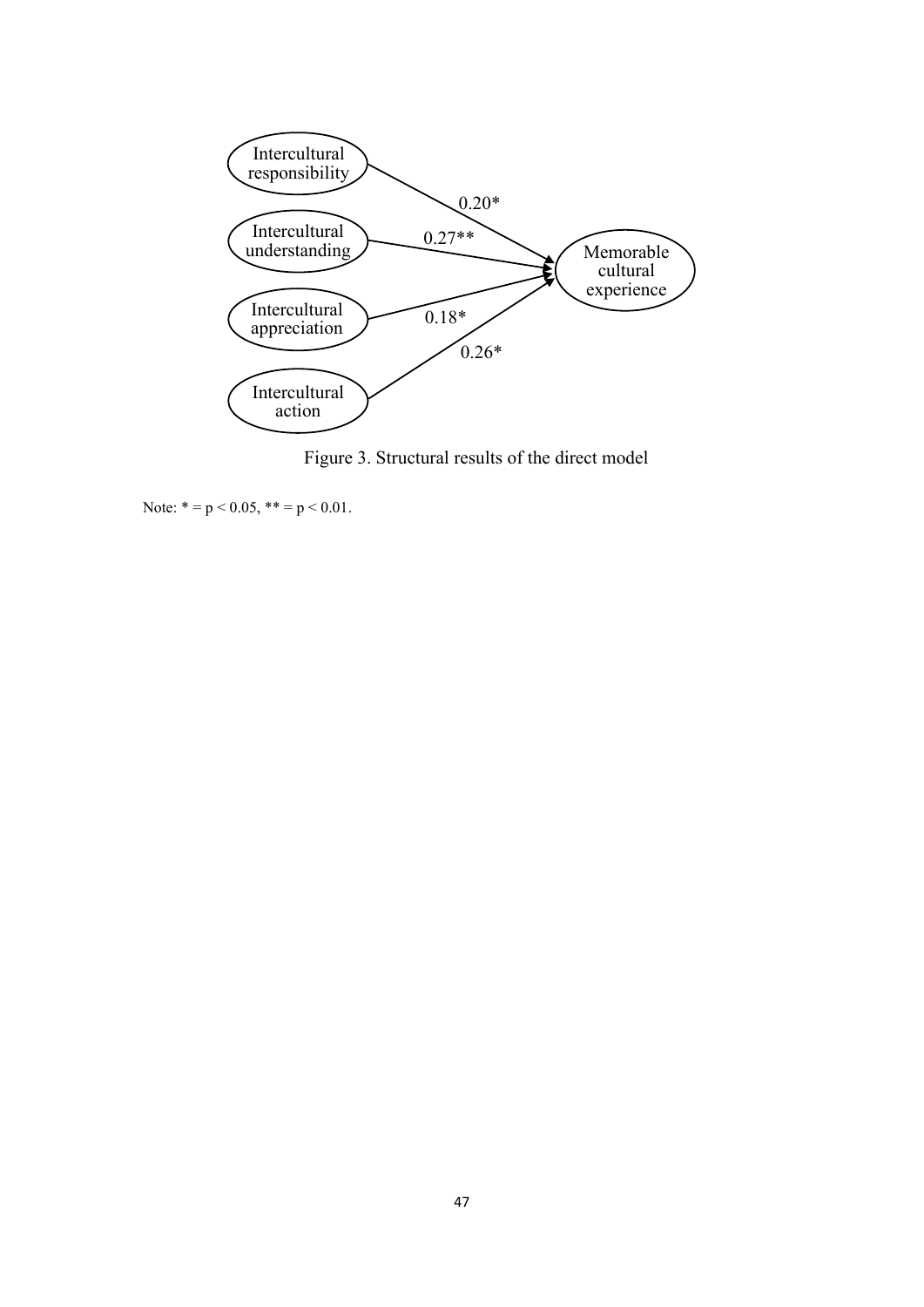

Note:  $* = p < 0.05$ ,  $** = p < 0.01$ .